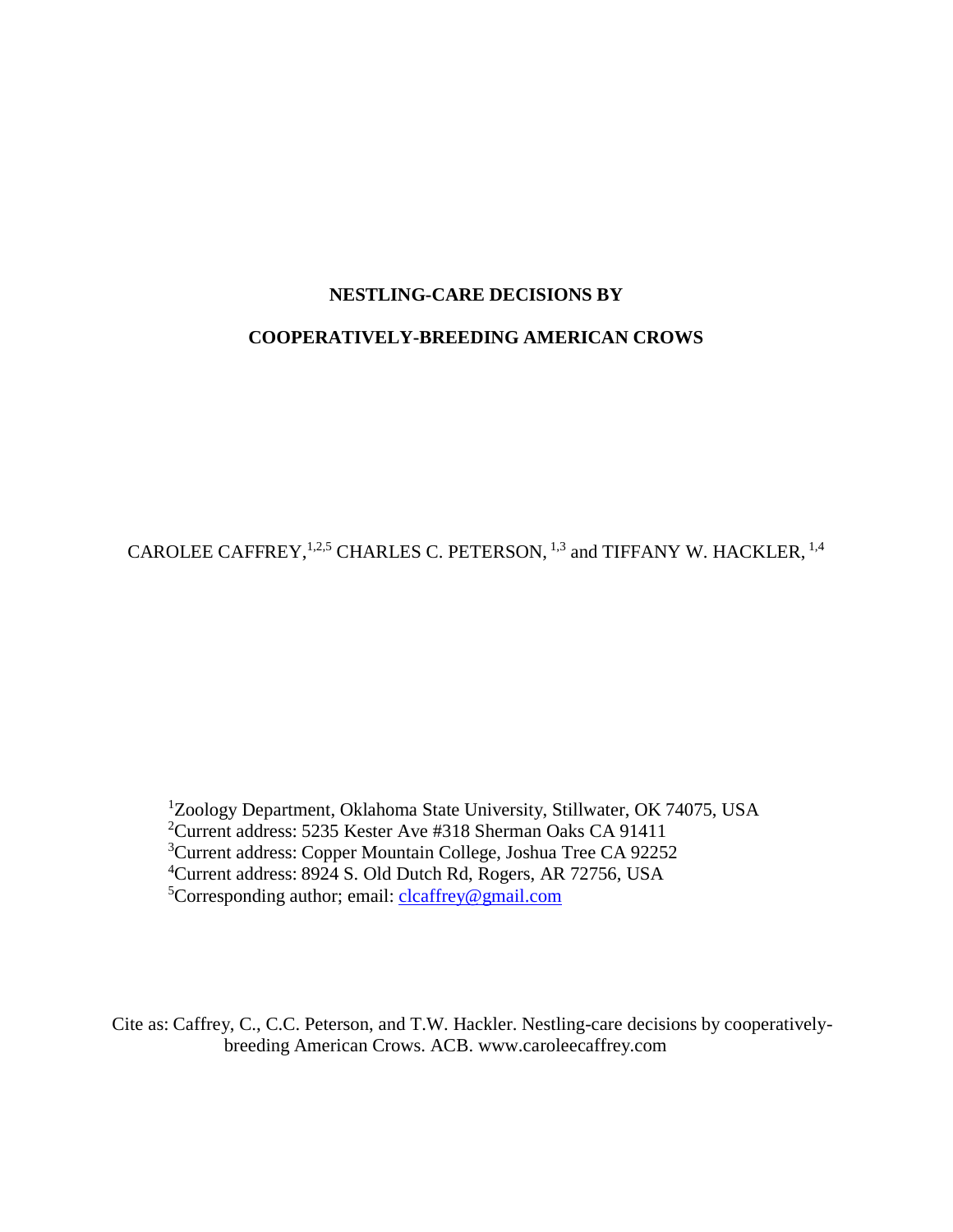# **ABSTRACT**

During the nestling stage of breeding seasons in Stillwater, OK, pairs of American Crows (*Corvus brachyrhynchos brachyrhynchos*) lived alone or in groups of variable composition; auxiliaries included individuals that had delayed dispersal, immigrated into groups, or returned to natal territories after having lived elsewhere. Most, but not all, auxiliaries contributed to feeding nestlings, and their contributions varied considerably. On average, breeders fed nestlings at greater rates than did auxiliaries, and female breeders spent more time at nests than did other group members. Breeders compensated for auxiliary contributions by reducing their own; this and breeder responses to the disappearance of auxiliary feeding group members provide evidence that these long-lived, iteroparous animals were managing energy budgets so as to maximize fitness over the long term. Female breeders in larger groups spent more time at nests than did those in smaller groups, but not for expected reasons and not to any reproductive benefit. A few female auxiliaries spent increasing amounts of time at nests as nestlings aged. No other measured phenotypic characteristic of individuals was found to explain any of the wide variation in the patterns of nestling care exhibited by members of our population.

# **INTRODUCTION**

In the literature of cooperative breeding exist many documentations of the contributions of group members to nestling feeding, with statistical analyses of variables possibly influencing individual decisions. Theoretical treatments of empirical data have considered decisions made by group members in such contexts as whether to breed or help (e.g., Emlen and Wrege 1991, Wrege and Emlen 1994), whether to help or not (e.g., Marzluff and Balda 1990, Dickinson and Hatchwell 2004, Hatchwell et al. 2013), whom to help (e.g., Emlen and Wrege 1988, Russell and Hatchwell 2001), whom to harass (e.g., Emlen and Wrege 1992), whether to compensate in response to helper contributions or to use those contributions additionally (e.g., Hatchwell 1999, Heinsohn 2004, Carranza et al. 2008), and how to respond to the disappearance of other group members (e.g., Baglione et al. 2010, Liebl et al. 2016a and b).

In the above and other such studies of proximate cues and/or ultimate explanations for helping behavior, it has been customary to ignore individual variation and use means to describe group members of a particular status - breeding females, adult male auxiliaries, or group members related to breeders by particular values, e.g. - as if all individuals of a particular status were the same. This pattern has been typical of the field of behavioral ecology overall; the tendency to seek adaptive optima and view individual variation as nonadaptive "noise" has been acknowledged by authors for decades (e.g., Hirsch 1963, Clark and Ehlinger 1987, Wilson 1998, Sih et al. 2004, Dall et al. 2004, Réale et al. 2007, Carter et al. 2013). Acknowledged also for decades (e.g., Slater 1981, Clark and Ehlinger 1987, Wilson 1998, Bolnick et al. 2003) and gaining increased support, particularly recently and in conjunction with "personality" thinking, is the likelihood that the variable strategies being pursued by individual group members may themselves be adaptive (e.g., Réale et al. 2010, Careau and Garland 2012, Wolf and Weissing 2012 and references therein, Dingemanse and Araya-Ajoy 2015 and references therein).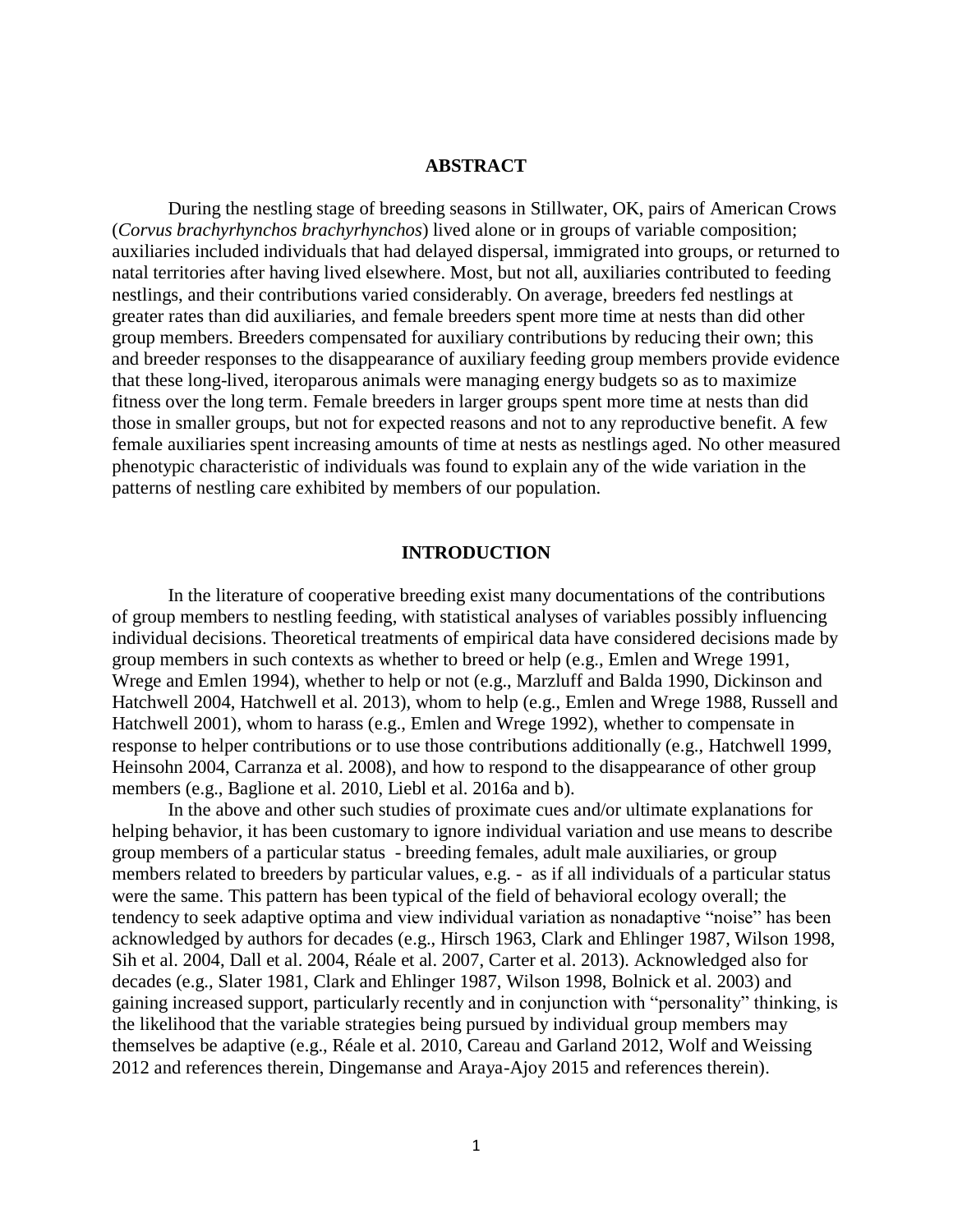American Crows in Stillwater, OK, bred cooperatively (Caffrey and Peterson 2015). Individuals in this population made variable residency decisions, and many unpaired individuals moved in and out of groups throughout the year (Caffrey and Peterson 2015). A common time to disperse out of groups was during the week or so preceding hatching: 29% of auxiliaries present during nest building and incubation ("pre-hatch auxiliaries") moved out of groups for nestling and post-fledging periods (most returned later in the year; Caffrey and Peterson 2015). For breeders and the diverse auxiliaries who chose to remain for nestling-rearing periods, we investigated a question rarely addressed by others (Cant and Field 2001, Heinsohn 2004, Eguchi et al. 2009, Bergmüller et al. 2010, Koenig and Walters 2012; surprising as helping behavior in most species is facultative): Once individuals have chosen to contribute to nestling care, how do they next decide how much to invest in feeding? In view of our results, we hereby add our voices to the chorus calling for increased focus on the existence, causes, and consequences of variation in behavior among individuals (e.g., Komdeur 2006, Bergmüller et al. 2010, Carere and Locurto 2010, Careau and Garland 2012, Dingemanse and Araya-Ajoy 2014, Webster and Ward 2011).

### **METHODS**

### **Background**

Our study population in Stillwater, Oklahoma, had been under observation since August 1997 (Caffrey and Peterson 2015). Individual crows were captured as free-flyers (Caffrey 2002a) or obtained as nestlings, and marked with patagial tags and unique combinations of colored plastic and U.S. Fish and Wildlife Service metal leg bands (Caffrey 2002b and c). Crows caught as free-flyers were aged via inspection of plumage and mouth color pattern characteristics (Emlen 1936); adults were assigned the age " $\geq$ 2 y" at marking. For the present study, crows were observed during the nestling stages of the breeding seasons of 2001 and 2002; late March through early June in both years. Observations were made with binoculars and spotting scopes, primarily from vehicles, except for one group in 2001 (#29: Table 1 and Appendix 3b [and Table 1 in Caffrey et al. 2016a, and Tables 1 and 3, and Appendix A 1a, in Caffrey and Peterson 2015]); this wary groups' placement of their nest next to a window in an empty building allowed continuous videotaping of nest activities for up to 10 hours at a time on many post-hatch days (on others - days 19-24 and 31-35 – we were locked out of the building and unable to observe Group 29).

### **Group Composition**

We examined the nestling-care decisions made by auxiliaries who chose to remain with pre-hatch groups for nestling-rearing stages of breeder reproductive attempts. We defined auxiliary members of post-hatch groups as individuals observed with at least one breeder in at least 35% of all observations of breeders away from nest areas. Feeding groups included all posthatch group members observed to make at least one feeding trip during nestling feeding watches (below). In Table 1, we distinguish between auxiliaries hatched in nests of one or both breeders, auxiliaries that immigrated into groups, and auxiliaries originally caught (and marked) as independent flyers in territories of groups (and so whose dispersal histories, relative to breeders, were uncertain). We later determined parentage for six of the seven individuals of uncertain relationship to breeders (eight auxiliaries in Table 1); see below. Hereafter we use such terms as "mother," "daughter," "brother," and "offspring" when the genetic parentage of particular individuals is known, and "social daughter" and "social son" for auxiliaries marked in nests of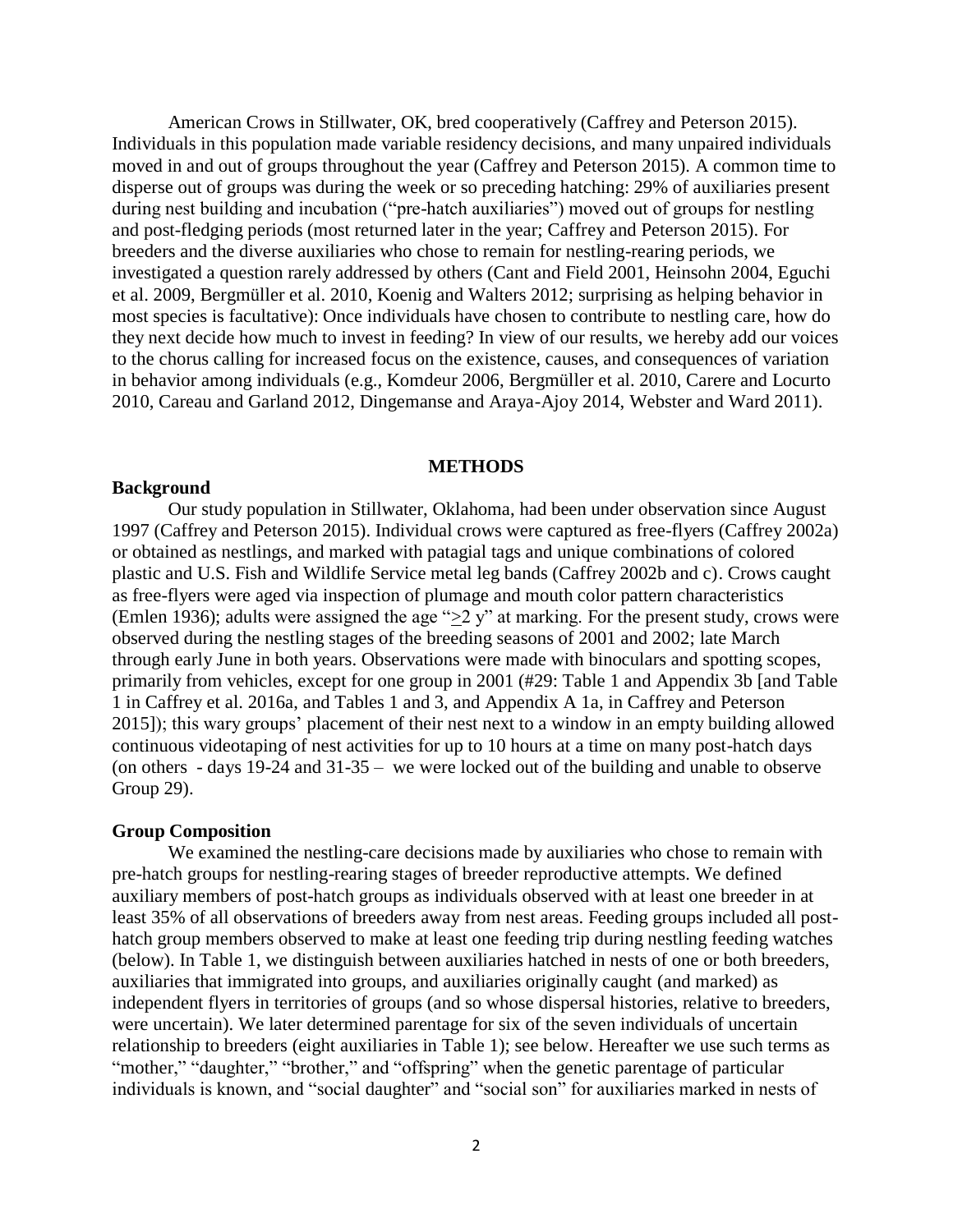breeders (social mothers and fathers) but for whom parentage analysis was not performed. The three half-sibs of the male breeder in Table 1 (Group 42) were individuals with the same father but a different mother.

# **Genetic Sampling and Analyses**

We collected approximately 1cc of blood from the brachial vein of each crow for molecular determination of sex and for estimation of microsatellite-based relatedness values, analyzed parentage in the program Cervus (Kalinowski et al. 2007), and estimated microsatellitebased relatedness coefficients (r) in the program Relatedness (Queller and Goodnight 1989); details in Caffrey and Peterson (2015).

We did not have DNA samples for four individuals: the adult female auxiliary of uncertain relationship to breeders in 2001 (Group 333, "3U"), and the three auxiliaries whose sexes were unknown (Table 1). Throughout this paper, where appropriate, we report r values as means  $+95\%$  CIs.

# **Individual Contributions to Nestling Care**

We made detailed observations of the nest-associated activities of individual crows. We identify first, second, and third nesting attempts (within years) as "a," "b," and "c."

Hatch dates were determined primarily via nest watches and were identified as the first days feeding trips were observed (changes in female breeder and auxiliary behavior also signaled hatching had begun: below, Results, Hatching and Nestling Periods). There were four cases where nest watches had not been done in the 2-3 days prior to the first observed feeding trip; for these groups we estimated hatch dates based on crow behavior during brief checks during those days and during nest watches in the days thereafter. Nests were monitored until attempts were abandoned or until the day the last nestling fledged. We counted as fledged any young of the year observed alive outside its nest.

For groups other than #29 (above; Background), we conducted at least three nestlingfeeding watches per week. For Group 29, we videotaped nine watches from Day 0 post hatching through Day 18, and five watches from Day 25 through 30, for a total of 5224 minutes (upon getting back into the building on Day 36, three of four nestlings had already fledged). During feeding watches, we recorded the behavior performed and amount of time spent at nests per visit by each individual. A feeding trip was attributed to any individual arriving at a nest with food that was fed to nestlings directly or via another group member. We included in analyses data for only one attempt per group per year. We conducted 151 total feeding watches at 11 nests in 2001 (including Group 29; mean = 188.8 min), and 188 at 13 nests in 2002 (mean = 96.5 min).

We examined the potential effects of many variables on the feeding contributions of group members. For all individuals, included were sex, post-hatch group size, feeding group size, nesting attempt (a, b, or c), and average genetic relatedness to nestlings. We were unable to determine many clutch or early brood sizes (most nests were difficult to access and crows often abandon nesting attempts upon disturbance), but for individuals in groups wherein nestlings had been marked, we also included total brood mass at marking and mean nestling "condition" at marking (residuals from linear regression of log mass on log tarsus length) as possible covariates of feeding effort. For individuals in groups for which the number of fledglings could be accurately determined, we included that measure of nesting success as well.

For breeders, we additionally examined the potential effect of prior experience, comparing individuals a) breeding for the first time, b) experienced and breeding with the same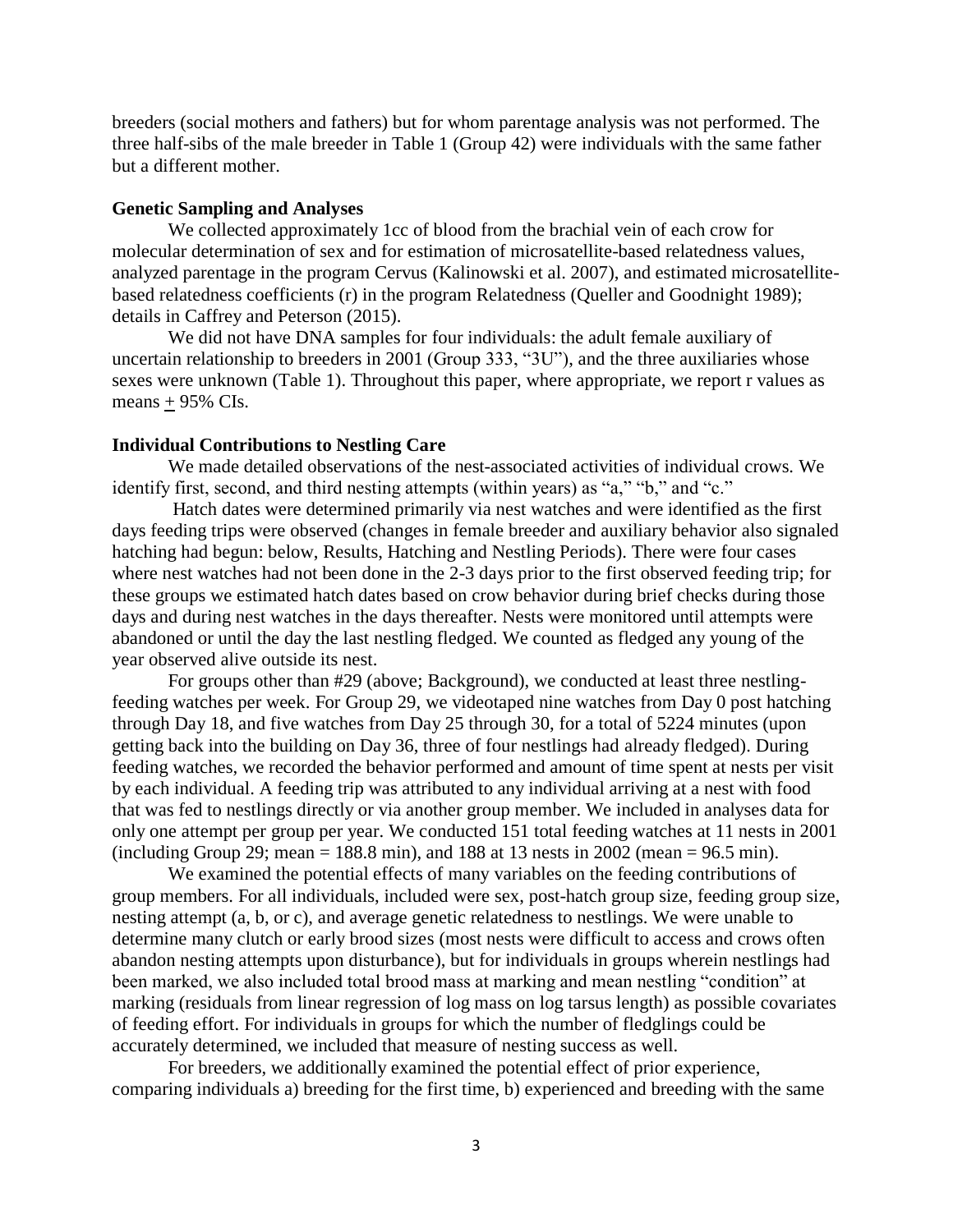mates as in preceding attempts, and c) experienced and breeding with individuals other than mates in preceding attempts. For auxiliaries, we additionally examined potential effects of age, relationship with breeders (nestling of one, or both, or genetic offspring of one, or both, or not: brother, half-sib, or immigrant [Table 1]), as well as r values with breeders of both sexes.

Data from nest watches were statistically analyzed for patterns related to individual- and nest-level variables with use of SYSTAT's General Linear Model module. Rates of nestling feeding changed over the time course of nestling periods (Fig. 1a and b), and therefore a potential source of bias was the inevitably different timing of watches across nests. Because some individuals contributed to feeding for only part of the nestling period (e.g., in cases of the disappearance of individuals or nest failure during nestling periods), direct comparison of feeding rates would be confounded by such unequal temporal sampling. In an attempt to remove this potential source of bias, we constructed overall quadratic regressions of behavioral rates on day of nestling period and its square, and then calculated residual rates from the equation for each individual during each watch. Individuals (and, analogously, nests) were then represented by their average residuals over their entire sampling period for statistical analyses.

We treated nesting attempts in different years as independent. A variety of preliminary analyses showed no differences between years and so data from the two years of this study were combined for statistical analyses of behavioral rates and time spent at nests.

Our field data were characterized by wide variation (Fig. 1), and our purposes in testing statistical hypotheses are largely heuristic. We therefore apply a liberal criterion of statistical significance, discussing all results with a probability of Type I error  $(P) < 0.1$ .

### **RESULTS**

# **Post-hatch and Feeding Group Composition**

In 2001 and 2002, respectively, 77% of 11, and 82% of 13 post-hatch and feeding groups included at least one auxiliary. Post-hatch group size ranged from 2 to 6 with means of 3.7 in both years; feeding groups contained 2 to 5 individuals with average sizes of 3.6 and 3.5 in 2001 and 2002, respectively (Table 1). There was no sex bias to the post-hatch auxiliary populations, nor any difference in the ages of female and male post-hatch or feeding group auxiliaries, in either year.

Male post-hatch group auxiliaries included several individuals who were the social and genetic sons of both breeders ( $N = 6$  in 2001 and 5 in 2002), and also included an individual in his natal territory with his father and his replacement mate, an individual in his natal territory with his social mother and her replacement mate, two different individuals (one for both years) in a natal territory with a half-brother and his mate, a male that had moved with his older brother, and three immigrants unrelated to both breeders. All 20 (total in the two years) female posthatch auxiliaries were social and/or known genetic daughters of female breeders, and 18 were also social daughters of male breeders (the two exceptions were a single female [in both years] at home with her mother and a replacement for her father [FX; Appendix A 2b in Caffrey and Peterson 20151).

Feeding groups differed from post-hatch groups in that in 2001, two male auxiliaries (in different groups, a social son of both breeders and an immigrant; Table 1) were never observed to make a nestling feeding trip; in 2002, neither were two females (in different groups, both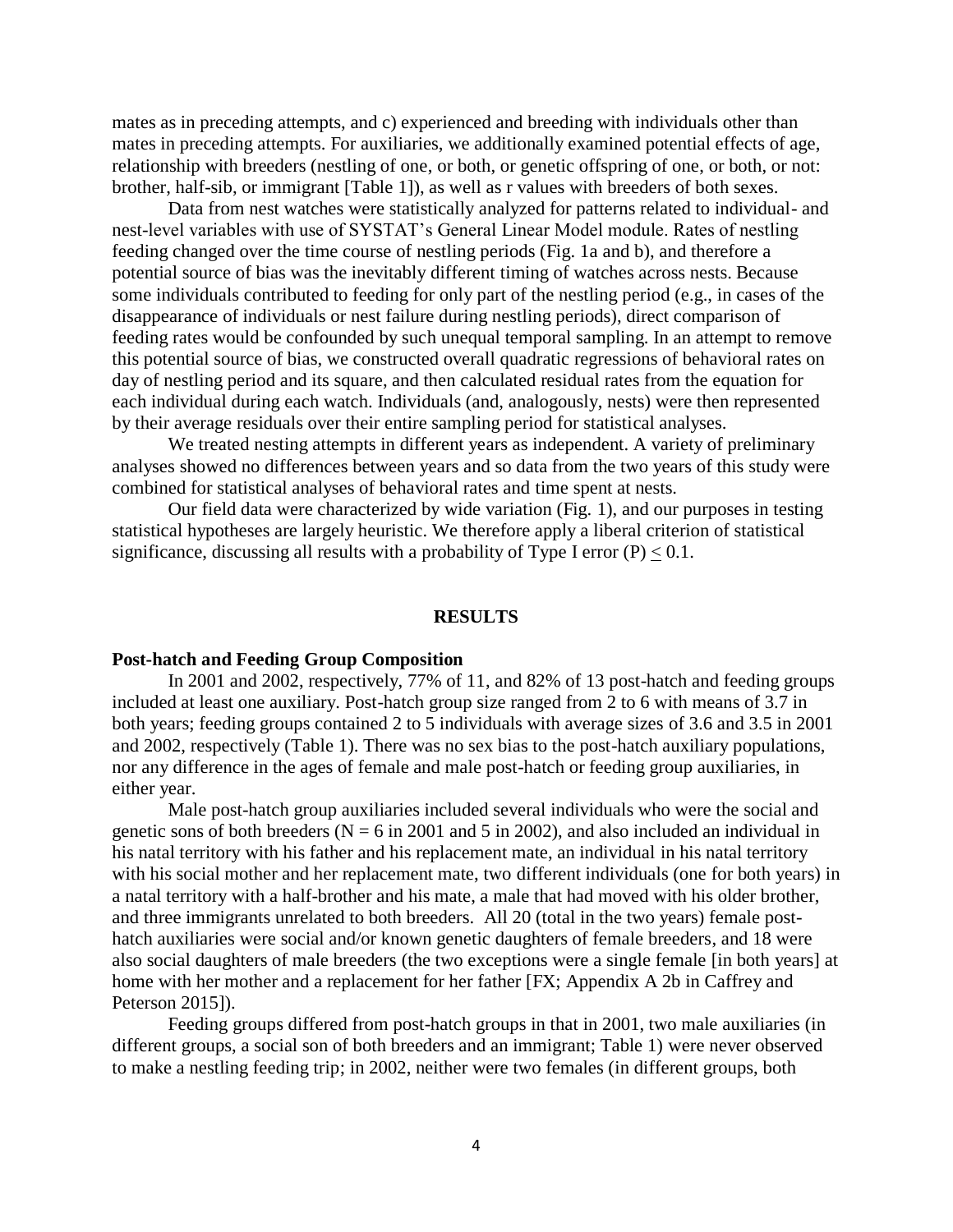social daughters of both breeders; Table 1). There was little difference in the genetic relationships to breeders of post-hatch and feeding group auxiliaries (Fig. 2).

Post-hatch and feeding group sizes changed in four groups upon the disappearance or death of group members (Table 1): In 2001, the male breeder in one group of 3 disappeared six days after hatching had begun in his nest, a 3-year old female auxiliary of one group disappeared 25 days post-hatching, and in another group, the one-year old female auxiliary and male breeder were killed, in separate incidents, after about two weeks of nestling feeding (Appendix A 1a [Group 29] in Caffrey and Peterson 2015). In 2002, a male breeder disappeared after five days of nestling feeding.

# **Hatching and Nestling Periods**

The hatching of eggs was signaled by infrequent nestling-feeding trips, changes in the behavior of female breeders upon returning after brief breaks (breaks not involving foraging for nestlings; Appendix 1a), and the behavior of some auxiliaries at some nests (Appendix 1b). Activity at most nests continued at relatively low levels for the first few days thereafter, with females sitting for long periods of time (Fig. 3). We saw two visits to nests on the first day of hatching by extra-group individuals (Appendix 1c).

Nestling periods (first day of hatching to last day of fledging) ranged from 29-42 days, with means of 36.7 days ( $N = 7$ ) in 2001 and 34.2 days ( $N = 8$ ) in 2002.

### **Nestling Care**

Because we analyzed nestling feeding and time-at-nest data for only one attempt per group per year, the total number of auxiliaries included in our feeding group data set was 37 (Table 1; *cf* 40 in Table 2 of Caffrey and Peterson 2015). Across group members, feeding contributions were highly variable. Four auxiliaries made no feeding trips during nest watches, and several made few (including two male auxiliaries, ages 1 and 4, who made only one and two trips, in 881 and 971 min of observation, respectively). Four extra-group individuals were also observed to make nestling-feeding trips (Appendix 2).

Breeders and auxiliaries arrived at nests singly, or with  $-$  or at the same time as  $$ another individual, to deliver food to nestlings. During the first  $10+2$  days after hatching, when female breeders were often in nests (Fig. 3), many nestling feeding trips involved the transfer to female breeders of all or some of the food brought by deliverers (male breeders: proportion of 794 total feeding trips involving handoffs  $= 15\%$ , of 296 trips in first 10 days  $= 29\%$ ; female auxiliaries (of 320 and 122 trips) = 15% and 28%, respectively, and male auxiliaries (of 336 and 96 trips) = 10% and 23%, respectively). If deliverers had kept some of the food, both they and female breeders then fed nestlings. Breeders arriving at nests with food sometimes passed some to other group members (at nests) who then fed simultaneously, and sometimes it appeared a kind of competitive, party atmosphere at nests as individuals (auxiliaries, mostly) arriving simultaneously with food would jostle with each other to get to nestlings.

In addition to expanded esophageal pouches, we saw several types of identifiable items carried to nests (Appendix 3a). One female breeder cached some type of food item in the exterior of her nest from which she took bits to add to food she was already carrying (to nestlings) over a few days. On several occasions, we saw deliverers of food go right past larger begging nestlings up front to feed smaller ones behind, and on one occasion, a male breeder walk all the way around the nest rim to feed all four (large, begging) nestlings.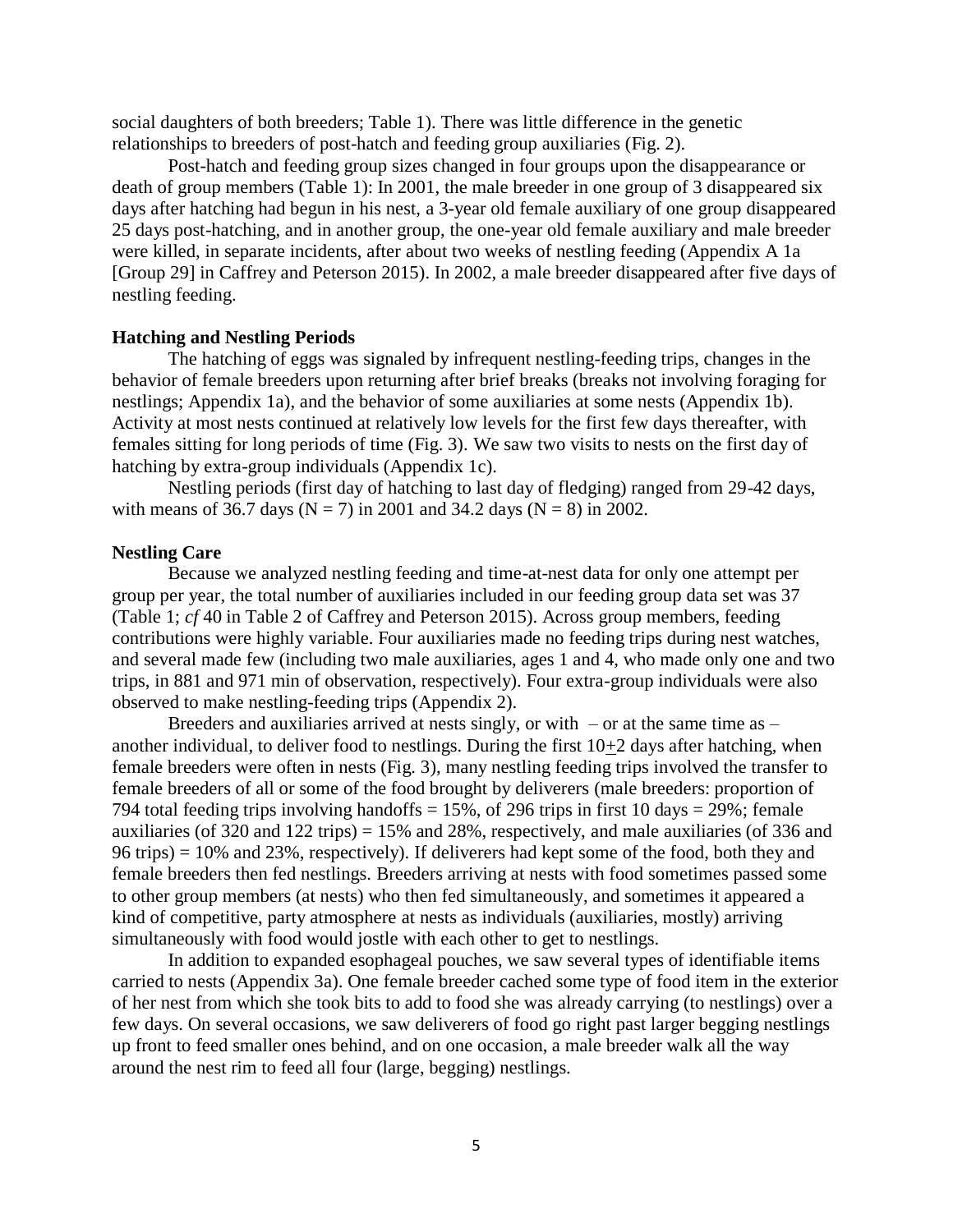Feeding group members, especially female breeders, continued to perform a behavior begun in the later stages of incubation (stand in nest and seemingly hammer repeatedly at spots in cup bottoms; Caffrey et al. 2016a, Results, Incubation); this behavior decreased in frequency as nestlings aged. All feeding group members ate or removed fecal sacs when produced in their presence.

# **Time at Nests**

Feeding group members spent varying amounts of time on nest rims (when nestlings were small, auxiliaries sometimes also awkwardly got *in* nests). When on rims, crows looked around and looked at and preened nestlings (when nestlings were small, nest visitors would lean down into nests and do something we could not see but that observers independently described as "gentle;" presumably they were preening nestlings), and sometimes preened themselves or other group members.

### **Relationships with Measured Variables**

We examined potential correlates and determinates of feeding rates and time spent at nests with use of ANOVA, ANCOVA, and multiple regression. Despite the extensive variation, at both individual and nest levels of analysis (Fig. 1), five patterns emerged; two associated with breeder feeding behavior and three with time spent at nests. A sixth finding – no patterns associated with measured individual characteristics – was also clear.

The first pattern, according to a two-way ANOVA of time-adjusted (residual) feeding rates, was that breeders fed nestlings more frequently than auxiliaries  $(F_{1.88}=15.2, P=0.002;$ sexes did not differ: main effect  $F_{1, 88}=0.32$ , P=0.57, sex x status interaction  $F_{1, 88}=0.008$ , P=0.93; Fig. 1a). The second was that when female and male breeders were considered separately, there were significant trends for breeders of both sexes to reduce their nestling feeding rates when in larger feeding groups (females,  $r = -0.36$ ,  $P = 0.06$ ; males,  $r = -0.34$ ,  $P = 0.09$ : Fig. 4a and c). (Analogously, a female breeder [AM] increased her rate by a factor of 3.3 when rendered the sole member of a group after 16 days of nestling feeding [Fig. 1a and Appendix 3b].)

The third pattern to emerge was that female breeders spent much more time at nests during the nestling period than did male breeders or other group members (Fig. 3); two-way ANOVA results for time spent at the nest during the nestling period were dominated by a strong sex x status interaction ( $F_{1, 88} = 61.5$ ,  $P < 0.0001$ ). Female breeders in larger groups spent more time at nests than did female breeders in smaller groups (the fourth pattern: Fig. 4b), and fifth, the time spent at nests by female auxiliaries increased as nestlings got older, despite no change in auxiliary feeding rates (Fig. 3; *r*=0.291; P=0.0001).

Nest-wise, the proportion of time watched during which group members were present at nests was correlated with both post-hatch and feeding group sizes, such that nests of larger groups were attended for more time (*r*=0.405 and 0.508, P=0.050 and 0.011, respectively).

We detected no effects of sex, nesting experience, nest attempt (a, b, or c), post-hatch group size, feeding group size, total brood mass at marking, mean nestling condition at marking, the number of fledglings, or average relatedness to nestlings on breeder nestling-feeding rates (all P>0.15). Feeding rates of auxiliaries were not related to any variable tested, including sex, age, nesting attempt, post-hatch group size, feeding group size, total brood mass at marking, mean nestling condition at marking, number of fledglings, social or genetic relatedness to breeders, or average relatedness to nestlings (all P>0.15).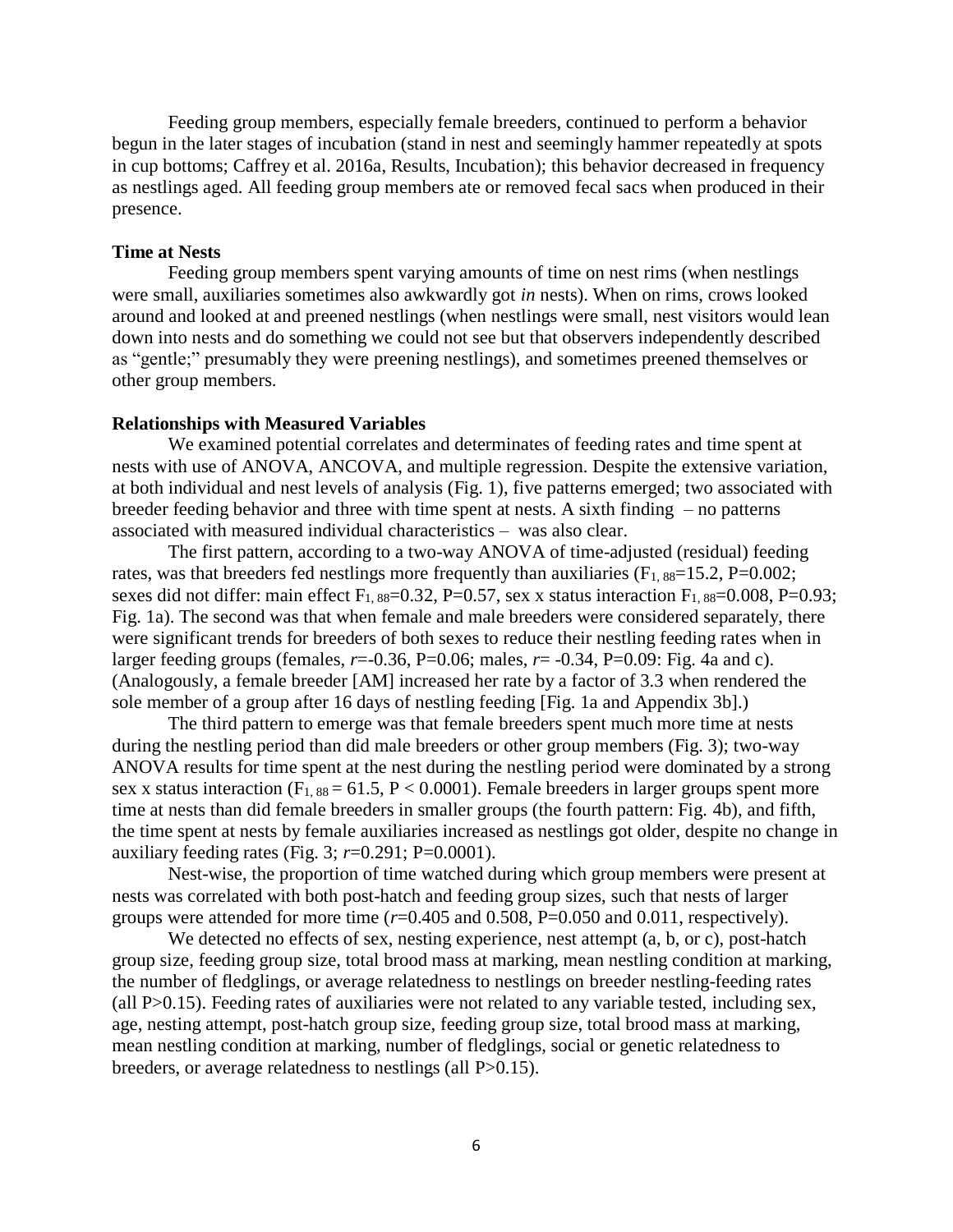Comparisons among nest-wise feeding rates (Fig. 1b) did not demonstrate any effects of hatch date, breeder nesting experience, post-hatch group size, feeding group size, total brood mass at marking, mean nestling condition, length of nestling period, or number fledged (all  $P > 0.15$ ).

# **Responses to Disappearances**

For groups as units, there was a trend for feeding rates to decline after feeding group members disappeared, but variation was high (Fig. 5a); the result of the variable behavior of individuals (Fig. 5b-d and Appendix 3c-e).

### **DISCUSSION**

# **Post-hatch and Feeding Groups**

Because of the dispersal out of groups during the week or so preceding hatching by some auxiliaries, post-hatch crow groups were slightly smaller in size and somewhat less diverse than pre-hatch groups (Table 1 in Caffrey and Peterson 2015), yet the composition of post-hatch and feeding groups was still highly variable (Table 1). Much of the variety stemmed from the diversity in composition of the male post-hatch auxiliary population, which included social and genetic sons of breeders, stepsons, siblings, half-siblings, and immigrants. In striking contrast, it is likely that all post-hatch female auxiliaries were the genetic daughters of female breeders, and many also the genetic daughters of male breeders. That there was no sex bias or differences in the ages of female and male auxiliaries contrasts with the auxiliary population in Ithaca, NY, where older males outnumber older females (Townsend et al. 2009).

Two male and two female post-hatch auxiliaries, in 2001 and 2002 respectively, chose to not contribute to nestling feeding (at least during nest watches), slightly increasing and decreasing, respectively and relative to that of post-hatch auxiliaries, average relatedness of feeding group members to breeders, but not in significant ways (Fig. 2).

# **Nestling Care, Patterns**

Hatching is asynchronous in American Crows (Verbeek and Caffrey 2002), and so nestling food demand begins low and increases over days as nestlings hatch and grow. The pattern by which nest-level feeding rate changed over time in Stillwater, OK (Fig. 1b) was nearly identical to the pattern observed in a population of Western American Crows in Los Angeles, CA (Caffrey 1999).

# **Breeder Decisions and Compensation**

Within and across the two years, breeders in our population fed nestlings significantly more times per hour than did auxiliaries; a common pattern among cooperative breeders, and predicted by current theory (Brouwer et al. 2014). Although females and males within many pairs split their feeding effort relatively evenly, the contributions of individual breeders to nestling feeding varied widely: for males, from 1-70% of all observed feeding trips; for females, 12-68% (Appendix 3f).

When female and male breeders were considered separately, their feeding rates were unrelated to any measured variable or any measure of productivity (below), yet a pattern of adjustment to group size was clear: many breeders of both sexes reduced their feeding rates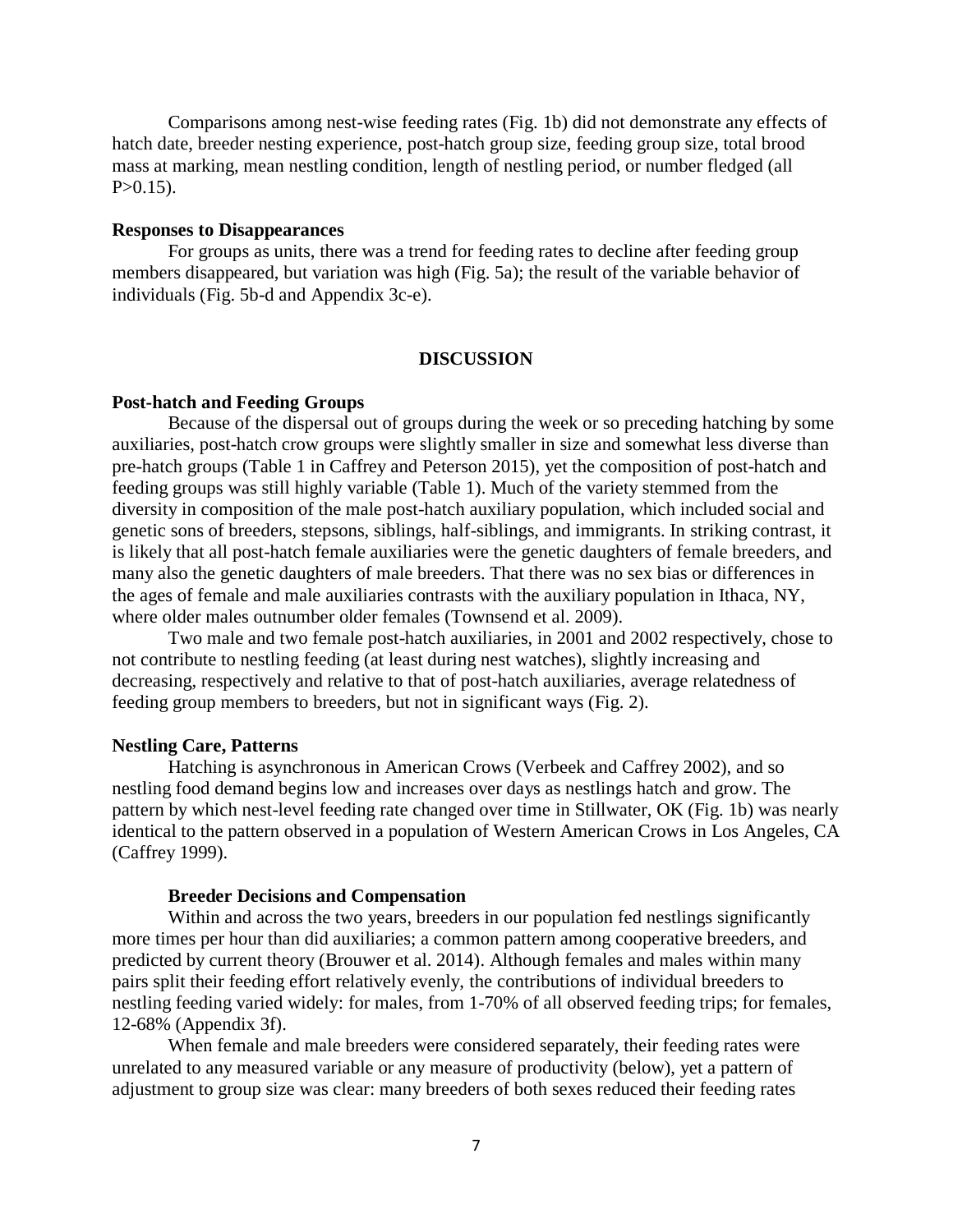when assisted by additional feeders (Fig. 4a and c). Breeders in a population of Western American Crows responded in the same way to assistance in nestling feeding (Caffrey 1999), whereas Carrion Crow breeders apparently choose to carry less food per trip (Canestrari et al. 2007). These "load-lightening" responses (Crick 1992) make sense in light of Canestrari et al. (2007)'s demonstration that Carrion Crow breeders (and helpers) lose weight over nestling periods in proportion to their calculated nestling-feeding "workloads;" mean loss over nestling period  $= 5.4\%$  of body weight.

Theory predicts that, on average, breeders will compensate for care by helpers – they will reduce their own feeding effort – when brood reduction via starvation is rare and group size is not positively related to nesting success (often measured as the number of young fledged; Hatchwell 1999). In other words, breeders with assistance can - and do - choose to lighten their own loads when additional food to nestlings is unlikely to increase fledging success (Cockburn 1998, Hatchwell 1999). We have no direct evidence regarding the degree to which brood reduction occurred or influenced fledging success in our study population, but it is an important source of Carrion Crow chick mortality (Canestrari et al. 2007), and its occurrence among American Crow nests in Ithaca, NY, is "rampant" (KJ McGowan, pers. comm.). Clutch size for American Crows is usually  $4-5$  (mean  $= 4.7$ ), of which about four usually hatch (McGowan 2001), and the mean numbers of young fledged from nests in our population in 2001 and 2002 were  $2.09+1.58$  (sd; n=11 nests) and  $3.08+1.19$  (n=13), respectively; apparently brood reduction *did* constrain fledgling production in Stillwater. Post-hatch or feeding group sizes did not influence fledging success in our population in 2001 or 2002 (a mere snapshot in the lives of these birds), and so it is possible that breeders with help feeding nestlings might have fledged more young had they fed at the higher rates they would have without help. This suggests that the long lives of these birds made the banking of reserves for the future more profitable, on average, than investing in additional current offspring. We wonder, too, if considerations having to do with incipient and future group size may have also influenced breeder effort decisions (i.e., are there consequential costs to too many fledglings?).

Compensating breeders in other species have been shown to benefit in ways unlikely to have influenced the nestling-feeding decisions of breeders in our population. Pairs did not ever attempt to produce more than one brood of fledglings per year, and so enhanced multiplebrooding opportunities were presumably unimportant, as were considerations having to do with the success of renesting attempts: of 30 groups over five years whose a-attempt nests failed (of 83 total groups; eight failed during nest building, 17 during incubation, and five post-hatching), the presence of auxiliaries was not related to the likelihood of renesting or the success of renesting attempts (CC, unpubl. data). (That 21 of 27 renesting attempts, including all three of those having failed post-hatching, succeeded in fledging young [CC, unpubl. data] contrasts with the complete lack of success of renesting attempts in a population of Western American Crows; Caffrey 2000a.) The lack of an effect of auxiliaries on renesting patterns contrasts with the findings for Carrion Crows, in which group size is positively correlated with the probability of renesting after failure (Canestrari et al. 2008). Prior to the arrival in our population of West Nile virus in late summer of 2002 (Caffrey et al. 2005), annual survivorship of breeders had been high: for the four years 1998 through 2001, annual survivorship ranged from 88-100% for both sexes and was equal for both overall: 53 of 56 females (95%) and 53 of 56 males survived to the following year (the one male whose fate was known had been hit by a car; Appendix A 1a in Caffrey and Peterson 2015), and so it is also unlikely that increased survivorship, *per se,* was the benefit being sought by compensating breeders, as has been described for other species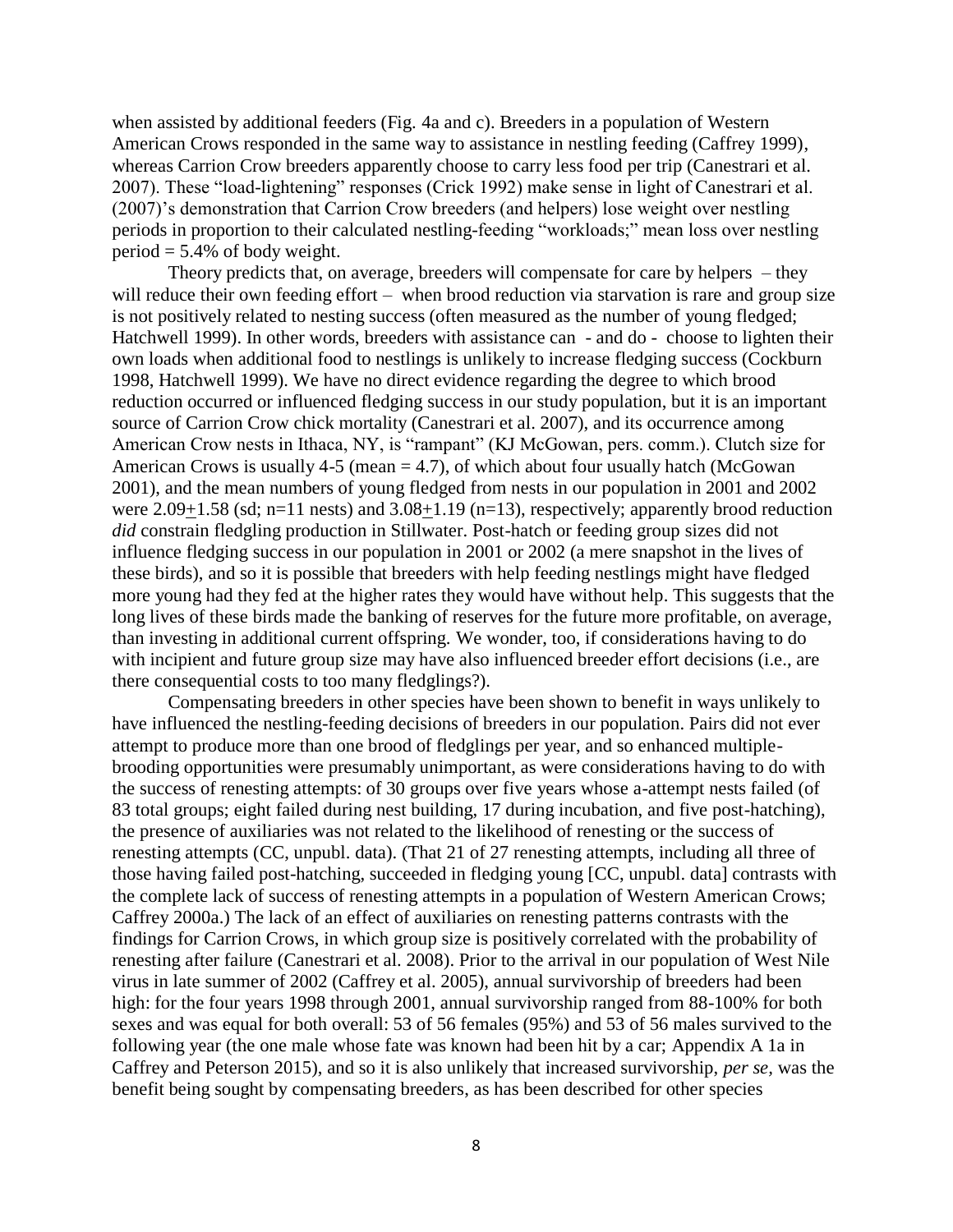(Hatchwell 1999, Dickinson and Hatchwell 2004). Rather, given the luxury of being able to do so, these long-lived, iteroparous organisms were likely saving up for greater investment in future reproductive attempts, an idea also suggested by Canestrari et al. (2007, 2010), and supported by the fact that AM – the female left on her own with nestlings 2.5 weeks old - had not been working at maximum capacity prior to the disappearance of her two other group members (Fig. 1a and Appendix 3b; also the case for breeders in a population of Western American Crows [Caffrey 1999]). AM's response to being provided with food – to invest in self-maintenance rather than increase the rate to which she had pushed herself (Fig. 1a and Appendix 3b) – mirrors the responses of Carrion Crows (breeders and helpers used the extra energy from food supplementation to reduce, by significant amounts, the weight they would have otherwise lost via feeding nestlings [Canestrari et al. 2007]), and supports, too, the hypothesis that breeders were managing annual energy budgets so as to maximize opportunities over the long term.

In light of Brouwer et al. (2014)'s finding that Red-winged Fairy-wren (*Malurus elegans*) breeders compensate as a function of the number of male helpers but not female, we looked for but found no relationships between breeder feeding rates and auxiliary sex ratio, the number of female auxiliaries in feeding groups (range  $= 0-2$ ), or the number of male auxiliaries (range  $= 0-$ 2).

### **Time at Nest**

That female breeders spent significantly more time in and at nests than other group members during nestling periods (Fig. 3) was not surprising, as females spent much of their time in the first 7-14 days post-hatching brooding nestlings (or sometimes, with wings spread and drooped, shading nestlings or protecting them from rain). Thereafter they spent more time than others preening and otherwise interacting with nestlings (including actively keeping large, flapping nestlings from leaving nests, sometimes using their feet), or (seemingly) simply hanging out at nests. This appears to be one of the roles of female breeders during nesting, as we found a significant relationship in the general patterns of time spent at active nests for the 19 individuals for which we had data for both years (Fig. 6a).

Considerations having to do with time spent at nests by female breeders are myriad and not straightforward in their interpretation. Female breeders in larger feeding groups spent more time at and in nests, on average, than did females in smaller groups (Fig. 4b). (With the inclusion of AM – again, the female rendered a group of one upon the deaths of groupmates [Appendix 3b, and Appendix A 1a in Caffrey and Peterson 2015] – the correlation was not significant, but as her time-at-nest was confounded by the increased time she spent feeding nestlings, a better index of decisions by female breeders regarding the time they spent at nests as functions of group size is the correlation excluding AM [Fig. 4b;  $r=0.35$ , P $=0.07$ ].) Because female breeder time-atnest was tightly correlated with nest-wise time-at-nest (*r*=0.929, P<0.0001), the total percent of time nestlings were attended was also a function of feeding group size (and because of the tight correlation between feeding group and post-hatch group sizes, female breeder and nest-level time-at-nest were both also positively correlated with post-hatch group size).

As female breeders in larger groups fed nestlings at lower rates than did those in smaller groups, on average (Fig. 4a), the increased time they spent at nests was *not* related to feeding nestlings; rather, female breeders in larger groups spent more time with nestlings during the first 10 days post-hatching, the time nestlings are most vulnerable to external influences (first 10 days, *r*=0.336, P=0.003; thereafter, *r*=0.297, P=0.141). (As above, it was during the first 10 days post-hatching that most handoffs of nestling food to female breeders occurred, and the behavior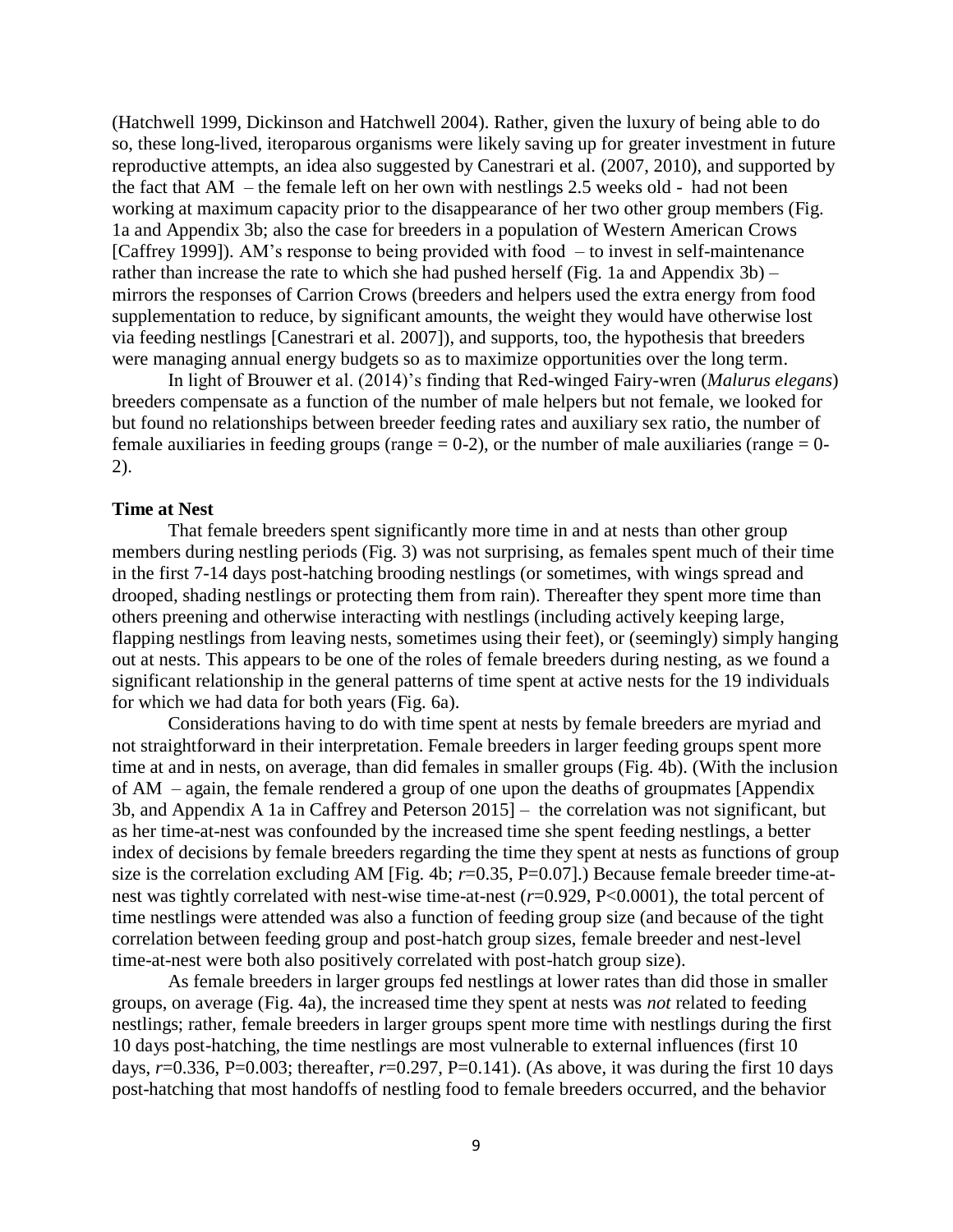of females upon acceptance [the ways in which they stood up and positioned themselves] suggested that nestling thermoregulation was important.) Yet, greater amounts of time spent at nests by female breeders, or other group members, were not positively related to any measure of productivity, and were in fact significantly *negatively* correlated with the mean condition of nestlings (female breeders,  $r=-0.720$ , P=0.006; total,  $r=-0.805$ , P=0.0009) and the number of young fledged (female breeders, *r*=-0.397, P=0.055; total, *r*=-0.424, P=0.039). The negative relationships likely reflected extended time spent with some last (weakest) nestlings to fledge in 2001 and 2002 (the lengths of nestling periods were negatively correlated with mean nestling condition  $[r=0.64, N=10, P=0.046]$ , and number of young fledged  $[r=0.37, N=15, P=0.180]$ ), and so the extra time female breeders in larger groups spent at nests did not manifest in enhanced current fledgling production.

Individual auxiliaries of both sexes varied in their seeming interest in nestlings; some spent little to no time at nests other than that involved in the transfer of food while others spent many minutes (one more than 36; she was there when we arrived) at nests, gazing down into them, preening nestlings, and just hanging out. Female auxiliaries tended to spend more time at nests than did male auxiliaries (with a few exceptions), likely in keeping with their future roles as female breeders (above: Fig. 6a). The significant increase in the time female auxiliaries spent at nests as nestlings aged (Fig. 3) was driven mostly by a single individual – a two-year old social daughter of both breeders – who spent large amounts of time on the nest rim, looking at nestlings, looking around, preening nestlings, preening herself, and seemingly just passing time (two other female auxiliaries were also notable in their interest in, and time spent preening, nestlings).

#### **Nestling Care; Individual Decisions and Proximate and Ultimate Considerations**

As eggs hatched in nests of crows in Stillwater, breeders and auxiliaries who chose to stay for nestling periods faced their next sets of decisions, some having to do with direct nestling care: To feed or not? If so, on what kind of schedule? How much energy to commit to nestling care this season? The high level of diversity in the strategies we observed suggests the proximate and ultimate mechanisms at work must have also been diverse. Our data shed light on but a few.

On the proximate side and broadly speaking, a significant proportion of the variation in individual contributions to nestling care was attributable to the different roles played by different group members during nesting seasons; despite small sample sizes, we found that feeding group members of the same sex and status (breeder or auxiliary) behaved in the same general ways at nests during nestling stages in the two years (Fig. 6a and b). (The aberrant female breeder [below zero in 2001] in Fig. 6a was paired with a male described in feeding watch notes that year as "A great father and mate!" He is the topmost male in Fig. 6b; his extremely high level of nestling care was likely related to her reduced presence at their nest in 2001, although we do not know the causality.) With regard to feeding rates, we were unable to test for differences within sex for auxiliaries, but individual breeders were consistent in their behavior across years (Fig. 6b); for males, significantly so. The female plotted at the top left of Fig. 6b is DZ, whose mate disappeared after five days of nestling feeding in 2002; her feeding rate increased significantly thereafter (Fig. 5d and below; Responses to Disappearances). Without DZ, the correlation between nestling feeding rates in the two years for female breeders was  $r = 0.676$  (P $> 0.1$ ). The nestling feeding behavior of the male at the lower left of Figure 6b (UB; Appendix A 2g in Caffrey and Peterson 2015) was possibly influenced by his suffering from a recurrent leg problem during the nesting seasons of 2001 and 2002; Carrion Crow breeders also respond to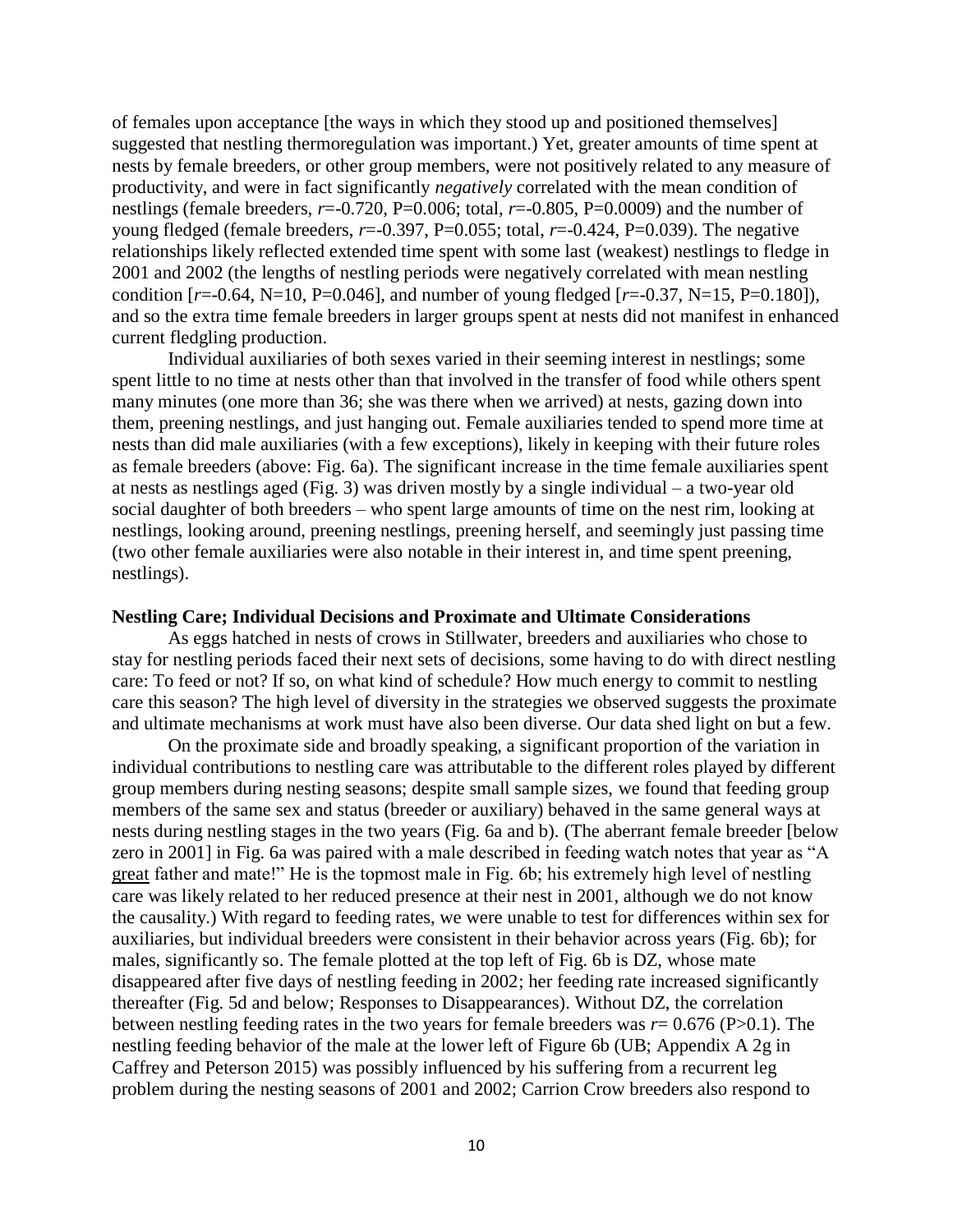physical handicap by reducing nestling care (Baglione et al. 2010). The repeatable variation among breeders, especially males, is strongly suggestive of different "personalities" (Dall et al. 2004, Réale et al. 2007). We did not measure crow behavior to test for personality traits, yet we knew them to "exhibit between-individual differences" (Carter et al. 2013), and the consistency in breeder care of nestlings across years would appear to meet the criteria of the definition: interindividual differences in behavior being maintained over time (Réale et al. 2007, Carere and Locurto 2011, Webster and Ward 2011, Wolf and Weissing 2012, Carter et al. 2013); in this case, a "behavior" as complex as care of nestlings, and a time periods of years.

Personalities have been reported in a wide range of animals (Réale et al. 2007, Bergmüller et al. 2010, Carere and Locurto 2011 and references therein, Wolf and Weissing 2012 and references therein), and they were manifest in the crows in our population at two levels: group and individual. Although within-group variation existed in individual behavior, some groups differed markedly from others in reluctance, or not, to approach or return to bait, for example. In addition, although virtually all population members had experienced us under similar trapping and nestling-marking conditions, thereafter members of some groups seemed indifferent to our presence, members of other groups did not like and were extremely wary of us, and members of others not only acknowledged us but sometimes approached our vehicles and accepted peanuts tossed from windows. (As such, group members were likely "conforming" with each other; Webster and Ward 2011.) Such "group personalities" (Koski and Burkart 2015) have been described for Common Marmosets (*Callithrix jacchus*; Koski and Burkart 2015, chimpanzees (*Pan troglodytes*; Cronin et al. 2014), and Common Ravens (*Corvus corax*; Miller et al. 2016); we wonder if the lack of such a finding for Carrion Crow/Hooded Crow hybrids (*C. corone corone/C. C. cornix*) might have been related to the artificiality of the materials used in the tests (Miller et al. 2016). No individual crows in our population behaved the same all the time, yet some individuals were notably more bold and aggressive than others, some more inquisitive than others, some more playful, some seemed more prone to routine, some (mostly females) were especially gentle and caring with nestlings, and a few seemed particularly smart, e.g., the individual that made a tool with which to probe a space too small for its head (Caffrey 2000b), and AM (Appendix 4, and 3b, and Appendix A 1a in Caffrey and Peterson 2015).

### **Breeders**

Across all breeders, the rate at which individuals fed nestlings varied considerably and was not influenced by their sex, their experience with current mates, whether nestlings were in first- or later-attempt nests, post-hatch group size, feeding group size, numbers and ratios of auxiliary sexes, their average relatedness to the nestlings in their nests, the average body condition of the nestlings in their nests, the total mass of their brood at marking, or the number of their nestlings that fledged. We found no evidence for current reproductive benefits associated with having extra individuals feeding or otherwise attending to the care of their social nestlings. Instead, as above, when assisted in nestling feeding by auxiliaries, many breeders of both sexes exploited the opportunity to maximize future reproductive benefits: they chose to reduce their feeding rates rather than use auxiliary feeding contributions to provide current nestlings with additional food (that males may have compensated moreso than females may reflect their greater uncertainty of parentage [Heinsohn 2004]). Thus, added to the potential net benefits to breeders to allowing offspring to remain home for up to several years (Caffrey and Peterson 2015), were the future benefits associated with exploiting their contributions, and those of others, and reducing current nestling-feeding costs.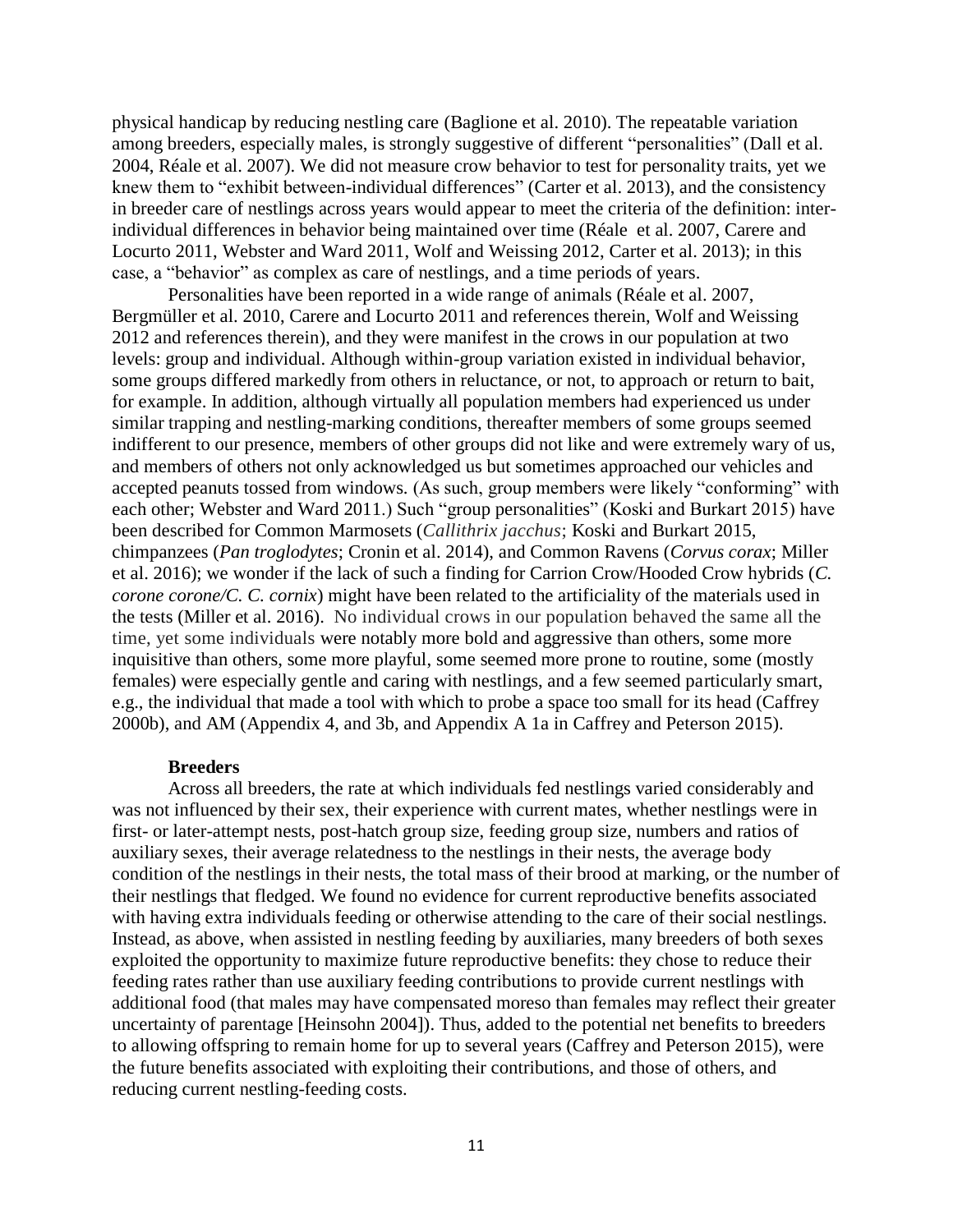Nest-level (total) feeding rates were also unrelated to any variable measured, including total brood mass at marking and the number of young fledged per nest; an unexpected result given that the total energy demand in nests of larger brood sizes *had* to have been higher than the demand of smaller broods. If the begging intensity of nestlings was a function of their hunger (which is known to be the case for at least some other birds [Wright 1998], including another crow [Carrion; Canestrari et al. 2010]), and breeder feeding effort was being influenced by nestling begging intensity (which is known to be the case for at least some other birds [Wright 1998, Wright et al. 2010, Young et al. 2013], including another crow [Carrion; Canestrari et al. 2010]), then it *had* to be the case that crows in groups with larger brood sizes were, on average, bringing more food per feeding trip than were crows in groups with smaller brood sizes (we found no correlation between brood size at marking and total brood mass or mean nestling body condition). Nestlings in physical contact with other nestlings may have had reduced thermoregulatory costs and so nestlings in larger broods may have grown more efficiently, yet reduced maintenance costs were unlikely to have offset the greater energetic demand of increased numbers of growing bodies. With the use of cameras and the consequent ability to observe fine details of nestling feeding, Canestrari et al. (2005, 2007, 2010) found that Carrion Crows indeed carry different amounts of food, and so feed different numbers of nestlings, on different feeding trips. We suspect the feeders of larger broods in our population were, on average, carrying more food per trip than feeders of smaller ones.

Brouwer et al. (2014) found that Fairy-wrens behave differently in response to the sex makeup of nestling co-feeders: all members reduce their contributions, on average, with increasing numbers of males, but not so with females. Nestlings were therefore fed at higher rates in the presence of female helpers (Brouwer et al. 2014). We looked for such an effect but found suggestive support for the opposite: the number of male auxiliary nestling feeders was weakly positively correlated with total (nest-wise) feeding rate ( $r=0.463$ , P=0.023).

### **Auxiliaries**

One feature of the auxiliary crow population in Stillwater, OK (and presumably all crow populations) not often included in considerations of helper costs and benefits is that yearlings are not reproductively mature. As such, definitions of delayed dispersal such as 'remaining in natal areas past being competent to reproduce' (e.g., in Ekman et al. 2004) are not even applicable. We knew little about the whereabouts or behavior of individuals that dispersed out of groups (and out of our population) for short or extended periods, yet group living appeared to be an integral part of the lives of our crows and yearlings seemingly had little choice but to be members of others' groups. (Of w*hose* groups they chose to be members was a separate issue; Caffrey and Peterson 2015.)

For post-hatch auxiliary crows, potential routes to current and future fitness benefits were demonstrable and wide-ranging (Caffrey and Peterson 2015), and so auxiliaries stood to gain by way of being auxiliaries. Not so easily identifiable are the possible factors underlying the huge range of "investments" (Bergmüller et al. 2007) made to nestling care by post-hatch auxiliaries: Some fed at rates equal to or higher than those of breeders; extreme highs included 56% of 54 trips (an adult daughter of both breeders), 47% of 81 trips (an adult social daughter of both breeders [the genetic daughter of the female but not the male]; she made only 6% of 64 the previous year, as a yearling), 45% of 51 trips (an adult son of both breeders; below, Responses to Disappearances [GC] and Appendix 3c), and 41% of 140 trips (an unmarked yearling; likely the social offspring of the breeders). Other auxiliaries made few feeding trips and some may have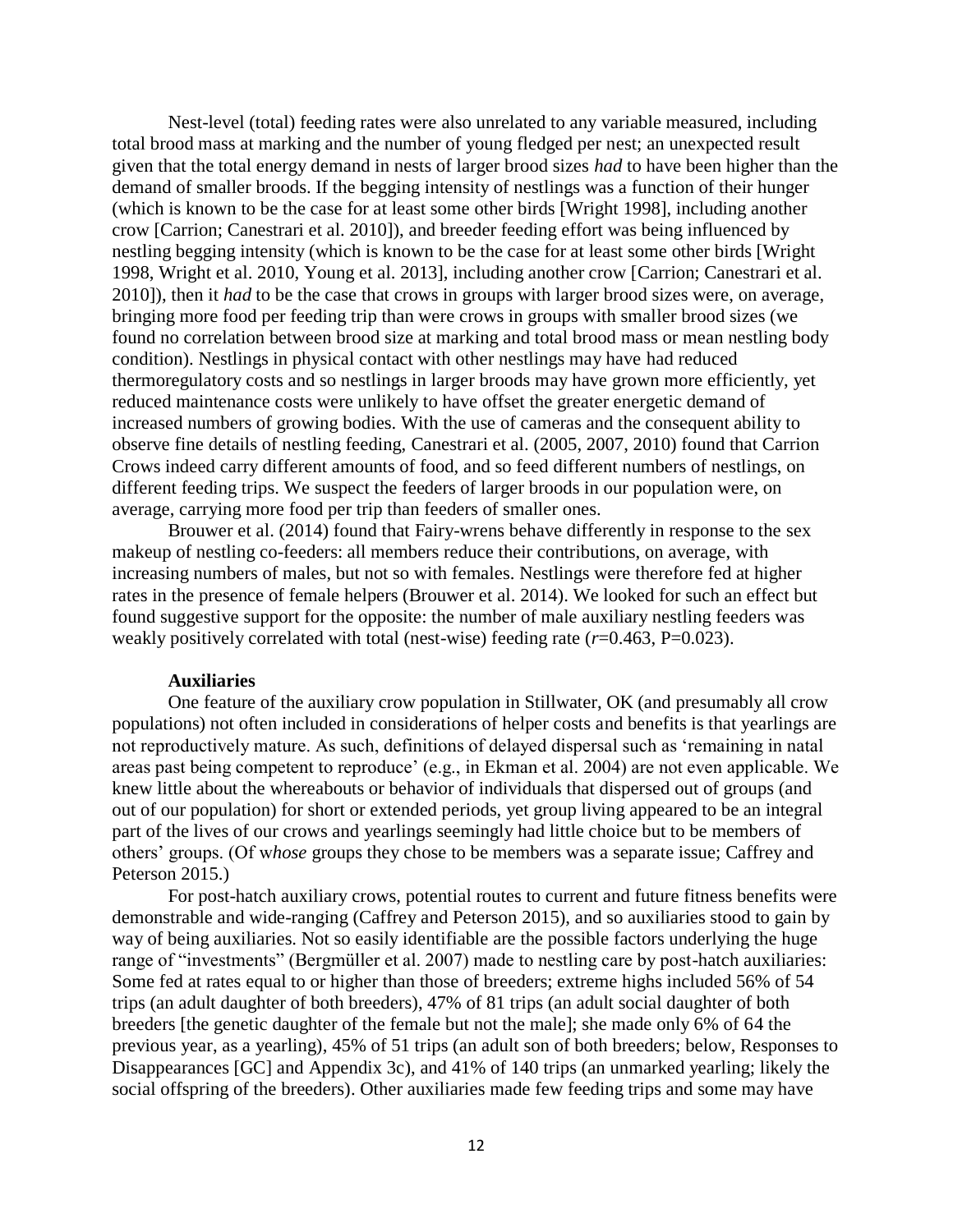made none at all (a situation similar to that in Carrion Crows; Baglione et al. 2010); extreme lows included, for three auxiliaries (a yearling son of both breeders, and two daughters [an adult and a yearling] of both breeders), a single feeding trip of 123 (0.8%), 33 (3%), and 33 (3%), respectively, and for a younger brother of the male breeder (an adult male: KR; Appendix A 2a in Caffrey and Peterson 2015), two of 64 (3%). Although possible explanations for the evolutionary maintenance of individual variation in behavior have been proposed (e.g., Dall et al. 2004, Sih et al. 2004, Réale et al. 2007, Taborsky and Oliveira 2012), including variation in cooperative behavior (e.g., Komdeur 2006, Bergmüller et al. 2010, Wolf and Weissing 2012, Dingemanse and Araya-Ajoy 2015), we know of no case made for the degree of withinpopulation diversity that we observed in the nestling-care behavior of auxiliary crows.

As above, the rate at which auxiliaries fed nestlings was not significantly influenced by any measured variable. Feeding group members did not, on average, enhance the production of nondescendant kin (at least in terms of the number of young fledged per nest) via their presence or feeding contributions in 2001 or 2002, and so increasing (current) indirect benefits did not appear to be the objective of their behavior (although for auxiliaries assisting genetic parents who chose to then compensate, such benefits would theoretically accrue in the future).

If auxiliaries had to "pay" to stay in groups (Gaston 1978, Kokko et al. 2002), the currency was unlikely to have been nestling feeding, as we found no evidence of cheating (false feeding, i.e., arriving at nests with food but consuming it rather than delivering it to begging nestlings; Young et al. 2013), as would be expected if auxiliaries were to be perceived as meeting some minimum level of investment, or as investing more than others (Young et al. 2013), and seen in Carrion Crows (Canestrari et al. 2010). Ninety percent of 852 trips to nests by male breeders in our population involved the feeding of nestlings, and the majority of the balance were trips wherein food was delivered to and eaten by brooding females (not passed to nestlings). Nestling-feeding trips accounted for 86% of all trips by male auxiliaries (n=381) and 83% of those by female auxiliaries (n=372); again some of the balance included feeding brooding females, and some non-feeding trips appeared to be quick "checks," but some individual auxiliaries, especially females, regularly visited nests without food, to attend to nestlings, interact with female breeders, or just hang out (similar to the sex bias to non-feeding trips in Chestnut-crowned Babblers (*Pomatostomus ruficeps*; Young et al. 2013). Of the 1496 trips to nests by female breeders, food was delivered to nestlings on 69% of them, and there was no indication that females had arrived with food and swallowed it on any of the 453 non-feeding trips. However, we once saw a female breeder, after the auxiliary who made the feeding trip had departed, remove some of the food from a nestling's mouth and eat it herself. We also saw no evidence of punishment or retribution (Cant 2011, Young et al. 2013) toward auxiliaries who contributed little to no nestling care during observation periods, and no evidence of interference among auxiliaries (*sensu* Carlisle and Zahavi 1986). (We *did* see two female breeders repeatedly intervene in the feeding of nestlings by their mates; we include an example in Appendix 3g).

The diversity of nestling-season options pursued by individual post-hatch auxiliaries in our population ran the gamut usually described in among-species comparisons of direct fitness components (e.g., Heinsohn and Legge 1999, Heinsohn 2004), and so analogously, we suggest that the costs and benefits associated with group membership and nestling care varied for different individual crows *within* our population. In other words, the differences we observed among individuals were no accident (*sensu* Hirsch 1963). Feeding nestlings is costly, and crows are smart, long-lived, behaviorally flexible organisms; feeders *should* adjust investments as functions of both current and long-term considerations. Behavior is the outcome of the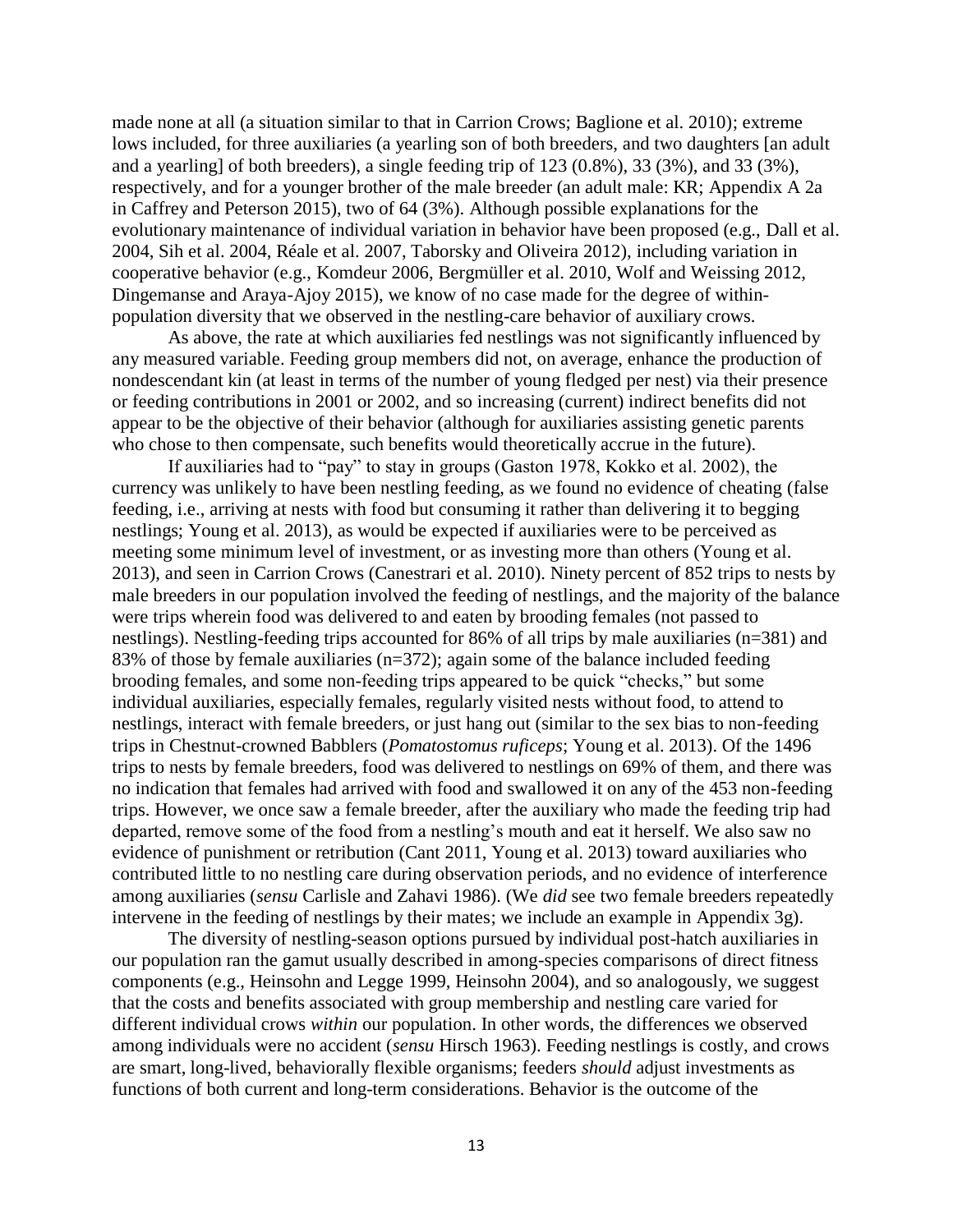integration of many of an organism's biological systems (Hirsch 1963), and individual crows in Stillwater differed in uncountable ways, including: genotype (Hirsch 1963, Komdeur 2006), sex, age (although we found no evidence that yearlings were less capable contributors than adults; references in Kramer and Otarola-Castillo 2015) and weight (Komdeur 2006 and references therein), past experiences and relatedness to breeders and nestlings, and presumably also (as addressed in the literature) body condition (Dufty and Belthoff 2001, Sih et al. 2004), personality or temperament (Quinn et al. 2001, Sih et al. 2004, Dall et al. 2004, Réale et al. 2007, Ensminger and Westneat 2012), circulating hormone levels (Komdeur 2006 and Réale et al. 2007, and references therein), developmental and maternal and/or parental effects (Komdeur 2006 and references therein, Reddon 2011), gregariousness (Nuñez et al. 2014), "state" (the combination of factors determining current behavioral decisions, including stochastic influences [Dall et al. 2004] and individual "time programmes;" Helm et al. 2006), quality (Heinsohn 2004, and see below), "emotional state" (Dall et al. 2004 and references therein), "pace of life" (synergistic suite of behavioral, physiological, and life history traits; Réale et al. 2010), "stakes" in other individuals in their groups (extent to which fitness depends on that of others; Roberts 2005), and "social competence" (ability to optimize behavior in response to social information; Taborsky and Oliveira 2012). The optimal "social strategies" (Helms Cahan et al. 2002) of individuals may have also been in flux.

Differences in the step-wise decision "trajectories" (Helms Cahan et al. 2002) of individual auxiliaries – whether to leave pre-hatch groups or stay, whether to feed nestlings or not, and how much nestling care to actually contribute – may have had something to do with differences in individual "quality" (Barclay and Kern Reeve 2012), but the relationships between our observations and the assumptions and predictions of Barclay and Kern Reeve's (2012) model are not straightforward. The nestling-feeding contributions of auxiliaries in our population ranged from less than 1% to 56% of group total feeding trips. Theory predicts that individuals will vary in their help as a function of their own quality, the nature of the assistance they are providing, and the nature of the opportunities helpers are forgoing in order to help (Barclay and Kern Reeve 2012): if the help being provided is quality-dependent, such that higher-quality individuals are able to provide it at lower "performance cost" than lower-quality individuals, then all else being equal (including the benefits of helping), higher-quality individuals should help more than lower-quality individuals (implicit in this argument is that they *will* simply because they *can*). Yet time spent helping is time unavailable to spend on other activities, such as foraging or pursuing reproductive opportunities, and because the nature of these lost opportunities differs, such "opportunity costs" likely differ for individuals of different quality (Barclay and Kern Reeve 2012): if the lost opportunity is satiable, for example one's own foraging requirements, then higher-quality individuals should become sated sooner and thereby pay lower opportunity costs for helping to feed nestlings. If the lost opportunity is one with increasing potential benefits available for increased commitment (e.g., time spent attempting to attract mates), then higher-quality individuals would pay higher opportunity costs and lowerquality individuals would be expected to help more, especially if the help they are providing is not very quality-dependent (and so performance costs are not prohibitive; Barclay and Kern Reeve 2012). We do not think that foraging for nestlings was particularly difficult; a feeding group member with a broken leg (Appendix 3f) and ones burdened with inappropriate patagial tags (Caffrey 2002b) fed nestlings at average rates, feeders sometimes returned to nests after only a few minutes of foraging, all nestling feeders spent considerable amounts of their time throughout days loafing, and again, AM was able to triple her feeding rate upon the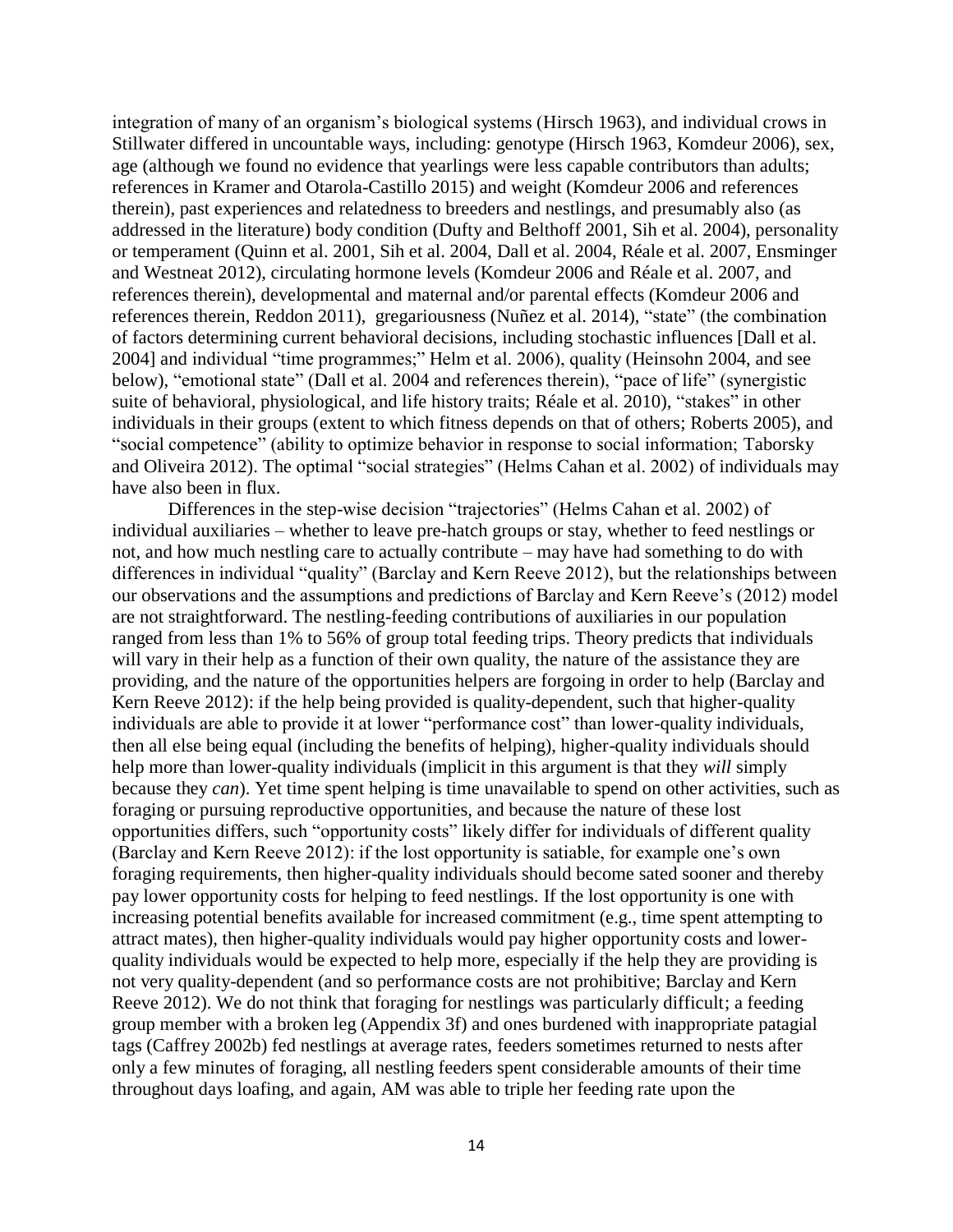disappearance of her two group-mates (at no immediate, measurable cost to her fitness: she survived through at least the next two years). As such, the feeding help being provided was likely not particularly quality-dependent. The costs of lost potential reproductive opportunities do not apply to yearling crows contributing variable amounts of effort, and although adult auxiliaries in the earliest-nesting groups may have had up to a week of overlap between hatching in their own groups and the fertile periods of late-nesting (renesting) females in other groups (who ended up successful in fledging young), most auxiliaries were not sacrificing direct opportunities for reproducing by choosing to feed nestlings. Barclay and Kern Reeve (2012) and others (e.g., Carlisle and Zahavi 1986, Zahavi 1990, Putland 2001) have suggested that industrious helpers may be advertising their quality or displaying their parental ability to potential future mates, and, in fact, one male breeder in this study *had* previously assisted his mate (and her previous mate) in raising nestlings (KB; Appendix A 2h in Caffrey and Peterson 2015). Yet the lack (or low rate) of false feeding among auxiliaries (i.e., no "cheating") has been used to suggest, for other species, that helping does *not* function in a signaling context (Young et al. 2013). The 10 auxiliaries (of 37) in our population that fed nestlings at the greatest rates in 2001 and 2002 included three yearlings (two females and one unmarked [the latter likely fledged from the nest of breeders and delayed dispersal]), six two-year olds (three females and three males), and a four-year old male immigrant. Other than the immigrant (TM; Appendix A 1a and 2e in Caffrey and Peterson 2015), all others were assisting social parents of the opposite sex. Two of the eight individuals were known to be the genetic offspring of their social parents, but one, a two-year old female, was *not* the daughter of the male she was assisting (she and he, upon the death of his mate [the auxiliary's mother], both ended up pairing with other crows). It is still possible that opportunities to impress possible future mates may have been influencing the nestling-feeding decisions of some auxiliaries – they may have been signaling to *each other* - yet given the stumbling blocks to "social prestige" operating reliably (Wright 2007), it is likely most auxiliary feeding group members were seeking benefits of other kinds.

# **Responses to Disappearances**

As discussed by Liebl et al. (2016a), empirical attempts at quantifying carer effects on provisioning rates of nestlings in cooperatively-breeding species are rare, and have taken two routes: experimental carer removal and brood enhancement. The two approaches have their pros and cons (Liebl et al. 2016a and references therein, Liebl et al. 2016b); relevant here is that both are unnatural manipulations of natural systems. The disappearances of crows from our population during the nestling season offered a natural test of the impact of feeding group members on "sustenance received by offspring" (Liebl et al. 2016a). At first glance (Fig. 5a), that feeding rates at three of four nests decreased subsequent to the disappearance of feeding group members would seem to support helpers-as-additive (Liebl et al. 2016a and references therein). But details of the identity of disappearers, the timing of disappearances relative to nestling ages, and within-group dynamics and individuality unveil general support for the idea that breeders exploited additional carers to reduce their own feeding rates rather than to provide additional sustenance to nestlings (Kabadayi et al. [2016] draw attention to the potential pitfalls of generalizations without examination of the details of individual behavior). Variation in the behavior of individual crows also played a large part in group responses to member disappearances.

In Group 29 (Fig. 5a), both the female auxiliary and male breeder "disappeared" within days of each other (Appendix 3b). The female breeder (AM) more than tripled her own effort,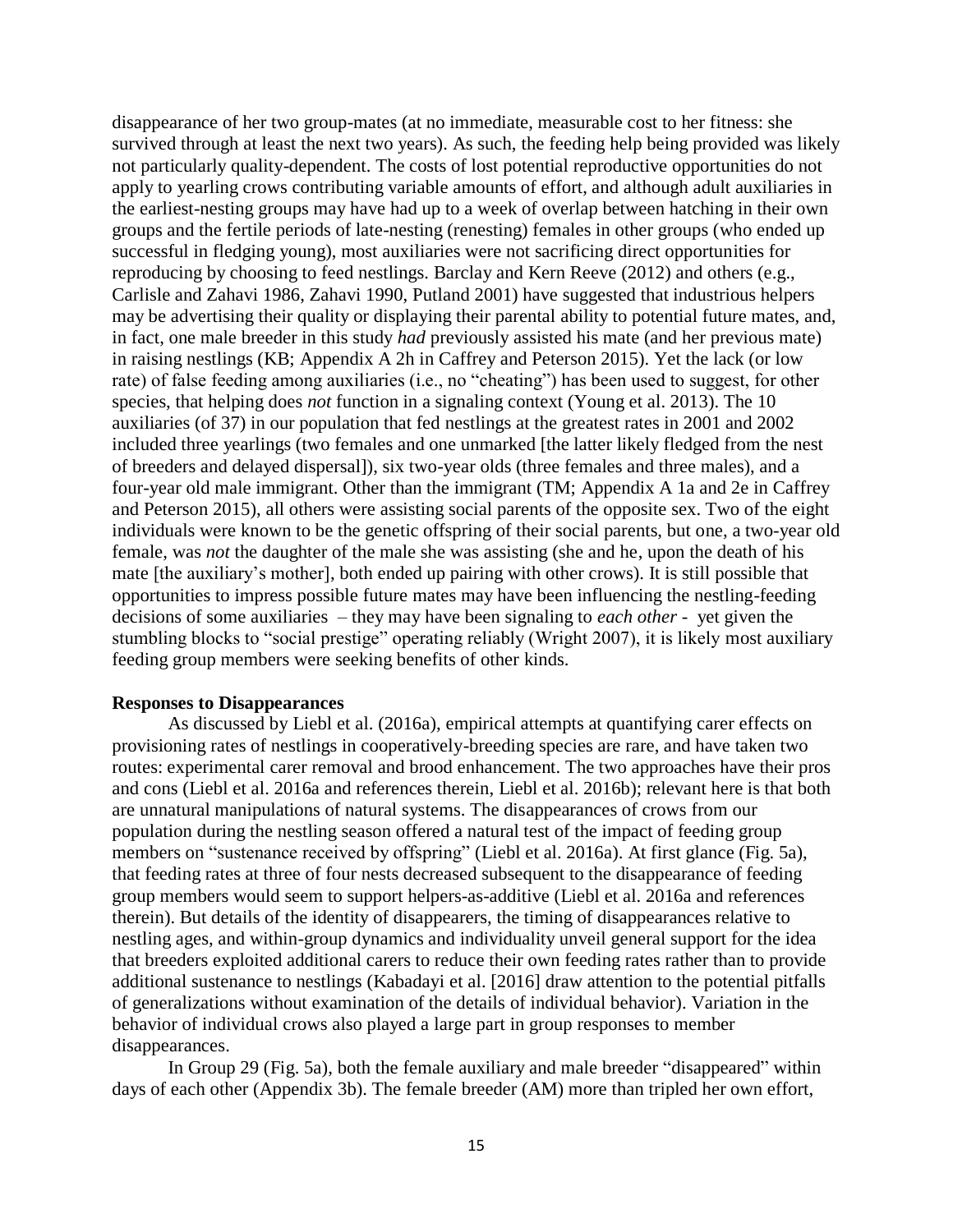and survived thereafter, indicating she had not been working at close to the level of which she was capable when assisted by her mate and daughter. Despite AM's Herculean effort, the aboveaverage feeding rate her nestlings had experienced was reduced to the average rate of the population (Fig.s 5a and 1). The situation at Nest 22 (Fig.s 5a and 5b) was mysterious: For six days, all three group members fed nestlings at high relative rates. At a time when nestling food demand is otherwise increasing (Fig.1), the decrease in the feeding rates of both remaining group members – the mother (LB) and brother (presumably; GC) of the nestlings – might suggest some sort of disturbance (Cockburn 1988 in Lieble et al. 2016a); we wondered if their reduced trips to their nest reflected fear or perceived risk, but their behavior while at, and away from, the nest appeared normal. We could see four nestlings through the day of a heavy storm (Appendix 3c); the following day, LB and GC made seven visits to the nest in 90 minutes of observation: food was brought on two, but the single, weak nestling could not respond to nudges or gentle prods. The nest was abandoned by the next day.

Group 333 epitomizes our understanding of crow behavior: some things make good sense, and many defy logic. In 2001 (Fig. 5c), an auxiliary (BL) disappeared after 25 days post hatching, a time when feeding rates at nests tend to decrease (Fig. 1). The feeding data were complicated by our inability to distinguish the two breeders at all times (Appendix 3d), but together they maintained their pre-disappearance rate, suggesting they were decompensating and making up for BL's disappearance (again, during a period of population-wide [including the remaining auxiliaries in Group 333] decrease in nestling feeding rates [Fig. 1]).

In 2002 (Fig. 5d), the male breeder (SW) of Group 333 disappeared after only five days of nestling feeding – when feeding rates were just beginning their increases from low starts  $(Fig.1)$  – and so the huge, and significant, increase in his mate  $(DZ)$ 's provisioning rate makes sense. At the time of SW's disappearance, DZ had a yearling daughter (TB) and a yearling son (JY) living with her full time, and two two-year old sons sharing residency with Group 333 and one of its next-territory neighbors (Group 55: previous group members, including the father of one of the two-year olds; Appendix 3e). In the days immediately following SW's disappearance, the nest-level feeding rate at first decreased until JY increased his own. Eight days after SW disappeared, one of the two-year olds began provisioning nestlings. JY thereafter continued to feed nestlings but at a reduced rate; the mean for the population. Baglione et al. (2010) also found that about half of group members not previously contributing to nestling feeding chose to participate in response to the reduced contributions of (handicapped) others, yet the details of the genetic relationships among members of Group 333 make the situation difficult to understand: Reproductive sharing occurred in this group (Appendix 3e) and VK was the genetic son of DZ but not SW, while TB, JY, and the other two-year old male were the genetic offspring of both. As such, VK was the least closely related to the nestlings of all auxiliaries, and, as above, had been spending a lot of time with his father's group. VK had not made a single nestling feeding trip to Nest 333 before SW disappeared, and was then not observed to do so for another eight days. Thereafter (perhaps in response to the lack of an adequate response by his half-siblings), VK made 37% of feeding trips observed. All else being equal, the three more closely related auxiliaries, especially the two living with DZ (one of which was already feeding nestlings), should have increased *their* provisioning rates of their siblings. Finally, VK was DZ's son, and so, presumably, not trying to impress her so as to secure a breeding position in the future.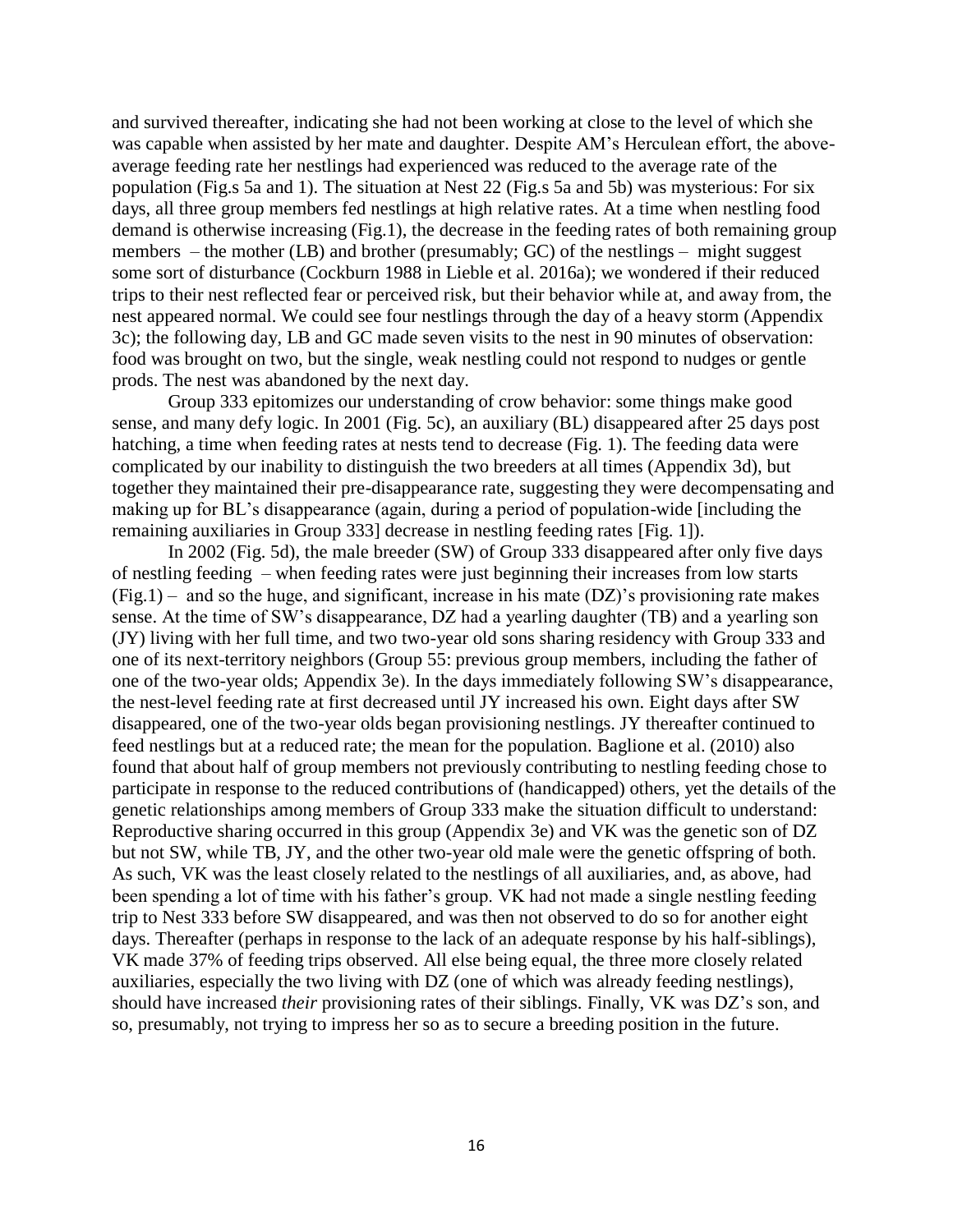### **Concluding Thoughts**

In behavioral studies of cooperative breeding, intraspecific differences have been largely ignored or viewed as raw material around adaptive means, rather than the potential products – themselves - of natural selection, leading to the "neglect of whether, how, and why individuals differ in behavior" (Réale et al. 2007). Hopefully, recent acknowledgment of the importance of incorporating individual variation and personality differences into studies of behavior (e.g., Komdeur 2006, Bergmüller et al. 2010, Webster and Ward 2011, Carter et al. 2013, Dingemanse and Araya-Ajoy 2015, Sih et al. 2015), will convince cooperative breeding researchers to bend toward the more "holistic" approach of psychologists (Carter et al. 2013 and references therein), because "If we take individual differences into account our conclusions and explanations of social behavior may change" (Komdeur 2006).

American Crows are long-lived, brainy, behaviorally flexible and complex, sociallysavvy animals with senses of humor (e.g., Caffrey 2001) and that exhibit spontaneous, or unsolicited, prosociality (motivational predisposition to perform acts that benefit others, without reward or enforcement [Burkhart et al. 2009]; interpreted as concern for the welfare of others [Bergmüller et al. 2010]; e.g., Appendix A 4 in Caffrey and Peterson 2015) and don't seem to play by the rules of other cooperative breeders. Kin selection does not underlie their cooperative choices, as attested by all three manifestations of supportive evidence (Komdeur 2006 and references therein): 1) not all auxiliaries contribute to nestling care, 2) auxiliaries (regardless of genetic relationships with breeders) gain direct benefits from group membership (Caffrey and Peterson 2015), and 3) nonbreeders regularly move among groups and may help to raise the unrelated young of unrelated breeders. Individual crows have different personalities, different food preferences (CC, unpubl. data), different capabilities, different agendas, and different types of relationship with lots of other crows; all these phenotypic differences are themselves the result of different genetic, developmental, parental, and past and current environmental influences. (Mothers [or both parents; Reddon 2011 and references therein] may have even purposefully created diverse personalities and behavior among offspring in natal and others' groups, as a means of increasing their own reproductive success [e.g., Komdeur 2006 and references therein, Reddon 2011].) Fluctuating environmental pressures are associated with maintaining withinpopulation variation in behavioral strategies (Clark and Ehlinger 1987, Réale et al. 2007, Webster and Ward 2011, Taborsky and Oliveira 2012, Dingemanse and Araya-Ajoy 2014), and the weather and foraging conditions in Stillwater varied widely from season to season and, at least in winter, year to year. (Reddon [2011] suggests variable environmental conditions as a reason for diversifying offspring personalities.) On the social side, interactions with social partners with different personalities and their own agendas impose selective pressures on, and influence the fitness consequences of, the behavioral strategies of individuals (Wilson 1998, Réale et al. 2007, Webster and Ward 2011, Taborsky and Oliveira 2012, Dingemanse and Araya-Ajoy 2015, Koski and Burkart 2015), and the social lives of crows in Stillwater were dynamic and complex (Caffrey and Peterson 2015), and rich with opportunities to interact with others in groups of two to hundreds at a time. Behavior can act as a "pacemaker" for evolution, and the process could conceivably be sped up if individuals are exposed to novel selection pressures (Wolf and Weissing 2012); in populations with individuals that vary in phenotypic strengths, the chance that challenges can be met is increased (Sih et al. 2004, Dall et al. 2004, Taborsky and Oliveira 2012). For many animals, such challenges include the continuous and rapidly-occurring changes wrought by humans (Sih et al. 2004, Dall et al. 2004), and especially for crows, possibly also those *induced* by humans [e.g., hunting pressure; Réale et al. 2010]). That crows are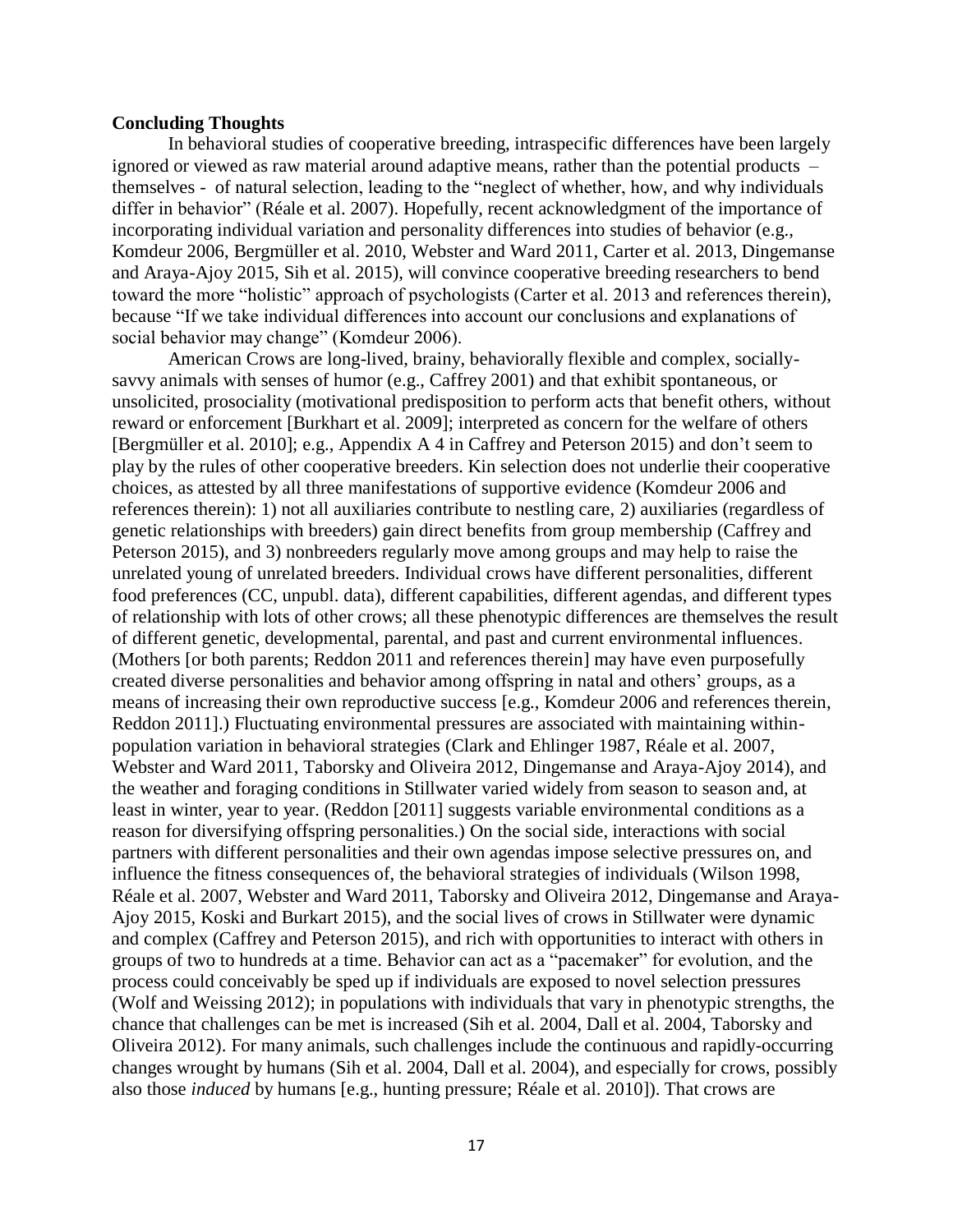notoriously successful at occupying and exploiting human habitats speaks to their ability to keep up adaptively with us; no doubt a function of their intelligence and variable and flexible behavior.

For the reasons above and also because it makes sense that individual crows would adjust their behavior as functions of their own states (Dall et al. 2004), the behavior of others, and current environmental conditions (and with eyes toward the future), it was not surprising that we found no broad-level relationships between measured components of nestling care and phenotypic classes of crows. Unfortunately, the contributory proximate mechanisms and ultimate fitness consequences of particular strategies pursued by individual crows in this study will forever remain unknown, as tragedy rendered those strategies moot: In its spread west across North America in the early 2000s (Hayes et al. 2005), West Nile virus (a non-native invasive pathogen) reached Oklahoma by late summer 2002, and by the end of that year had killed approximately one-third of our population (Caffrey et al. 2005). One year later, most of the crows in Stillwater were dead (Caffrey et al. 2005), and the social and ecological environments in which survivors were left to carry on their lives had been drastically changed.

### **ACKNOWLEDGMENTS**

We are grateful to all of the people and organizations we acknowledge in Caffrey and Peterson 2015. We mention again here those whose contributions were invaluable to this work. Thank you (in alphabetical order): Arbortec Tree Expert Company, J. Dickinson, R. Kimball, I.J. Lovette, H. Moravec, P. O'Malley, S.C.R. Smith, L.M. Stenzler, A.K. Townsend, R. Van Den Bussche, and D.M. Woods. We are also very thankful for the unconditional support and cooperation we received from Stillwater residents. A couple of anonymous reviewers of previous drafts of this work made helpful comments, and we thank them, too.

This study was carried out in strict accordance with the recommendations in the Guidelines to the use of Wild Birds in Research of The Ornithological Council, and was approved by the Oklahoma State University IACUC (ACUP No: AS50713). Capture and marking of crows occurred under U.S. Department of Interior, U.S. Geological Society, Federal Bird Banding Permit #22165 (Caffrey). Our work was funded in part by grants from The Payne County Audubon Society, and generous assistance from J. and N. Wilhm, and E. and H. Caffrey.

# **LITERATURE CITED**

- Baglione, V., D. Canestrari, E. Chiarati, R. Vera, and J. M. Marcos. 2010. Lazy group members are substitute helpers in Carrion Crows. Proceedings of the Royal Society B 277:3275- 3282.
- Barclay, P. and H. Kern Reeve. 2012. The varying relationship helping and individual quality. Behavioral Ecology 23: 693-98.
- Bergmüller, R., R. A. Johnstone, A. F. Russell, and R. Bshary. 2007. Integrating cooperative breeding into theoretical concepts of cooperation. Behavioural Process 76:61-72.
- Bergmüller, R., R. Schurch, and I.M. Hamilton. 2010. Evolutionary causes and consequences of consistent individual variation in cooperative behavior. Philosophical Transactions of The Royal Society B 365: 2751-2764.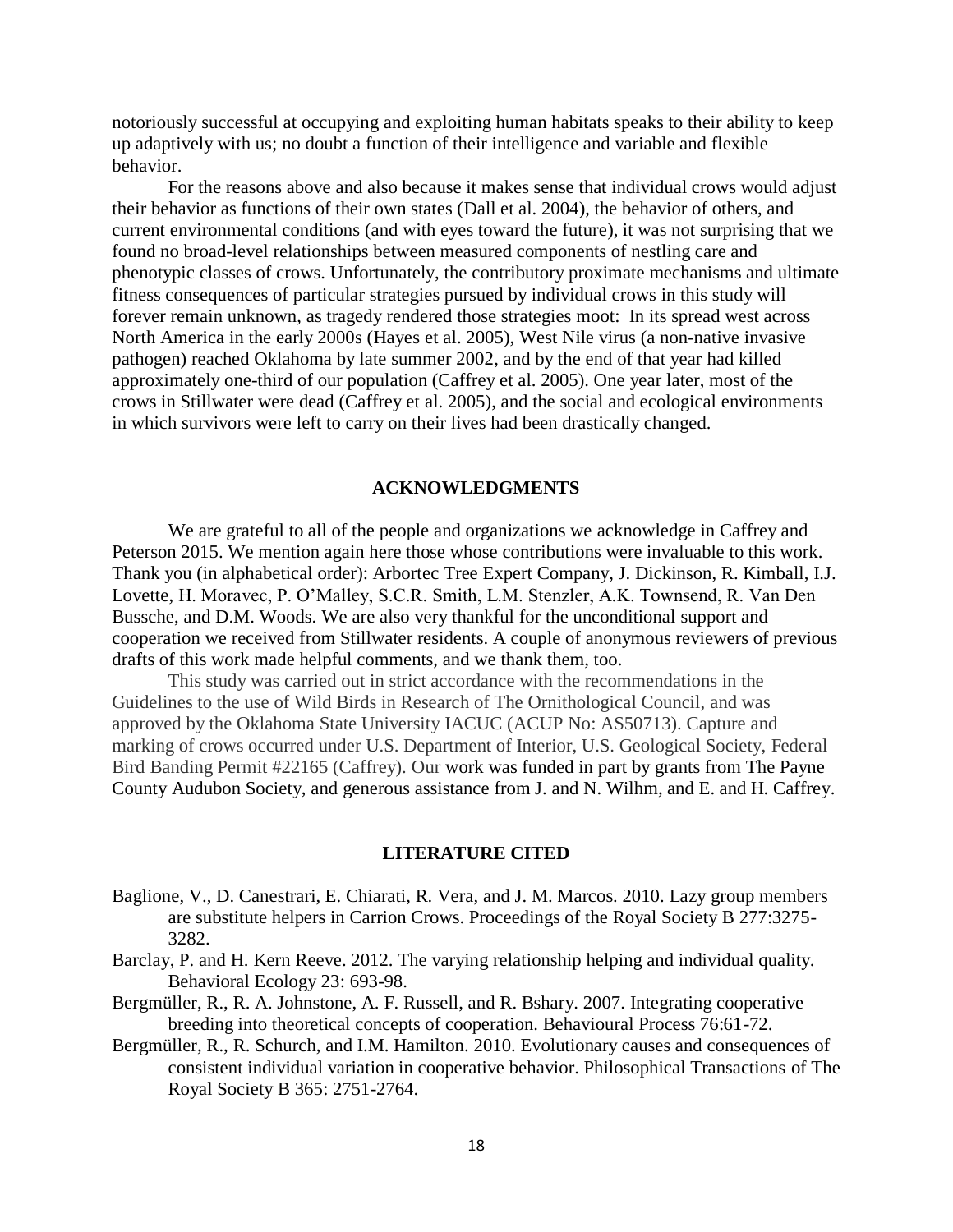- Bolnick, D. I., R. Svanbäck, J. A. Fordyce, L. H. Yang, J. M. Davis, C. Darrin Hulsey, and M. L. Forister. 2003. The ecology of individuals: incidence and implications of individual specialization. American Naturalist 161: 1-28.
- Brouwer, L., M. van de Pol, and A. Cockburn. 2014. The role of social environment on parental care: offspring benefit more from the presence of female than male helpers. Journal of Animal Ecology 83: 491-503.
- Burkhart, J.M., S.B. Hrdy, and C.P. van Schaik. 2009. Cooperative breeding and human cognition evolution. Evolutionary Anthropology 18: 175-186.
- Caffrey, C. 1999. Feeding rates and individual contributions to feeding at nests in cooperatively breeding Western American Crows. Auk 116:836-841.
- Caffrey, C. 2000a. Correlates of reproductive success in cooperatively breeding Western American Crows: if helpers help, it's not by much. Condor 102: 333-341.
- Caffrey, C. 2000b. Tool modification and use by an American Crow. Wilson Bulletin 112: 283- 84.
- Caffrey, C. 2001. Goal-directed use of objects by American Crows. Wilson Bulletin 113: 114-115.
- Caffrey, C. 2002a. Catching crows. North American Bird Bander 26:137-145.
- Caffrey, C. 2002b. Marking crows. North American Bird Bander 26:146-150.
- Caffrey, C. 2002c. Marking nestling crows: an addendum. North American Bird Bander 27:12.
- Caffrey, C. and C. C. Peterson. 2015. Group composition and dynamics in American Crows; insights into an unusual cooperative breeder. Friesen Press. www.caroleecaffrey.com.
- Caffrey, C., Smith, S. C. R., and T. J. Weston. 2005. West Nile virus devastates an American Crow population. Condor 107:128-132.
- Caffrey, C, C.C. Peterson, and T.W. Hackler. 2016a. Individual contributions to nest building and incubation by cooperatively-breeding American Crows. ACB. www.caroleecaffrey.com.
- Canestrari, D., J. M. Marcos, and V. Baglione. 2005. Effect of parentage and relatedness on the individual contribution to cooperative chick care in Carrion Crows. Behavioral Ecology and Sociobiology 52:422-428.
- Canestrari, D., J. M. Marcos, and V. Baglione. 2007. Costs of chick provisioning in cooperatively breeding crows: an experimental study. Animal Behaviour 73:349-357.
- Canestrari, D., E. Chiarati, J. M. Marcos, J. Ekman, and V. Baglione. 2008. Helpers but not breeders adjust provisioning effort to year-round territory resource availability in Carrion Crows. Animal Behaviour 76:943-949.
- Canestrari, D., R. Vera, E. Chiarati, J. M. Marcos, M. Vila, and V. Baglione, V. 2010. False feeding: the trade-off between chick hunger and caregivers needs in cooperative crows. Behavioral Ecology 21:233-241.
- Cant, M. A. 2011. The role of threats in animal cooperation. Proceedings of the Royal Society London B 278:170-178.
- Cant, M. A., and J. Field. 2001. Helping effort and future fitness in cooperative animal societies. Proceedings of the Royal Society London B 268:1959-1964.
- Careau, V. and T. Garland Jr. 2012. Performance, personality, and energetics: correlation, causation, and mechanism. Physiological and Biochemical Zoology 85:543-571.
- Carere, C. and C. Locurto. 2010. Interaction between animal personality and animal cognition. Current Zoology 57: 491-498.
- Carlisle, T. R, and A. Zahavi. 1986. Helping at the nest, allofeeding and social status in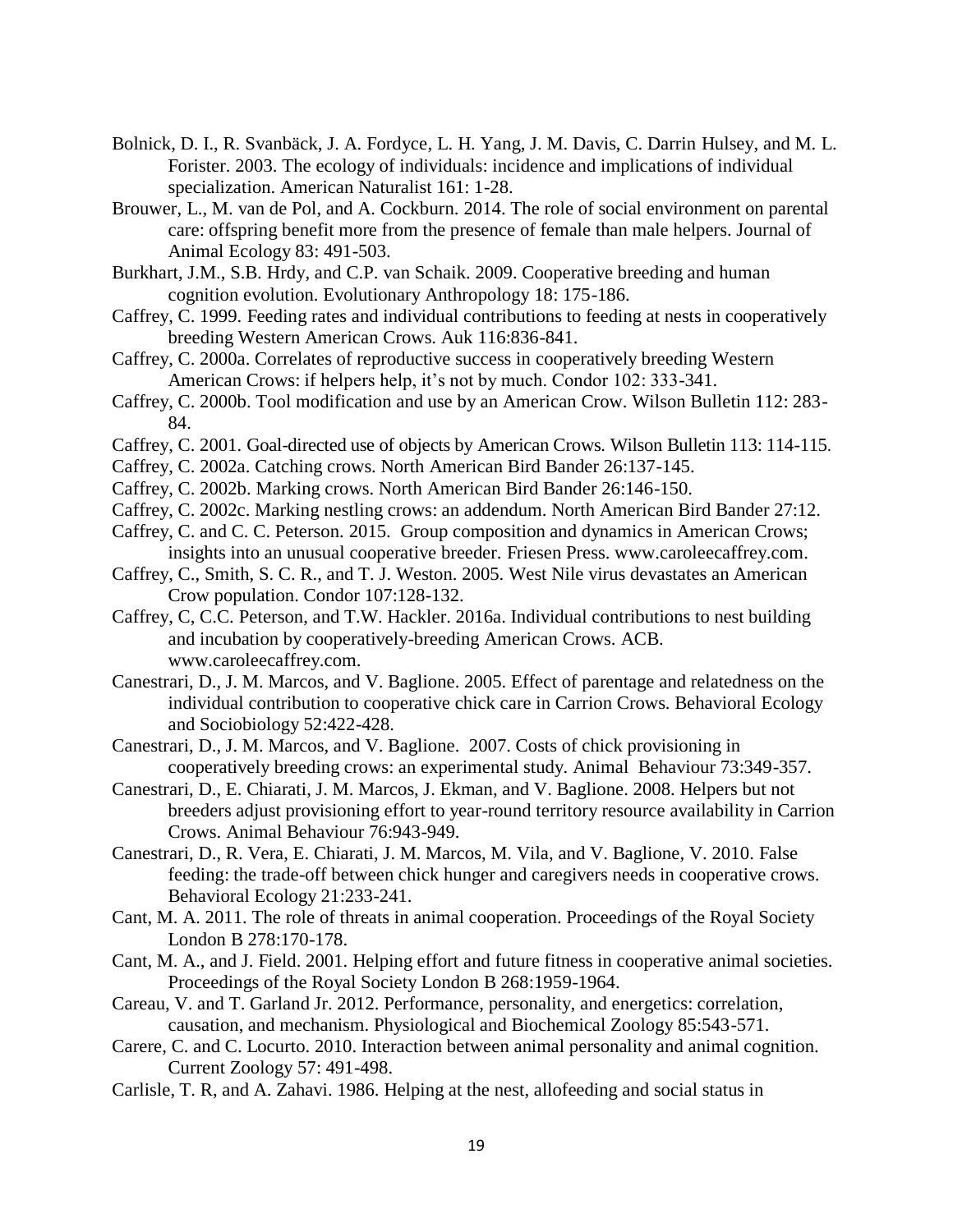immature Arabian Babblers. Behavioral Ecology and Sociobiology 18: 339-351.

- Carranza, J., V. Polo, J. Valencia, C. Mateos, and C. de la Cruz. 2008. How should breeders react when aided by helpers? Animal Behaviour 75:1535-1542.
- Carter, A.J., W.E. Feeney, H.H. Marshall, G. Cowlishaw, and R, Heinsohn. 2013. Animal personality; what are behavioral ecologists measuring? Biological Reviews 88: 465-475.
- Clark, A. B., and T. J. Ehlinger. 1987. Pattern and adaptation in individual behavioral differences. Pages 1-47 in In Perspectives in Ethology, Vol. 7 (P. P. G. Bateson and P. H. Klopfer, Editors). Plenum Publishing Corp.
- Cockburn, A. 1998. Evolution of helping behavior in cooperatively breeding birds. Annual Review of Ecology and Systematics 29:141-177.
- Crick, H. Q. P. 1992. Load-lightening in cooperatively breeding birds and the cost of reproduction. Ibis 134:56-61.
- Cronin, K.A., E.J.C. van Leeuwen, V. Vreeman, and D.B.M. Haun. 2014. Population-level variability in the social climates of four chimpanzee societies. Evolution and Human Behavior 35: 389-396.
- Dall, S. R. X., A. I. Houston, and J. M. McNamara. 2004. The behavioral ecology of personality: consistent individual differences from an adaptive perspective. Ecology Letters 7: 734- 739.
- Dickinson, J. L., and B. J. Hatchwell. 2004. Fitness consequences of helping. Pages 48-66 in Ecology and evolution of cooperative breeding in birds (W. Koening and J. L. Dickinson, Editors). Cambridge University Press, Cambridge, United Kingdom.
- Dingemanse, N.J. and Y.G. Araya-Ajoy. 2015. Interacting personalities: behavioural ecology meets quantitative genetics. Trends in Ecology and Evolution 30: 88-97.
- Dufty, A. M. Jr and J. R. Belthoff. 2001. Proximate mechanisms of natal dispersal: the role of body condition and hormones. Dispersal 217-229.
- Eguchi, K., S. Asai, and S. Yamagishi. 2009. Individual differences in the helping behaviors of cooperatively breeding Rufous Vangas. Ornithological Science 8: 5-13.
- Ekman, J, Dickinson, JL, Hatchwell, BJ, Griesser, M. 2004. Delayed dispersal. Pages 35-47 in Ecology and evolution of cooperative breeding in birds (W. Koening and J. L. Dickinson, Editors). Cambridge University Press, Cambridge, United Kingdom.
- Emlen, J. T. 1936. Age determination in the American Crow. Condor 38:99-102.
- Emlen, S. T. and P. H. Wrege. 1988. The role of kinship in helping decisions among Whitefronted Bee-eaters. Behavioral Ecology and Sociobiology 23:305-315.
- Emlen, S. T. and P. H. Wrege. 1991. Breeding biology of White-fronted Bee-eaters at Nakuru: the influence of helpers on breeder fitness. Journal of Animal Ecology 60:309-326.
- Emlen, S. T. and P. H. Wrege. 1992. Parent-offspring conflict and the recruitment of helpers among bee-eaters. Nature 356:331-333.
- Ensminger, A. L. and D. F. Westneat. 2012. Individual and sex differences in habituation and neophobia in House Sparrows (*Passer domesticus*). Ethology 118: 1-11.
- Gaston, A. J. 1978. The evolution of group territorial behavior and cooperative breeding. American Naturalist 112:1091-1100.
- Hatchwell, B. J. 1999. Investment strategies of breeders in avian cooperative breeding systems. American Naturalist 154:205-219.
- Hatchwell, , B. J., S. P. Sharp, A. P. Beckerman, and J. Meade. 2013. Ecological and demographic correlates of helping behavior in a cooperatively breeding bird. Journal of Animal Ecology 82: 486-94.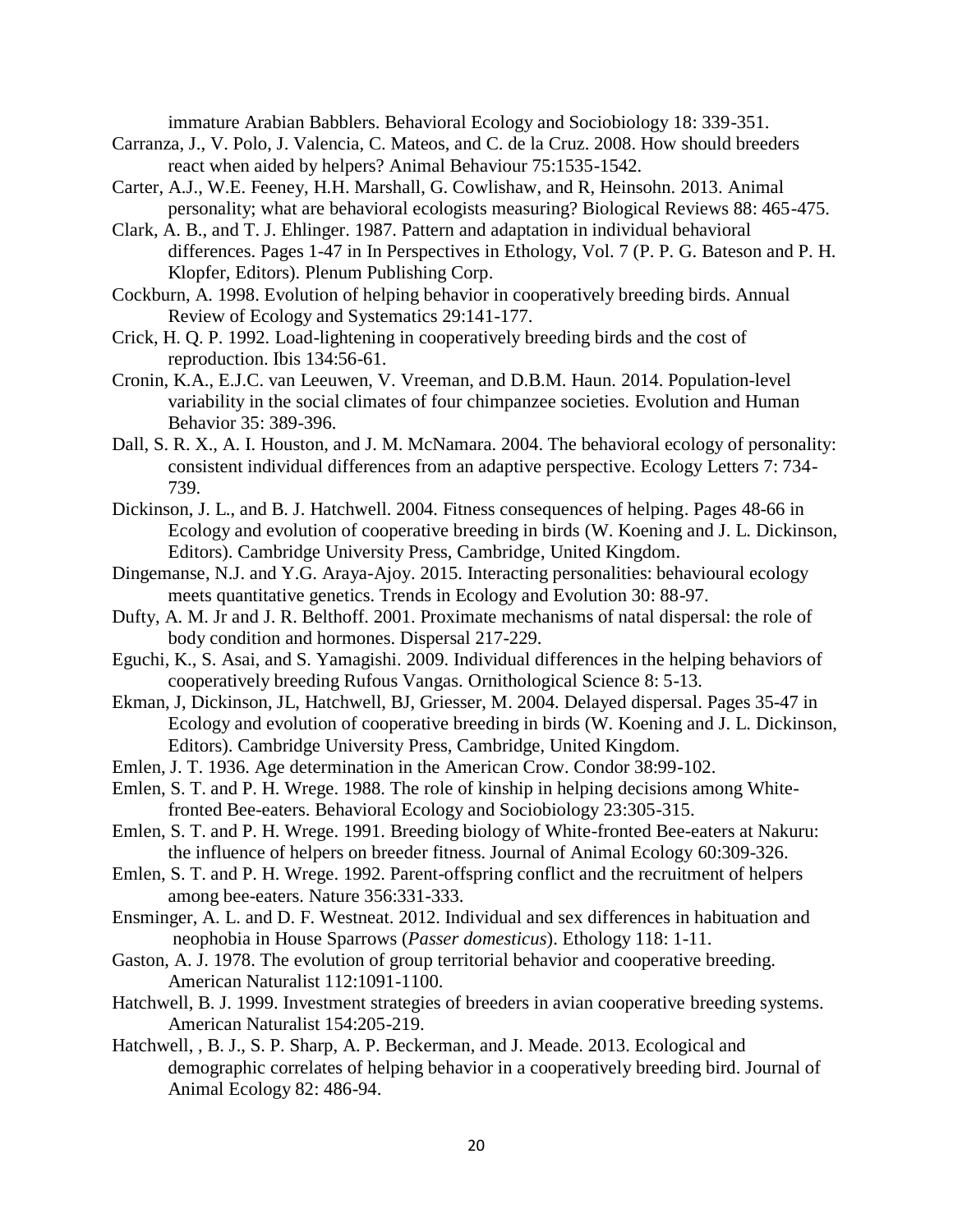- Hayes, E. B., N. Komar, R. S. Nasci, S. P. Montgomery, D. R. O'Leary, and G. L. Campbell. 2005. Epidemiology and dynamics of transmission of West Nile virus disease. Emerging Infectious Diseases 11: 1167-73.
- Heinsohn, R. G. 2004. Parental care, load-lightening, and costs. Pages 67-80 in Ecology and evolution of cooperative breeding in birds (W. Koening and J. L. Dickinson, Editors). Cambridge University Press, Cambridge, United Kingdom.
- Heinsohn, R., and S. Legge. 1999. The cost of helping. Trends in Ecology and Evolution 14: 53- 57.
- Helm, B., T. Piersma, and H. Van Der Jeugd. 2006. Sociable schedules; interplay between avian seasonal and social behavior. Animal Behaviour 72:245-262.
- Helms Cahan, S., D. T. Blumstein, L. Sundström, J. Liebig, and A. Griffin. 2002. Social trajectories and the evolution of social behavior. Oikos 96: 206-216.
- Hirsch, J. 1963. Behavior genetics and individuality understood. Science 142: 1436-1442.
- Kabadayi, C., L.A. Taylor, A.M.P. von Bayern, and M. Osvath. 016. Ravens, New Caledonian crows, and jackdaws parallel great apes in motor self-regulation despite smaller brains. Royal Soiety Open Science 3: 160104.
- Kalinowski, S. T., M. L. Taper, and T. C. Marshall. 2007. Revising how the computer program CERVUS accommodates genotyping error increases success in paternity assignment. Molecular Ecology 16:1099-1106.
- Koenig, W.D., and E.L. Walters. 2012. Brooding, provisioning, and compensatory care in the cooperatively breeding acorn woodpecker. Behavioral Ecology 23: 181-190.
- Kokko, H., R. A. Johnstone, and J. Wright. 2002. The evolution of parental and alloparental effort in cooperatively breeding groups: when should helpers pay to stay? Behavioral Ecology 13:291-300.
- Komdeur, J. 2006. Variation in individual investment strategies among social animals. Ethology 112: 729-747.
- Koski, S.E., and J.M. Burkart. 2015. Common marmosets show social plasticity and group-level similarity in personality. Scientific Reports 5: 8878. doi: 10.10381 srep08878
- Kramer, K. L. and E. Otarola-Castillo. 2015. When mothers need others: the impact of hominin life history evolution on cooperative breeding. Journal of Human Evolution 84:16-24.
- Liebl, A.L., L.E. Browning, and A.F. Russell. 2016a. Manipulating carer number versus brood size: complementary but not equivalent ways of quantifying carer effects on offspring. Behavioral Ecology: arw038.
- Lieble, A.L., F.Y. Nomano, L.E. Browning, and A.F. Russell. 2016b. Experimental evidence for fully additive care among male carers in the cooperatively breeding chestnut-crowned babbler. Animal Behaviour 115: 47-53.
- Marzluff, J. M. and R. P. Balda. 1990. Pinyon Jays: making the best of a bad situation by helping. Pages 197-238 in Cooperative breeding in birds (P. B. Stacey and W. D. Koening, Editors). Cambridge University Press, Cambridge, United Kingdom.
- McGowan, K. J. 2001. Demographic and behavioral comparisons of suburban and rural American Crows. Pages 365-381 in Avian ecology and conservation in an urbanizing world (J.M. Marzluff, R. Bowman, and R. Donelly, Editors). Kluwer Academic Press, Norwell, MA, USA.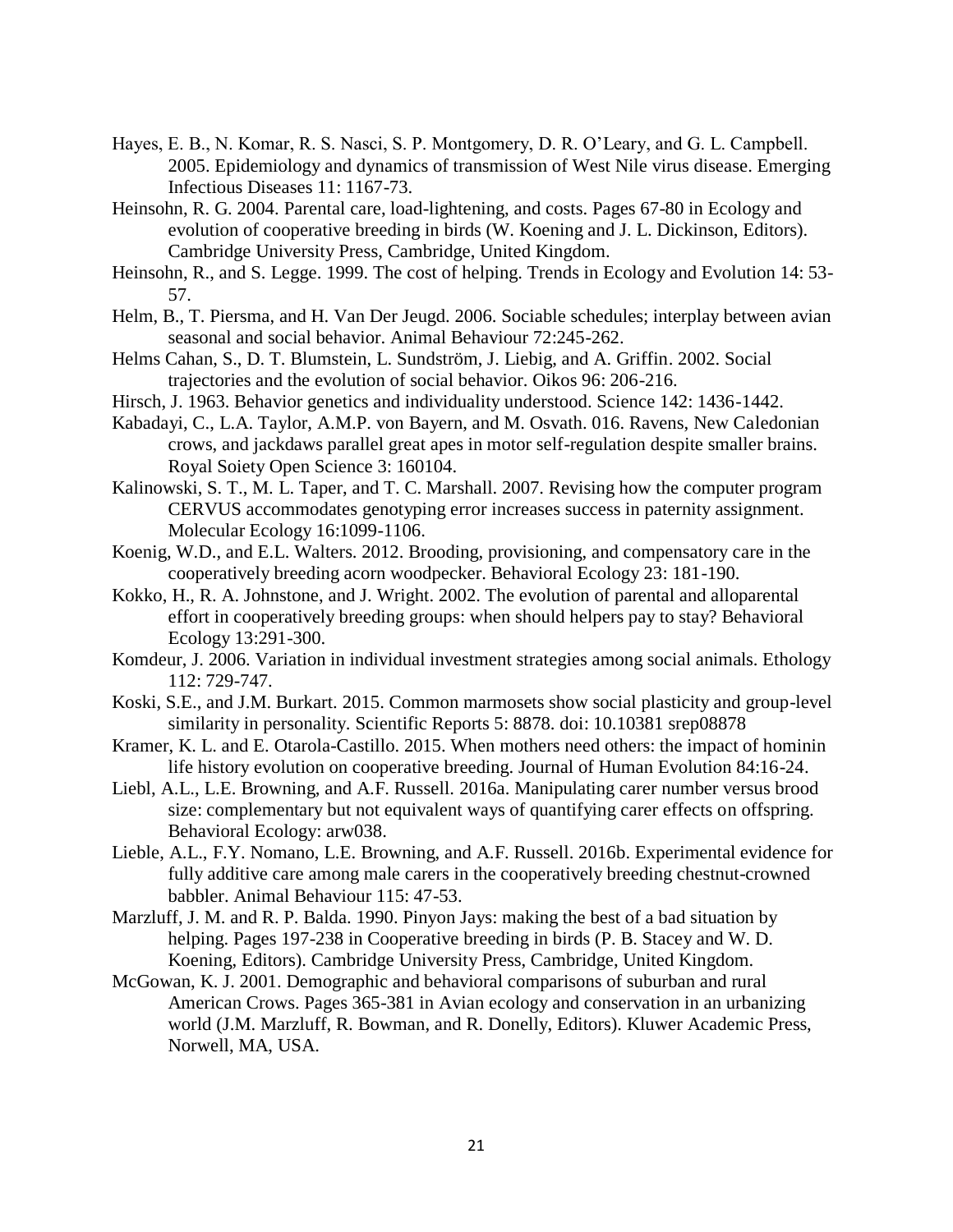- Miller, R., K.L. Laskowski, M. Schiest, T. Bugnyar, and C. Schwab. 2016. Socially driven consistent behavioural differences during development in Common Ravens and Carrion Crows. PLoS ONE 11(2): e0148822.
- Nuñez, C.M.V., J.S. Adelman, and D.I. Rubenstein. 2015. Sociality increases juvenile survival after a catastrophic event in the feral horse (Equus caballus). Behavioral Ecology: aru163.
- Putland, D. 2001. Has sexual selection been overlooked in the study of avian helping behavior? Animal Behaviour 62: 811-14.
- Queller, D. C. and K. F. Goodnight. 1989. Estimating relatedness using genetic markers. Evolution 43:258-275.
- Quinn, J. L., E.F. Cole, S. C. Patrick, and B. C. Sheldon. 2011. Scale and state dependence of the relationship between personality and dispersal in a Great Tit population. Journal of Animal Ecology 80: 918-28.
- Réale, D., S. M. Reader, D. Sol, P. T. McDougall and N. J. Dingemanse. 2007. Integrating animal temperament within ecology and evolution. Biological Reviews 82:291-318.
- Réale, D., D. Garant, M. M. Humphries, P. Bergeron, V. Careau, and P.-O. Montiglio. 2010. Personality and the emergence of the pace-of-life syndrome concept at the population level. Philosophical Transactions of the Royal Society B 36:4051-4063.
- Reddon, A.R. 2011. Parental effects on animal personality. Behavioral Ecology 23.2: 242-245.
- Roberts, G. 2005. Cooperation through interdependence. Animal Behaviour 70:901-908.
- Russell, A. F. and B. J. Hatchwell. 2001. Experimental evidence for kin-biased helping in a cooperatively breeding vertebrate. Proceedings of the Royal Society of London B, 268:2169-2174.
- Sih, A., A. M. Bell, J. C. Johnson, and R. E. Ziemba. 2004. Behavioral syndromes: an integrative review. Quarterly Review of Biology 79: 241-277.
- Sih, A., K.J. Mathot, M. Moirón, P-O. Montiglio, M. Wolf, and N.J. Dingemanse. 2015. Animal personality and state-behaviour feedbcks: a review and guide for empiricists. Trends in Ecology and Evolution 30.1: 50-60.
- Slater, P.J.B. 1981. Individual differences in animal behavior. Pages 35-49 in Perspectives in Ethology (P.P.G. Bateson and P.H. Kloper, Editors). Springer, US.
- Stevens, J. R., and D. W. Stephens. 2002. Food sharing: a model of manipulation by harassment. Behavioral Ecology 13:393-400.
- Stevens, J. R., and I. C. Gilby. 2004. A conceptual framework for nonkin food sharing: timing and currency of benefits. Animal Behaviour 67:603-614.
- Taborsky, B., and R. F. Oliveira. 2012. Social competence: an evolutionary approach. Trends in Ecology and Evolution 27: 679-688.
- Townsend, A. K., A. B. Clark, K. J. McGowan, and I. J. Lovette. 2009. Reproductive partitioning and the assumptions of reproductive skew models in the cooperatively breeding American Crow. Animal Behaviour 77:503-512.
- Verbeek, N. A. M., and C. Caffrey. 2002. American Crow (*Corvus brachyrhynchos*). The Birds of North America, Number 647.
- Webster, M.M., and J.W. Ward. 2011. Personality and social context. Biological Reviews 86: 759-773.
- Wilson, D. S. 1998. Adaptive individual differences within single populations. Philosophical Transactions of the Royal Society London B 353: 199-205.
- Wolf, M., and F.J. Weissing. 2012. Animal personalities: consequences for ecology and evolution. Trends in Ecology and Evolution 27: 452-461.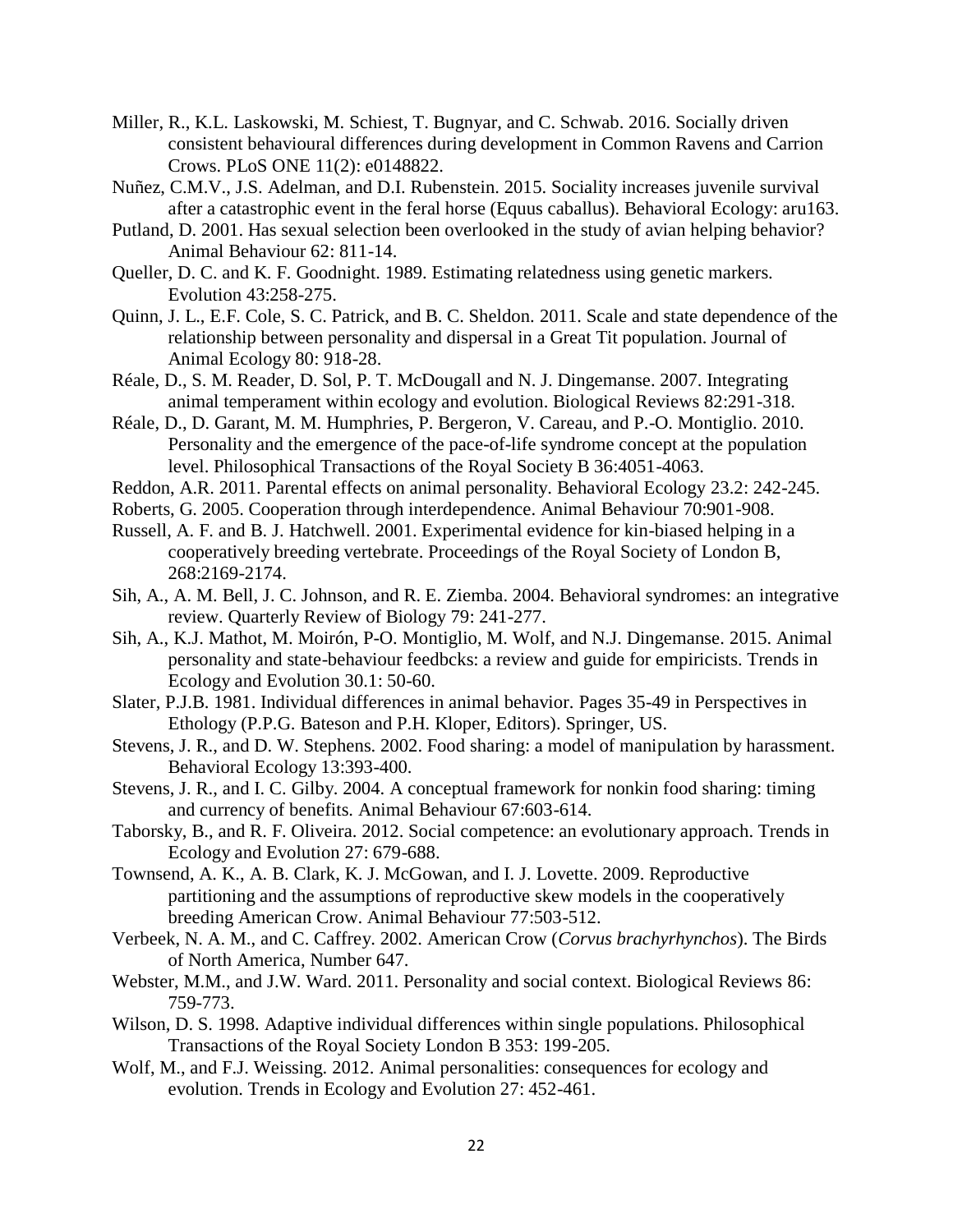- Wrege, P. H. and S. T. Emlen. 1994. Family structure influences mate choice in White-fronted Bee-eaters. Behavioral Ecology and Sociobiology 35:185-191.
- Wright, J. 1998. Helpers-at-the-nest have the same provisioning rule as parents: experimental evidence from play-backs of chick begging. Behavioral Ecology and Sociobiology 42:423-429.
- Wright, J. 2007. Cooperation theory meets cooperative breeding: exposing some ugly truths about social prestige, reciprocity, and group augmentation. Behavioural Processes 76:142-148.
- Wright, J., P. G. McDonald, L. te Marvelde, A. J. N. Kazem, and C. M. Bishop. 2010. Helping effort increases with relatedness in Bell Miners, but 'unrelated' helpers of both sexes still provide substantial care. Proceedings of the Royal Society B 277:437-445.
- Young, C. M., L. E. Browning, J. L. Savage, S. C. Griffith, and A. F. Russell. 2013. No evidence for deception over allocation to brood care in a cooperative bird. Behavioral Ecology 24:70-81.
- Zahavi, A. 1990. Arabian Babblers: the quest for social status in a cooperative breeder, p103- 130. In P. B. Stacey and W. D. Koening [eds.], Cooperative Breeding in Birds. Cambridge Univ Press, Cambridge.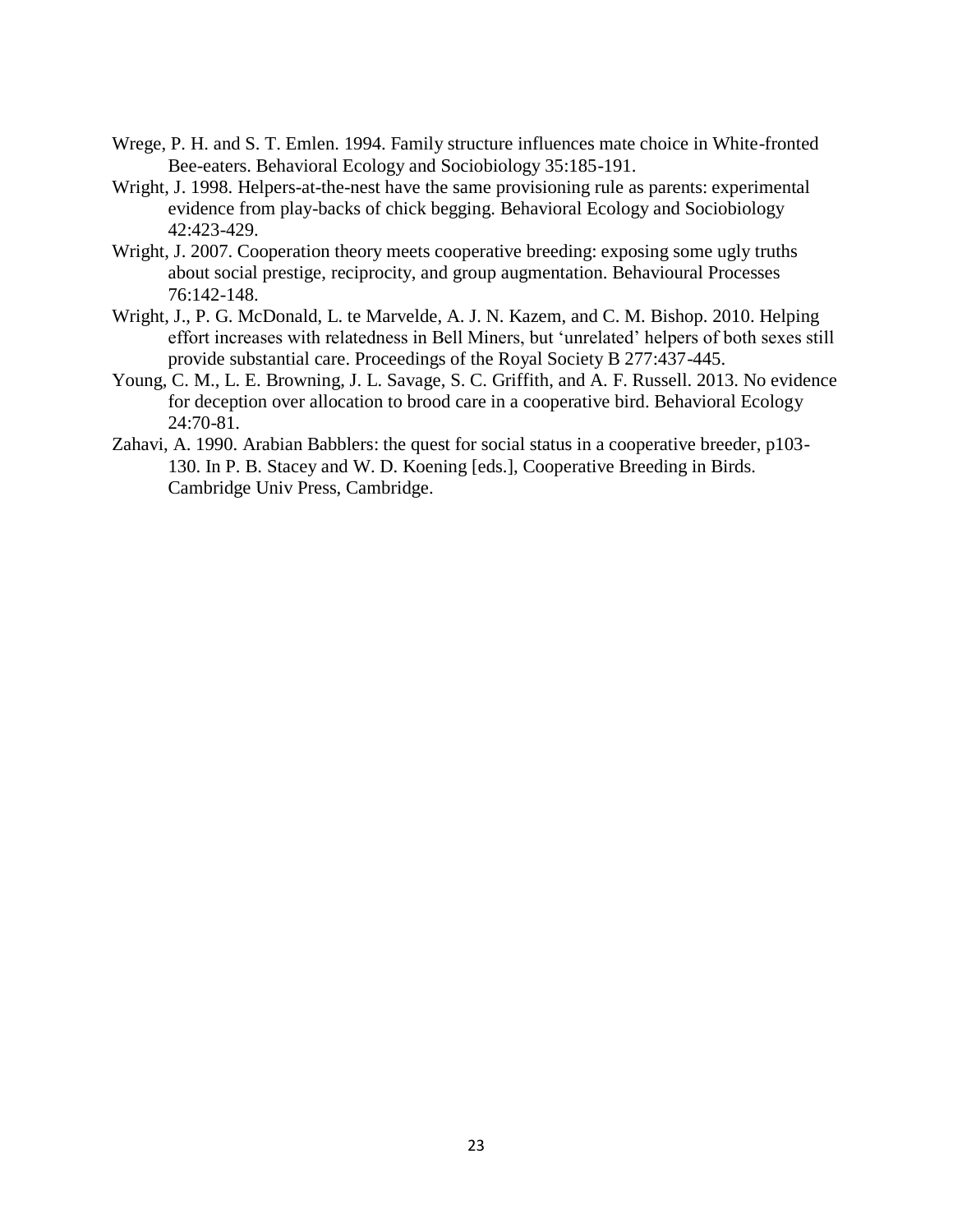Table 1. Composition of crow Post-hatch and Feeding Groups. Each numeral represents an individual by its age in years. Experience (Exp.):  $A =$  experienced/nested with current mate in the previous year,  $B =$  experienced/did not nest with current mate in previous year (#66 in 2002) or attempt (#57 in 2002; Appendix A 2c in Caffrey and Peterson 2015, and Appendix 2a and Fig. 1g in Caffrey et al. 2016a),  $C$  = nesting for first time, D = likely nesting for first time, E = history unknown. Most auxiliaries had hatched in nests of one or both breeders. I: immigrant<sup>a</sup>. HS: social half-sib of male breeder. YB: younger brother of male breeder. U: dispersal history (relative to group) uncertain<sup>b</sup>. um: unmarked. unk: sex unknown. Asterisks indicate individuals that disappeared from post-hatch and feeding groups.

|       |               | <b>Breeder</b> |                | Auxiliary      |              |                | Auxiliary      |              |
|-------|---------------|----------------|----------------|----------------|--------------|----------------|----------------|--------------|
|       | Male          | Female         | Male           | Female         | unk          | Male           | Female         | unk          |
|       | Age,          | Age,           | Post-          | Post-          | Post-        |                |                |              |
| Group | Exp.          | Exp.           | hatch          | hatch          | hatch        | Feeding        | Feeding        | Feeding      |
| 2001  |               |                |                |                |              |                |                |              |
| 7b    | $\geq 6$ , A  | $\geq 6$ , A   | $\geq$ 4U, 2   |                | $\mathbf{1}$ | $\geq$ 4U, 2   |                | $\mathbf{1}$ |
| 14    | $\geq 6$ , A  | $\geq 6$ , A   |                | $\overline{2}$ |              |                | $\overline{2}$ |              |
| 19    | $\geq 6$ , A  | $\geq 6$ , A   | 2I             | 2, 1           |              |                | 2, 1           |              |
| 22c   | $\geq 4$ , A* | $\geq 4$ , A   | $\overline{2}$ |                |              | $\overline{2}$ |                |              |
| 27    | $\geq 4$ , A  | $\geq$ 4, A    | 2U             | 1, 1           |              | 2U             | 1, 1           |              |
| 29    | $\geq$ 2, A*  | $\geq 4$ , A   |                | $1*$           |              |                | $1*$           |              |
| 32    | 3, A          | $\geq$ 2, A    |                | 1U             |              |                | 1U             |              |
| 39    | $\geq 4$ , D  | $\geq$ 2, E    |                |                |              |                |                |              |
| 42    | 3, C          | $\geq$ 3, E    | 1HS, 1HS       |                |              | 1HS, HS        |                |              |
| 45    | 3, C          | $\geq$ 2, E    |                |                |              |                |                |              |
| 333c  | $\geq 6$ , A  | $\geq 3$ , A   | >4U, 1, 1      | $3U^*$         |              | >4U,1          | $3U^*$         |              |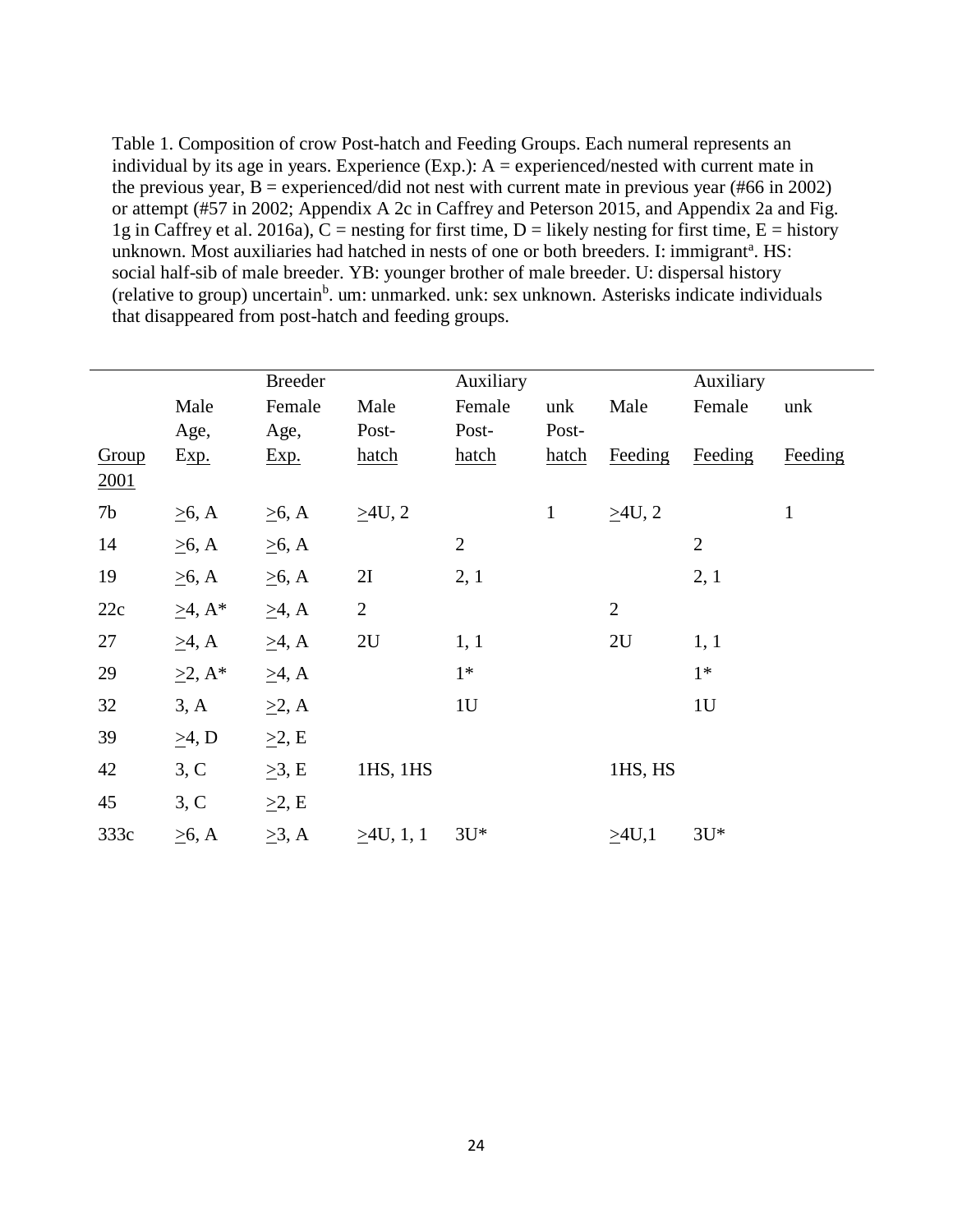| $\overline{4}$  | $\geq 6$ , A  | $\geq 6$ , A |                | $\mathbf{1}$   | 1um |                |                | 1um |
|-----------------|---------------|--------------|----------------|----------------|-----|----------------|----------------|-----|
| 10 <sub>b</sub> | $\geq 7$ , A  | $\geq 7$ , A | 4I             |                |     | 4I             |                |     |
| 115b            | $\geq 6$ , A  | $\geq 6$ , A | $\overline{2}$ | 3U, 1          |     | $\overline{2}$ | 3U, 1          |     |
| 19              | $\geq 7$ , A  | $\geq 7$ , A |                | 2, 1           |     |                | 2, 1           |     |
| 27              | $\geq 5$ , A  | $\geq$ 5, A  | 3U, 1          | $\overline{2}$ |     | 3U, 1          | $\overline{2}$ |     |
| 32              | 4, A          | $\geq 3$ , A |                |                |     |                |                |     |
| 33              | 7, A          | $\geq 6$ , A | 4YB            | $\overline{2}$ | 1um | 4YB            | $\overline{2}$ | 1um |
| 39              | $\geq$ 5, A   | $\geq$ 3, A  | 3I             | $\mathbf{1}$   |     | 3I             | $\mathbf{1}$   |     |
| 40              | $\geq$ 3, E   | $\geq$ 3, C  |                |                |     |                |                |     |
| 42              | 4, A          | $\geq 4$ , A | $2HS$ , 1      |                |     | 2HS, 1         |                |     |
| 57              | $\geq$ 7, B   | $\geq$ 2, E  | $\geq 5$ U     |                |     | $\geq 5$ U     |                |     |
| 66              | $\geq$ 2, E   | $\geq$ 5, B  |                |                |     |                |                |     |
| 333             | $\geq 7$ , A* | $\geq$ 4, A  | 2, 1           | $\mathbf{1}$   |     | 2, 1           |                |     |

<sup>a</sup>We characterize an individual as an "immigrant" if it had moved into a study group from elsewhere.

<sup>b</sup>We characterize an individual as being of "uncertain" relationship to breeders if it was caught as a resident independent flier in the territory of one or both of them.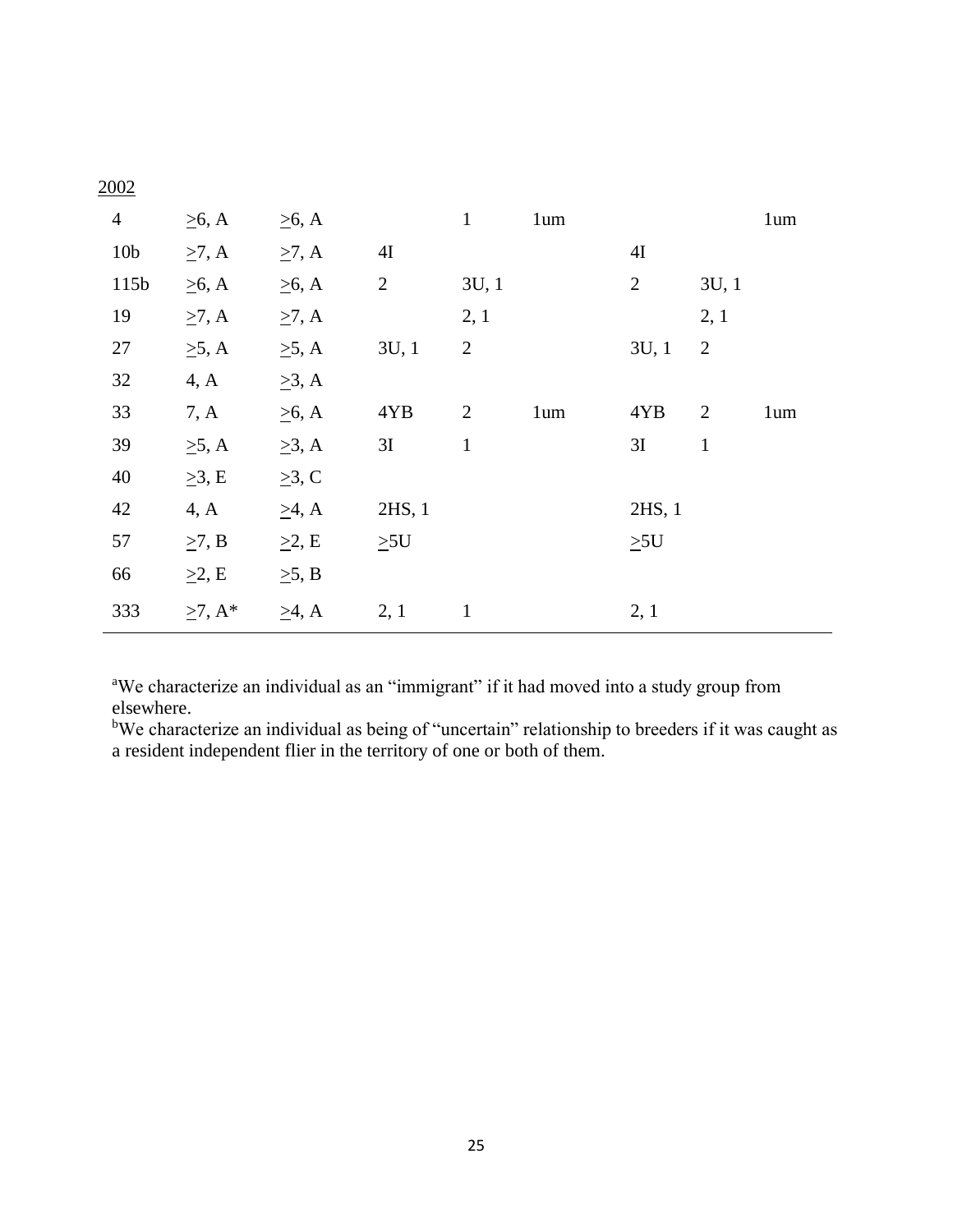# **Figure Captions**

Fig. 1. Nestling feeding rates in 2001 and 2002. (a) Trips/hr by individual group members. Solid curve is best-fit quadratic for breeders; dashed is that for auxiliaries. (b) Nestwise trips/hr to nests. Solid curve is 2001, dashed is 2002. AM had been rendered the sole member of her group (see text and Appendix 3b). The crossed symbol for AM represents a watch after food was supplied.

Fig. 2. Mean (+95%CI) genetic relatedness to breeders of auxiliary members of pre-hatch groups, pre-hatch auxiliaries that left groups, and members of post-hatch and feeding groups. Solid bars depict relatedness to female breeders; unfilled bars that to male breeders. Numerals indicate sample sizes. Pre-hatch, dispersal, and post-hatch data previously reported (Caffrey and Peterson 2015).

Fig. 3. Time spent at and in nests during nestling stages by breeding and auxiliary crows; sex and status symbols as in Fig. 1. Solid curve is best-fit quadratic for female breeders; dashed is that for female auxiliaries.

Fig. 4. Feeding rates (a and c) and time spent at nests (b and d) of and by breeding crows in feeding groups of different sizes. (a) Correlation with AM (the group of one),  $r = -0.36$ , P= 0.06 (solid line); without AM, *r*= -0.14, P= 0.49. (b) Correlation with AM, *r*= 0.31, P= 0.11; without AM,  $r = 0.35$ ,  $P = 0.07$  (solid line). (c)  $r = -0.34$ ,  $P = 0.09$ .

Fig. 5. Changes in feeding rates of group members subsequent to the disappearance of others. (a) Nest-wise. (b) Group 22 in 2001. (c) Group 333 in 2001. (d) Group 333 in 2002.

Fig. 6. Relationships between behavior in 2001 and 2002 for feeding group members observed in both years. (a) Time spent at nests. (b) Nestling feeding rates.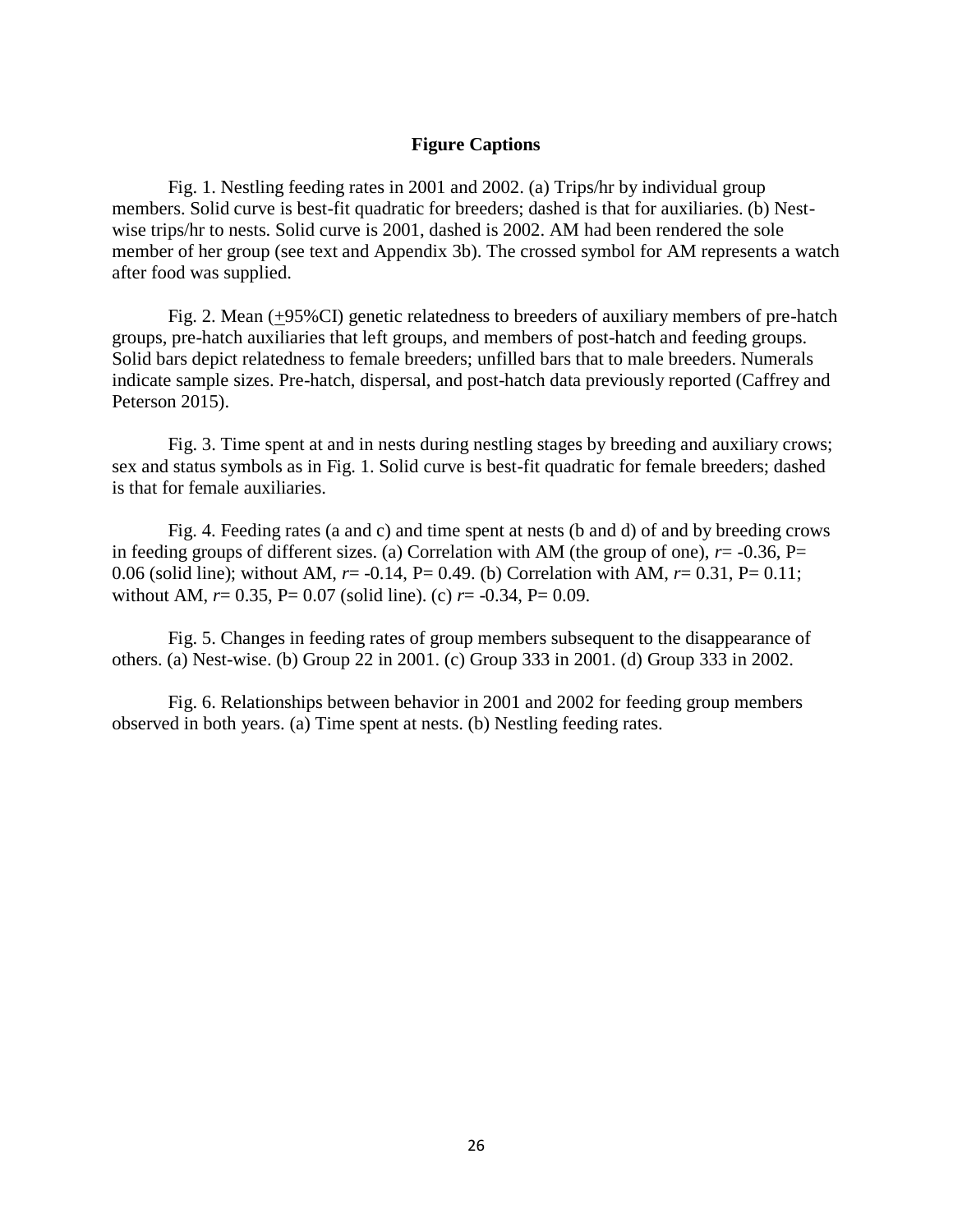

Fig. 1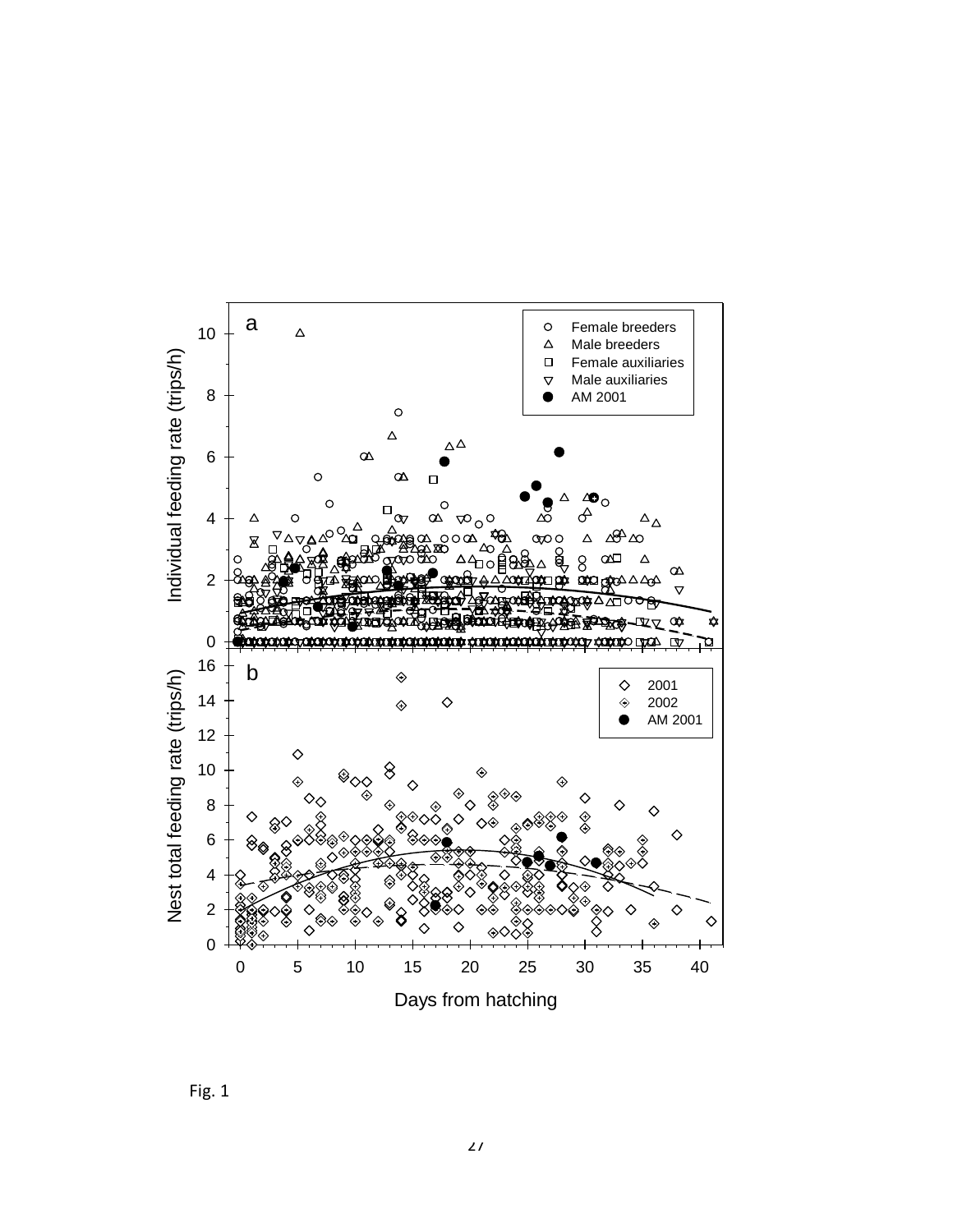

Fig. 2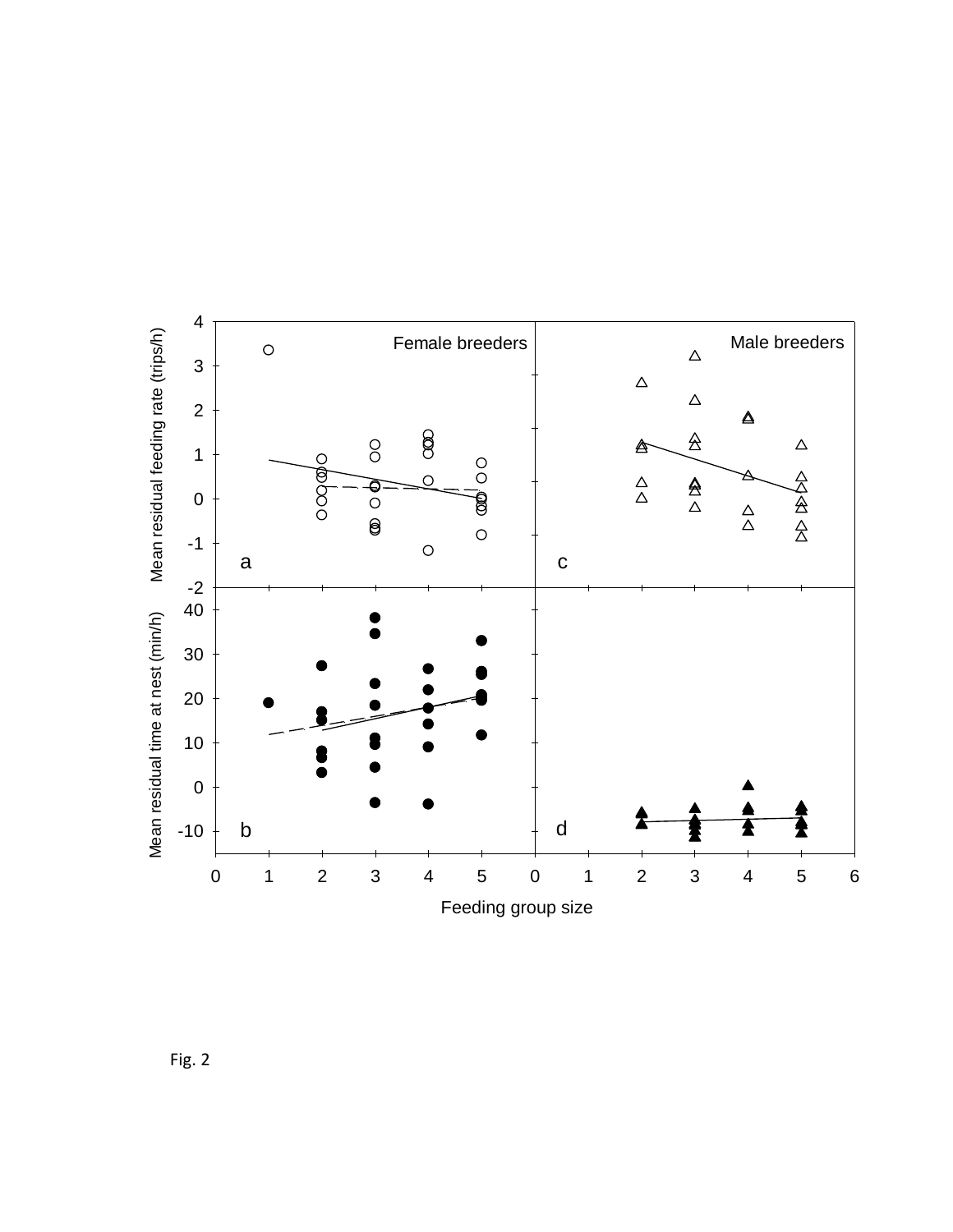

Fig. 3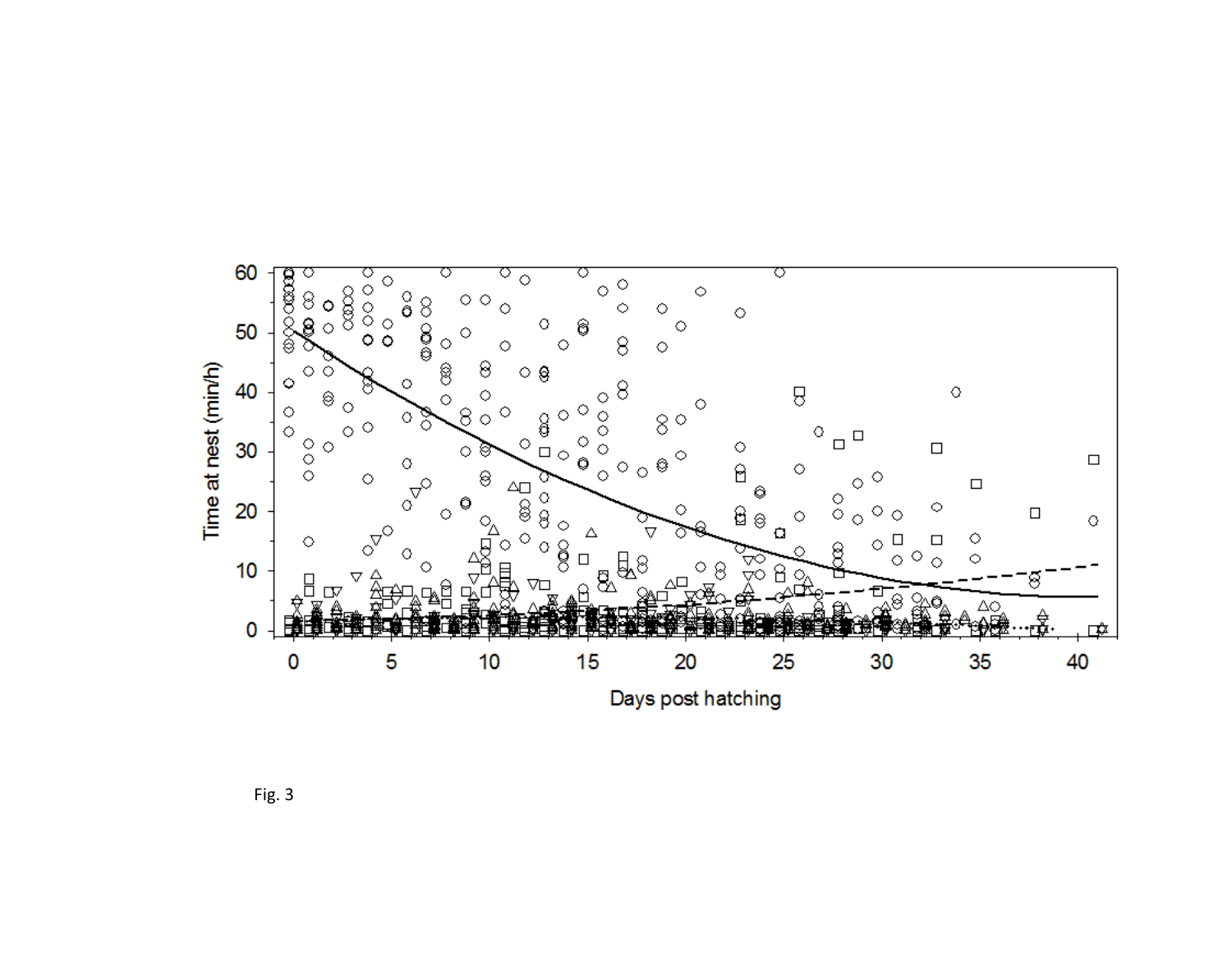

Fig. 4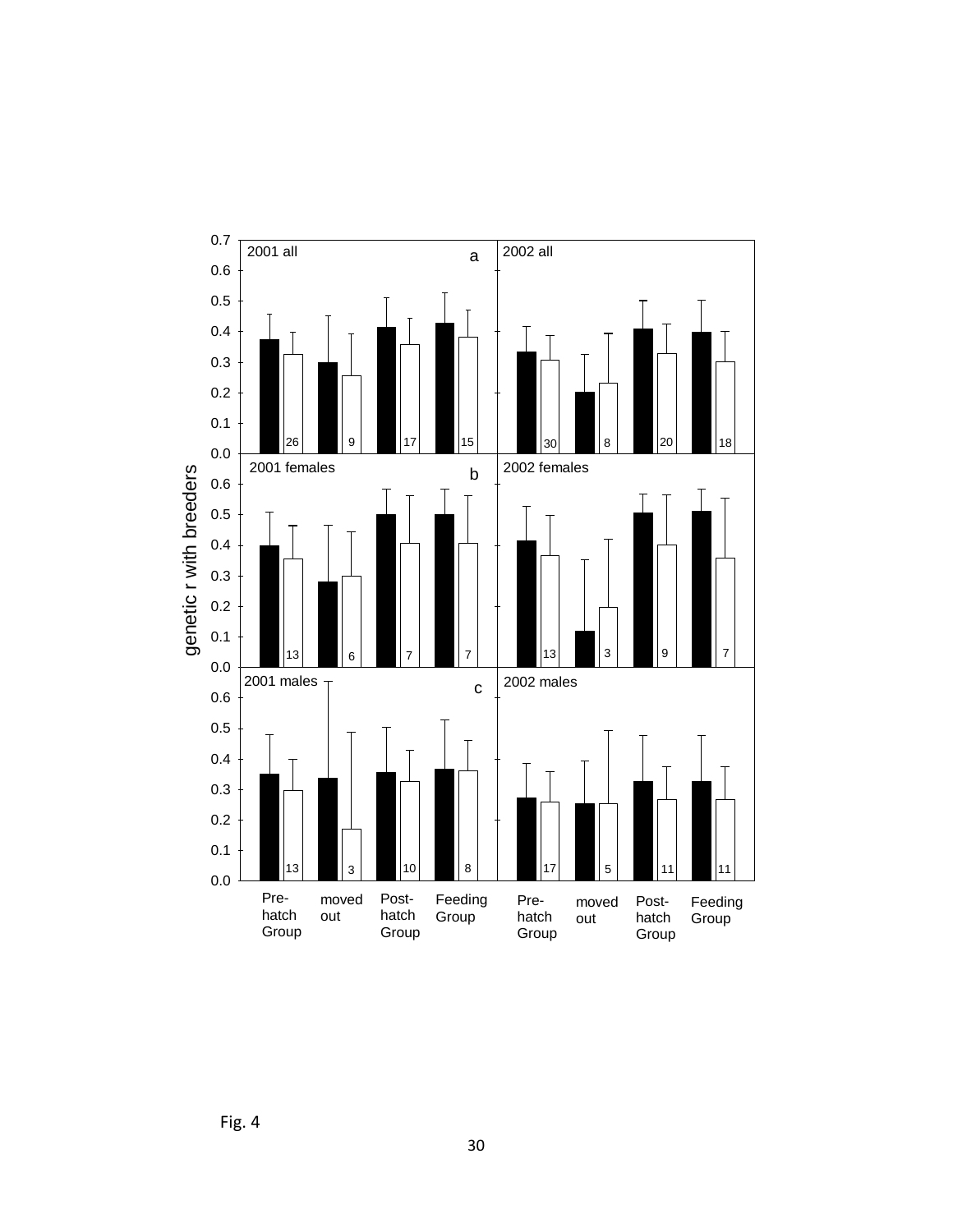

Fig. 5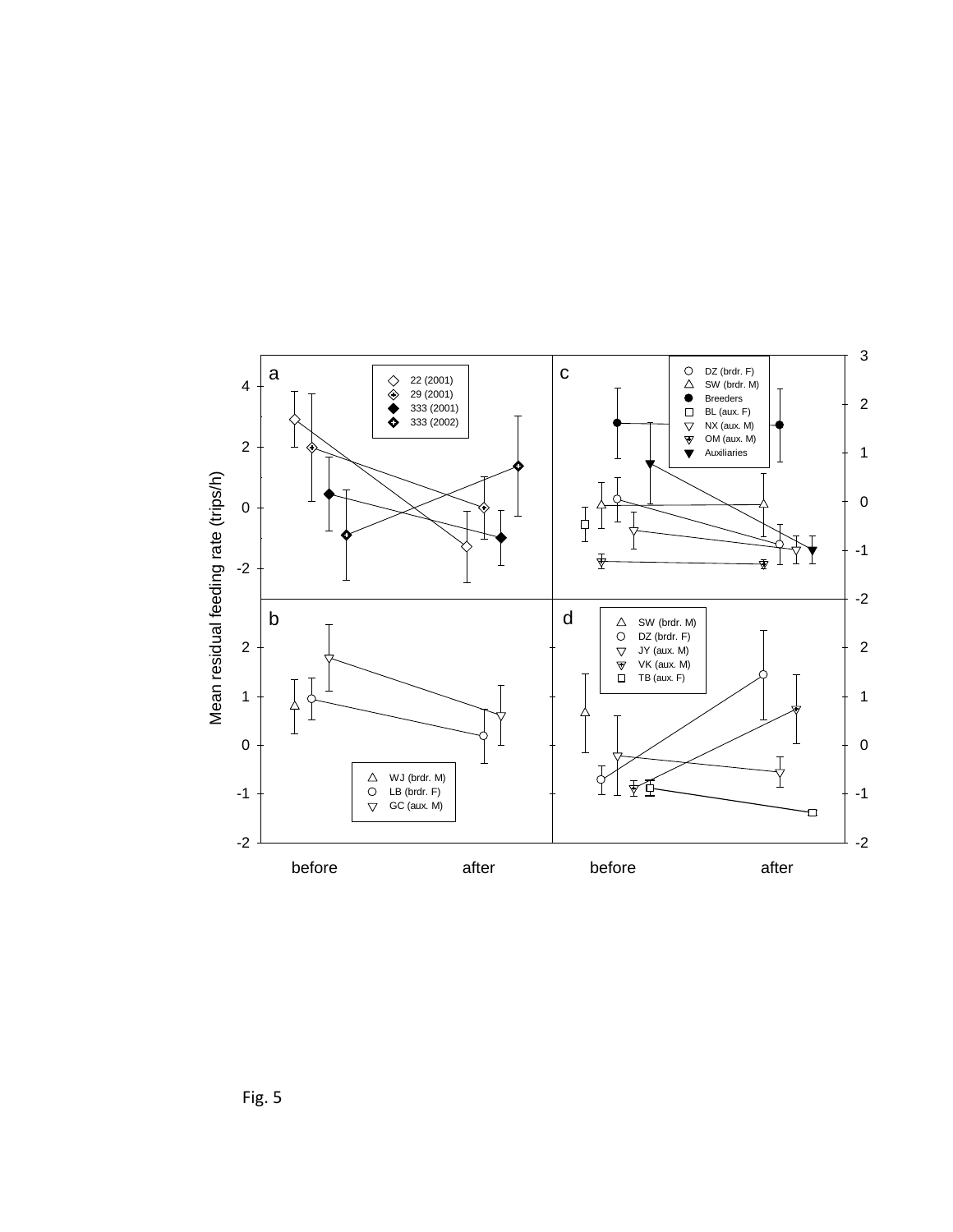

Fig. 6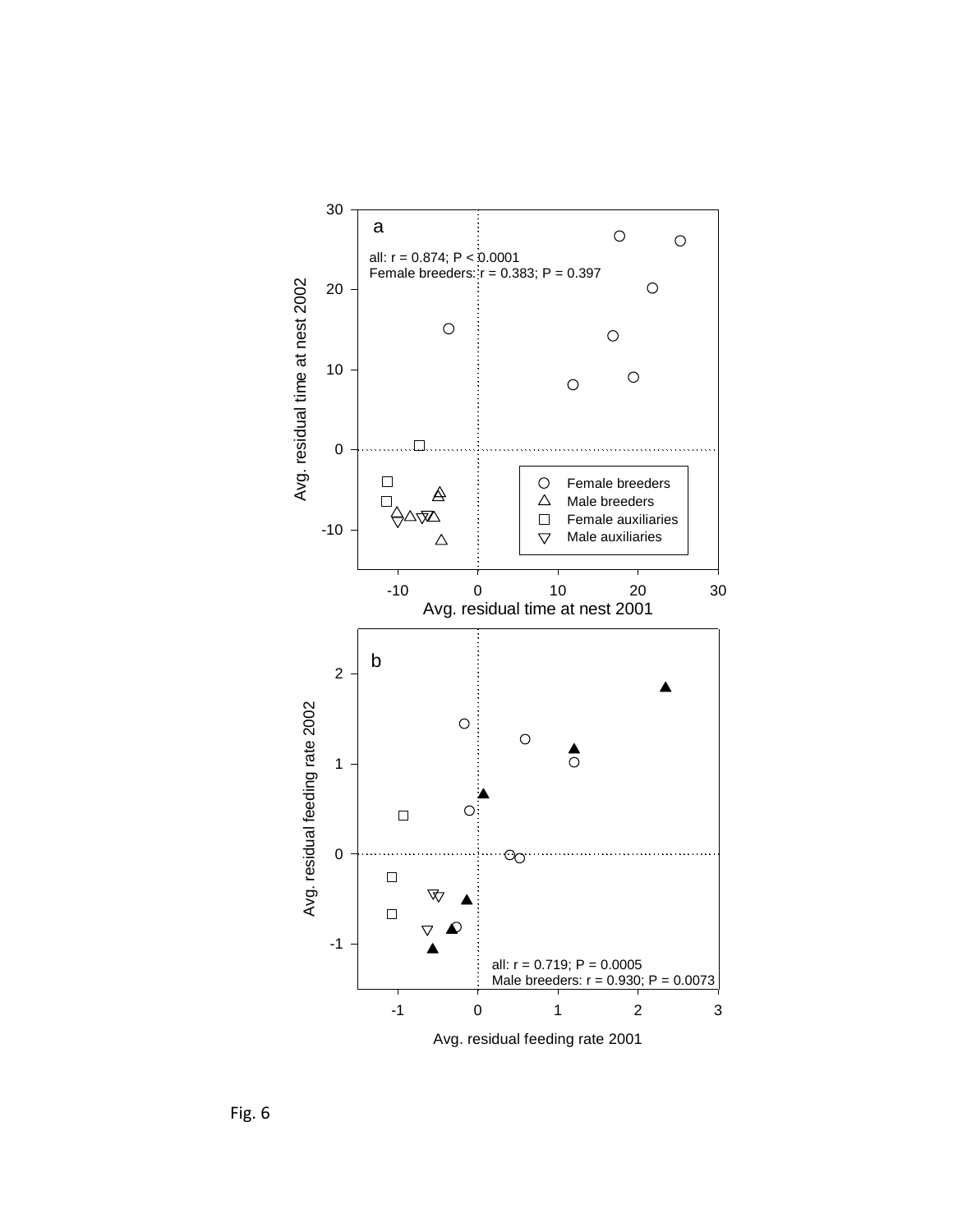# **APPENDIX**

# 1.Hatching Notes

a. Upon returning to nests after breaks during incubation, females tended to get in and immediately sit, without looking down (below them). Once hatching had begun, when females returned after most breaks, they now looked down into nests, for periods ranging from a few seconds to two minutes, before settling back in.

b. Because hatching is asynchronous, nestling food demand at crow nests starts low and increases as hatching proceeds; nestling-related activities at most nests begin low as well. At several nests of groups with auxiliaries in Stillwater over the years 1997-2000, and three in 2001 and 2002, however, something akin to "excitement" was detectable on presumed hatching days as auxiliaries arrived, sometimes jostling with others, to nudge females and look underneath.

c. Two visits by extra-group individuals on the first days of hatching were observed, both at nests of AM (the female breeder of Group 29 in 2001 and 92 in 2002; below, 3b and 4, and Appendix A 1a in Caffrey and Peterson 2015). In 2001, ZO (a half-sib of at least some of her offspring [Appendix A 1a in Caffrey and Peterson 2015] and who had been snapped at as he approached her during incubation [Caffrey et al. 2016a, Results, Incubation]) was snapped at as he landed on the rim (he left). In 2002, NK, the male breeder of Group 42 and the son of AM and her current (and former) mate (Appendix A 1a in Caffrey and Peterson 2015), landed on the rim of their nest and looked in for several seconds while both were temporarily away.

2. Extra-group individuals making nestling feeding trips

- a. BO: Appendix A 3b in Caffrey and Peterson 2015.
- b. SV: Appendix A 1b and 3f2 in Caffrey and Peterson 2015.
- c. RG: Appendix A 1b and 3b in Caffrey and Peterson 2015.
- d. KP: Appendix A 1b and 3e in Caffrey and Peterson 2015.

3. Nestling stage notes

a. In addition to food carried in esophageal pouches, we saw mulberries, pecans, a small white egg (after having been dunked in water), the contents of two separate avian eggs (after being slurped out; the eggs had been carried to the ground and poked open), pieces of a small mammalian carcass stashed in a nearby branch crotch, a nestling American Robin (*Turdus migratorious*), spiders, large insects (legs and wings extended outside crow bills), worms, snakes, and a lizard delivered to nests. When local sources were available – puddles and bird baths – crows would frequently add water to food before delivering to nestlings (and incubating females).

b. In 2001, the nestlings in Nest 29 were about two weeks old when the group's one-year old female auxiliary (who had the second-highest nestling feeding rate of all auxiliaries in 2001 [and 2002]) was killed by a Great Horned Owl (*Bubo virginianus*; Appendix A 1a in Caffrey and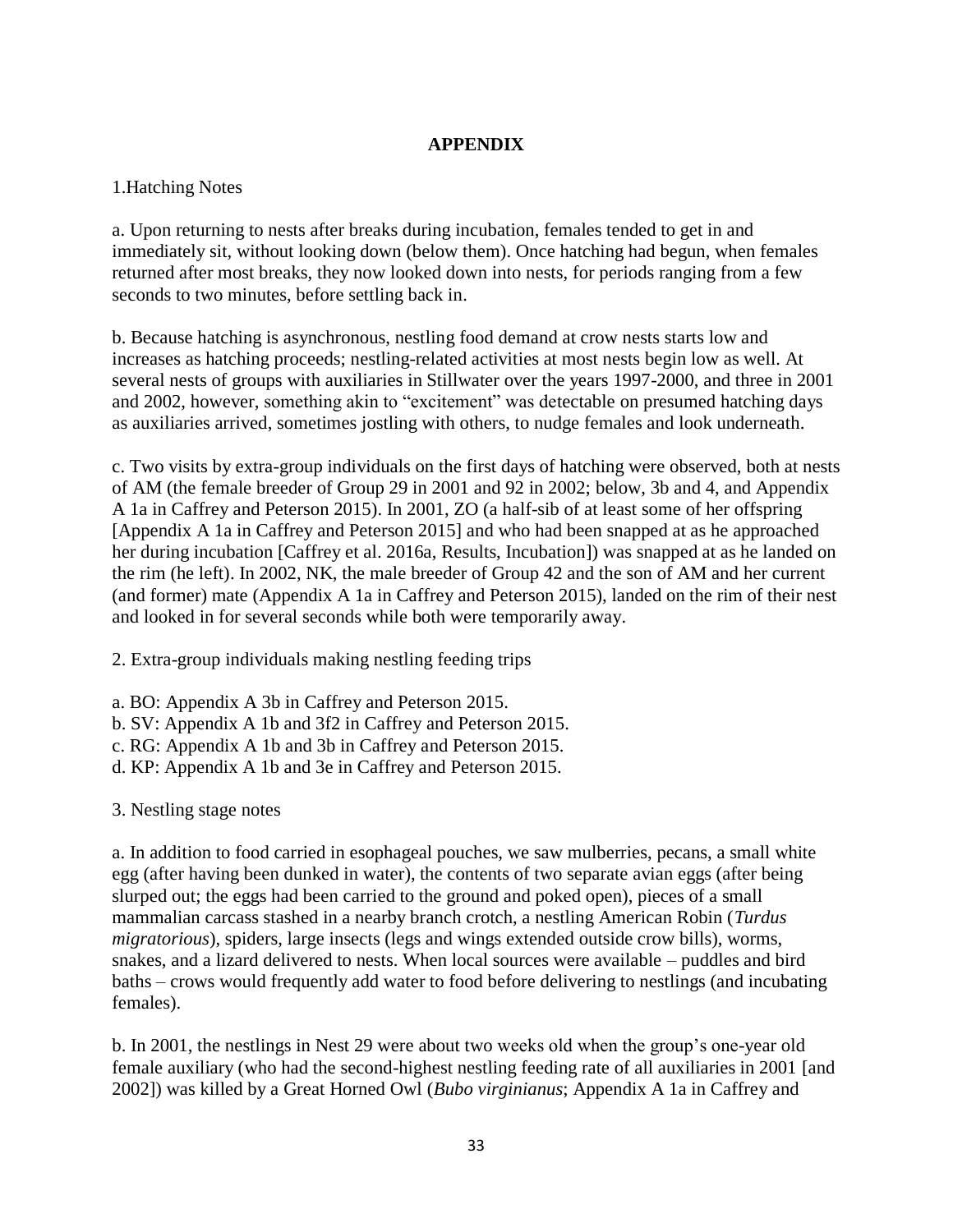Peterson 2015 ). A day or two later, the male breeder was hit and critically injured by a car; he remained alive but unable to get to his nest, and impossible to catch, for almost two weeks. The female breeder (AM; Appendix A 1a in Caffrey and Peterson 2015) fed nestlings on her own for almost two weeks before we provided food (we were unable to observe this group for most of this period [Methods, Background] and had not viewed existing tapes immediately, and so were unaware of the situation; AM was thereafter supplied daily with large amounts of dry and canned cat food, scrambled eggs, nuts, fruit, and table scraps). While on her own and before we provided food, AM more than tripled her previous feeding rate and made more trips to the nest per hour during those days of the nestling period than almost every other individual in our population (Fig. 1a), bringing her individual feeding rate to the average nest-level feeding rate of the rest of the population (Fig. 1b). During the single watch  $(=4.5 \text{ hours})$  after we provided food and before some of her nestlings  $(=4)$  fledged, she seemingly chose to maintain the minimum feeding effort level she had already decided upon (Fig. 1a and b) and to invest the additional energy resources in her own self-maintenance.

c. After six days during which the male breeder (Group 22, 2001; Table 1) had made 26% of 51 feeding trips, the female 29%, and the single auxiliary (an adult social son of both breeders) 45% (this individual fed at greater rates than any other auxiliary in the two years), the male breeder disappeared. The female breeder and auxiliary dropped their previous higher-than-average feeding rates (Fig. 5b) and split the subsequent 41 trips 44% and 56%, respectively. A heavy storm was associated with the failure of this nest 19 days post-hatching. The day following the storm, both the female breeder and auxiliary were observed tending to a single, dying nestling; the female for 37 minutes at one point.

d. Nest 333 in 2001 was situated such that, for a variable number of feeding trips per watch, either the two breeders (DZ and SW) or two of the auxiliaries (BL and OM) could not be distinguished. We did not include any watches in our individual-level analyses wherein more than 19% of nestling feeding trips could not be attributed to individuals  $(n=7)$ , and for included watches (n=8), we dropped the few trips by unidentified individuals from individual-level analyses.

After 25 days of nestling feeding, a three-year old female (BL, a social "Uncertain" for whom we did not have DNA), who had made 13 (21%) of 62 total feeding trips, disappeared. We did six feeding watches after her disappearance, but on five of them the two breeders could not be reliably distinguished on several trips, and so we plot (Fig. 5c) the combined data for breeders and auxiliaries as well as all available pre- and post-disappearance data for individuals. During the single post-disappearance watch wherein all individuals could be identified  $(=90 \text{ min}, \text{Day})$ 32), DZ and SW fed at lower rates than their mean rates prior to BL's disappearance (DZ made zero feeding trips and SW made two), but otherwise their combined feeding rates remained the same. The two remaining auxiliaries maintained their low rates and as such, the contribution to nestling feeding coming from auxiliaries was lower after BL's disappearance than before.

e. The male breeder in Group 333, 2002 (Table 1, and Appendix A 1b in Caffrey and Peterson 2015; SW) had made 67% of 15 feeding trips before he disappeared after five days of nestling feeding; his mate (DZ) had made one trip, and one of three auxiliaries (their one-year old son, JY) had made 27% (two auxiliaries, their one-year old daughter [TB] and a two-year old son [VK] of DZ and NK [an auxiliary in the process of budding a territory; Appendix A 1b, and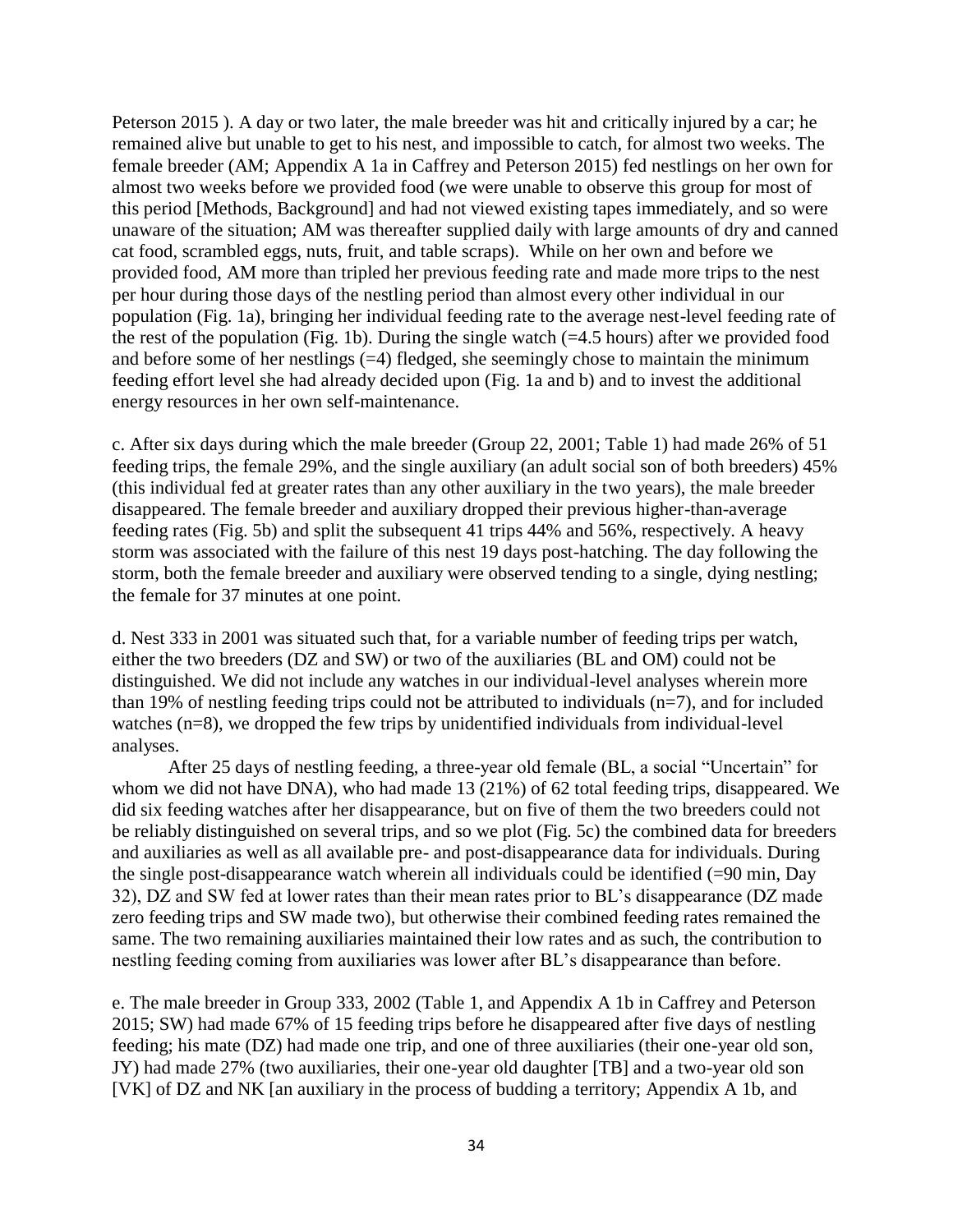Appendix B Predictions 8 and 12-15, in Caffrey and Peterson 2015], made none). VK had been spending time with both Groups 333 and 55 (that of NK) during nest building and incubation (Appendix A 1b in Caffrey and Peterson 2015), after which Nest 55 was abandoned. He continued to be a member of both groups through fledging (333) and a renesting attempt (55) that we could not monitor, respectively. VK was never observed at Nest 333 until 13 days after hatching and eight days after SW was last seen, after which he made 37% of 117 nestling feeding trips (Fig. 5d). DZ and JY split the seven trips we observed (in 210 minutes) before VK began feeding nestlings 71% and 29%, respectively; thereafter DZ increased her feeding rate and JY reduced his (Fig. 5d). TB was never observed to make a nestling feeding trip.

(In 2001, although regularly observed with other group members away from Nest 333 and often in the general nest area, VK was seen to make only one brief visit to the nest and was never observed to feed nestlings.)

f. Male breeders varied widely in feeding contributions: one male breeder was observed to make only 11 of 110 (1%) of the nestling feeding trips in his group (the female breeder made 55% and one auxiliary 29%), one (with an injured leg; UB in Group 19 [2002], Appendix A 2g in Caffrey and Peterson 2015) made 4 of 62 feeding trips (6.5%; the female breeder made 39% and one auxiliary 32% [another auxiliary – with a broken leg – made 19%]), and one made 8 of 64 (12.5%; the female breeder made 41% and one auxiliary 38%), whereas one made 43 of 71 trips (61%; no auxiliaries), one 75 of 117 (64%; no auxiliaries), and one made 64 of 92 (70%; one auxiliary). Female breeders were also highly variable: one made only 10 of 81 trips (12%; the male breeder made 20% and one auxiliary 47%) whereas another made 22 of 33 (67%; her mate was injured [UB in 2001; Appendix A 2g in Caffrey and Peterson 2015] and her two auxiliaries each made only one trip), and another made 34 of 50 (68%; no auxiliaries).

g. In one case of a female breeder intervening in her mate's feeding of nestlings, she (AM: above, 3b, and below, 4 [and Appendix A 1a in Caffrey and Peterson 2015], observed on videotape) appeared frenzied when he arrived at the nest (in complete contrast to her reactions to the arrival of her one-year old daughter), and almost always flew in to join him if she was not at the nest when he approached. He put large amounts of food into nestling mouths and AM continually removed and redistributed it. Several times she *took* the food from the male as he landed on the rim; once resulting in a brief tug-of-war before he seemingly acquiesced.

4. AM was the female breeder in Groups 11, 29, and 92 (above, 3b, and Appendix A 1a in Caffrey and Peterson 2015). In 2000, AM and her mate (MZ) nested in a tall pine across the street from one of us (TWH). As we assembled to prepare to climb to her nest (to mark nestlings), AM and MZ became agitated (they were vocalizing, flicking wings and tails, and moving around in trees). They swooped at the tree climber and, as described in Caffrey (2001), AM intentionally broke off pine cones and deliberately dropped them on the climber's head. Four nestlings were marked and returned to the nest. Six days later, three of the four fledged successfully into trees across the street from the nest tree, and bordering the yard of TWH. A week later, the fourth nestling (TG) finally fledged and was found on the ground in TWH's yard. From experience, we know that weak fledglings on the ground in areas dense with mammalian predators do not survive. In this case, we decided to try to rescue TG, meaning TWH had to catch him and get him up off the ground and into some vegetation; a process involving chasing a mobile, partly volant, squawking animal. AM, extremely upset, repeatedly gave harsh alarm calls and dive-bombed TWH, once contacting her head. After having to repeat the process twice more